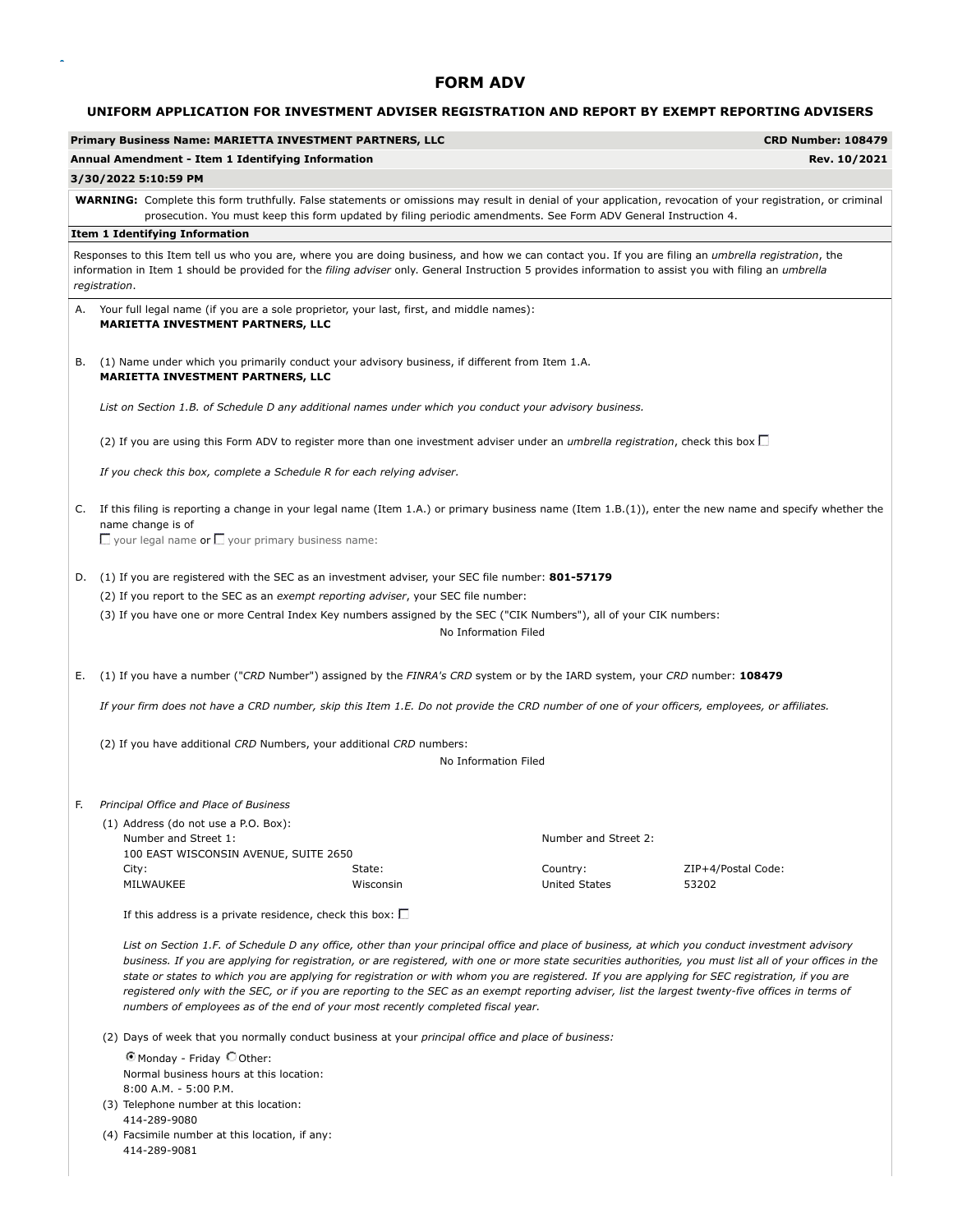|    | the end of your most recently completed fiscal year?<br>0                                                  |        |                     |                           |          |                                            | (5) What is the total number of offices, other than your <i>principal office and place of business</i> , at which you conduct investment advisory business as of                                                                                                                                                                                                                                                                                                                                                                                                                                                                      |   |               |
|----|------------------------------------------------------------------------------------------------------------|--------|---------------------|---------------------------|----------|--------------------------------------------|---------------------------------------------------------------------------------------------------------------------------------------------------------------------------------------------------------------------------------------------------------------------------------------------------------------------------------------------------------------------------------------------------------------------------------------------------------------------------------------------------------------------------------------------------------------------------------------------------------------------------------------|---|---------------|
| G. | Mailing address, if different from your <i>principal office and place of business</i> address:             |        |                     |                           |          |                                            |                                                                                                                                                                                                                                                                                                                                                                                                                                                                                                                                                                                                                                       |   |               |
|    | Number and Street 1:<br>Number and Street 2:                                                               |        |                     |                           |          |                                            |                                                                                                                                                                                                                                                                                                                                                                                                                                                                                                                                                                                                                                       |   |               |
|    | City:                                                                                                      | State: |                     | Country:                  |          | ZIP+4/Postal Code:                         |                                                                                                                                                                                                                                                                                                                                                                                                                                                                                                                                                                                                                                       |   |               |
|    |                                                                                                            |        |                     |                           |          |                                            |                                                                                                                                                                                                                                                                                                                                                                                                                                                                                                                                                                                                                                       |   |               |
|    | If this address is a private residence, check this box: $\square$                                          |        |                     |                           |          |                                            |                                                                                                                                                                                                                                                                                                                                                                                                                                                                                                                                                                                                                                       |   |               |
|    |                                                                                                            |        |                     |                           |          |                                            | H. If you are a sole proprietor, state your full residence address, if different from your <i>principal office and place of business</i> address in Item 1.F.:                                                                                                                                                                                                                                                                                                                                                                                                                                                                        |   |               |
|    | Number and Street 1:                                                                                       |        |                     | Number and Street 2:      |          |                                            |                                                                                                                                                                                                                                                                                                                                                                                                                                                                                                                                                                                                                                       |   |               |
|    | City:                                                                                                      | State: |                     | Country:                  |          | ZIP+4/Postal Code:                         |                                                                                                                                                                                                                                                                                                                                                                                                                                                                                                                                                                                                                                       |   |               |
| Ι. | and LinkedIn)?                                                                                             |        |                     |                           |          |                                            | Do you have one or more websites or accounts on publicly available social media platforms (including, but not limited to, Twitter, Facebook                                                                                                                                                                                                                                                                                                                                                                                                                                                                                           | ⊙ | Yes No<br>- 0 |
|    | addresses of employees or the addresses of employee accounts on publicly available social media platforms. |        |                     |                           |          |                                            | If "yes," list all firm website addresses and the address for each of the firm's accounts on publicly available social media platforms on Section 1.I. of<br>Schedule D. If a website address serves as a portal through which to access other information you have published on the web, you may list the portal<br>without listing addresses for all of the other information. You may need to list more than one portal address. Do not provide the addresses of websites<br>or accounts on publicly available social media platforms where you do not control the content. Do not provide the individual electronic mail (e-mail) |   |               |
| J. | Chief Compliance Officer                                                                                   |        |                     |                           |          |                                            |                                                                                                                                                                                                                                                                                                                                                                                                                                                                                                                                                                                                                                       |   |               |
|    | information for your Chief Compliance Officer, if you have one. If not, you must complete Item 1.K. below. |        |                     |                           |          |                                            | (1) Provide the name and contact information of your Chief Compliance Officer. If you are an exempt reporting adviser, you must provide the contact                                                                                                                                                                                                                                                                                                                                                                                                                                                                                   |   |               |
|    | Name:<br>ROBERT C. DRAPER                                                                                  |        |                     |                           |          | Other titles, if any:<br>PORTFOLIO MANAGER |                                                                                                                                                                                                                                                                                                                                                                                                                                                                                                                                                                                                                                       |   |               |
|    | Telephone number:                                                                                          |        |                     |                           |          | Facsimile number, if any:                  |                                                                                                                                                                                                                                                                                                                                                                                                                                                                                                                                                                                                                                       |   |               |
|    | (414) 289-9080                                                                                             |        |                     |                           |          | (414) 289-9081                             |                                                                                                                                                                                                                                                                                                                                                                                                                                                                                                                                                                                                                                       |   |               |
|    | Number and Street 1:<br>100 EAST WISCONSIN AVENUE, SUITE 2650                                              |        |                     |                           |          | Number and Street 2:                       |                                                                                                                                                                                                                                                                                                                                                                                                                                                                                                                                                                                                                                       |   |               |
|    | City:<br>MILWAUKEE                                                                                         |        | State:<br>Wisconsin |                           | Country: | United States                              | ZIP+4/Postal Code:<br>53202                                                                                                                                                                                                                                                                                                                                                                                                                                                                                                                                                                                                           |   |               |
|    | Electronic mail (e-mail) address, if Chief Compliance Officer has one:<br>RDRAPER@MARIETTALLC.COM          |        |                     |                           |          |                                            |                                                                                                                                                                                                                                                                                                                                                                                                                                                                                                                                                                                                                                       |   |               |
|    | Employer Identification Number (if any):<br>Name:<br>IRS Employer Identification Number:                   |        |                     |                           |          |                                            | (2) If your Chief Compliance Officer is compensated or employed by any person other than you, a related person or an investment company registered<br>under the Investment Company Act of 1940 that you advise for providing chief compliance officer services to you, provide the person's name and IRS                                                                                                                                                                                                                                                                                                                              |   |               |
| к. | about this Form ADV, you may provide that information here.                                                |        |                     |                           |          |                                            | Additional Regulatory Contact Person: If a person other than the Chief Compliance Officer is authorized to receive information and respond to questions                                                                                                                                                                                                                                                                                                                                                                                                                                                                               |   |               |
|    | Name:                                                                                                      |        |                     | Titles:                   |          |                                            |                                                                                                                                                                                                                                                                                                                                                                                                                                                                                                                                                                                                                                       |   |               |
|    | Telephone number:                                                                                          |        |                     | Facsimile number, if any: |          |                                            |                                                                                                                                                                                                                                                                                                                                                                                                                                                                                                                                                                                                                                       |   |               |
|    | Number and Street 1:                                                                                       |        |                     | Number and Street 2:      |          |                                            |                                                                                                                                                                                                                                                                                                                                                                                                                                                                                                                                                                                                                                       |   |               |
|    | City:                                                                                                      | State: |                     | Country:                  |          | ZIP+4/Postal Code:                         |                                                                                                                                                                                                                                                                                                                                                                                                                                                                                                                                                                                                                                       |   |               |
|    | Electronic mail (e-mail) address, if contact person has one:                                               |        |                     |                           |          |                                            |                                                                                                                                                                                                                                                                                                                                                                                                                                                                                                                                                                                                                                       |   |               |
| L. | somewhere other than your principal office and place of business?                                          |        |                     |                           |          |                                            | Do you maintain some or all of the books and records you are required to keep under Section 204 of the Advisers Act, or similar state law,                                                                                                                                                                                                                                                                                                                                                                                                                                                                                            | о | Yes No<br>⊙   |
|    | If "yes," complete Section 1.L. of Schedule D.                                                             |        |                     |                           |          |                                            |                                                                                                                                                                                                                                                                                                                                                                                                                                                                                                                                                                                                                                       |   |               |
| м. | Are you registered with a foreign financial regulatory authority?                                          |        |                     |                           |          |                                            |                                                                                                                                                                                                                                                                                                                                                                                                                                                                                                                                                                                                                                       | о | Yes No<br>- 0 |
|    | regulatory authority. If "yes," complete Section 1.M. of Schedule D.                                       |        |                     |                           |          |                                            | Answer "no" if you are not registered with a foreign financial regulatory authority, even if you have an affiliate that is registered with a foreign financial                                                                                                                                                                                                                                                                                                                                                                                                                                                                        |   |               |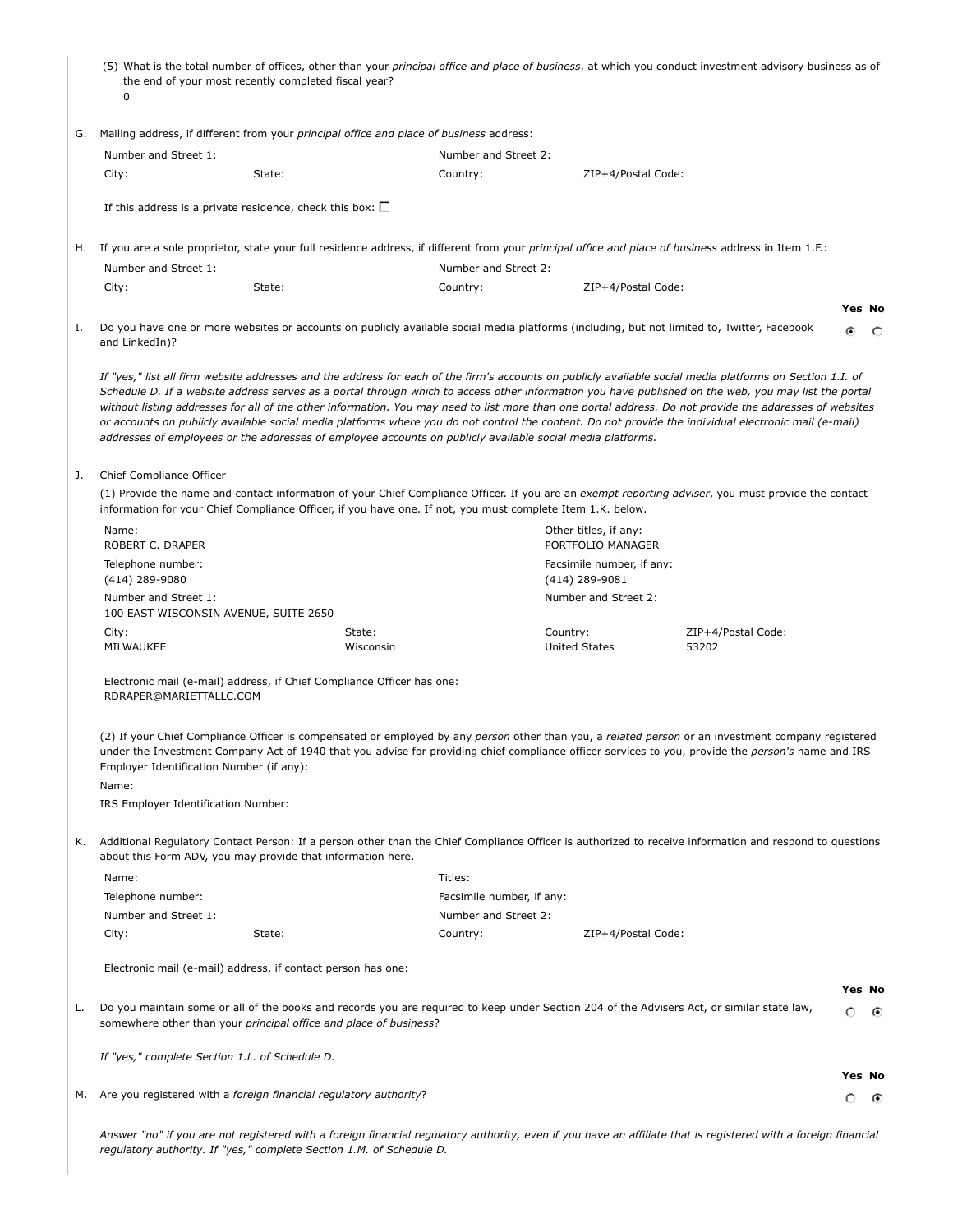|                                                                                                                                                                                                                                                      |         | Yes No |  |
|------------------------------------------------------------------------------------------------------------------------------------------------------------------------------------------------------------------------------------------------------|---------|--------|--|
| N. Are you a public reporting company under Sections 12 or $15(d)$ of the Securities Exchange Act of 1934?                                                                                                                                           | $\circ$ | ⊙      |  |
|                                                                                                                                                                                                                                                      |         | Yes No |  |
| Did you have \$1 billion or more in assets on the last day of your most recent fiscal year?<br>0.<br>If yes, what is the approximate amount of your assets:                                                                                          | O.      | ⊙      |  |
| \$1 billion to less than \$10 billion                                                                                                                                                                                                                |         |        |  |
| \$10 billion to less than \$50 billion                                                                                                                                                                                                               |         |        |  |
| \$50 billion or more<br>Ω                                                                                                                                                                                                                            |         |        |  |
| For purposes of Item 1.0. only, "assets" refers to your total assets, rather than the assets you manage on behalf of clients. Determine your total assets<br>using the total assets shown on the balance sheet for your most recent fiscal year end. |         |        |  |
| P.<br>Provide your Legal Entity Identifier if you have one:                                                                                                                                                                                          |         |        |  |

A *legal entity identifier* is a unique number that companies use to identify each other in the financial marketplace. You may not have a *legal entity identifier*.

**SECTION 1.B. Other Business Names**

No Information Filed

#### **SECTION 1.F. Other Offices**

No Information Filed

#### **SECTION 1.I. Website Addresses**

List your website addresses, including addresses for accounts on publicly available social media platforms where you control the content (including, but not limited to, Twitter, Facebook and/or LinkedIn). You must complete a separate Schedule D Section 1.I. for each website or account on a publicly available social media platform.

Address of Website/Account on Publicly Available Social Media Platform: HTTP://WWW.MARIETTALLC.COM/

Address of Website/Account on Publicly Available Social Media Platform: HTTPS://WWW.LINKEDIN.COM/COMPANY/MARIETTA-INVESTMENT-PARTNERS-LLC

Address of Website/Account on Publicly Available Social Media Platform: HTTPS://WWW.FACEBOOK.COM/MARIETTAINVESTMENTPARTNERS/

Address of Website/Account on Publicly Available Social Media Platform: HTTPS://PLUS.GOOGLE.COM/112867176159408345404

**SECTION 1.L. Location of Books and Records**

No Information Filed

**SECTION 1.M. Registration with Foreign Financial Regulatory Authorities**

No Information Filed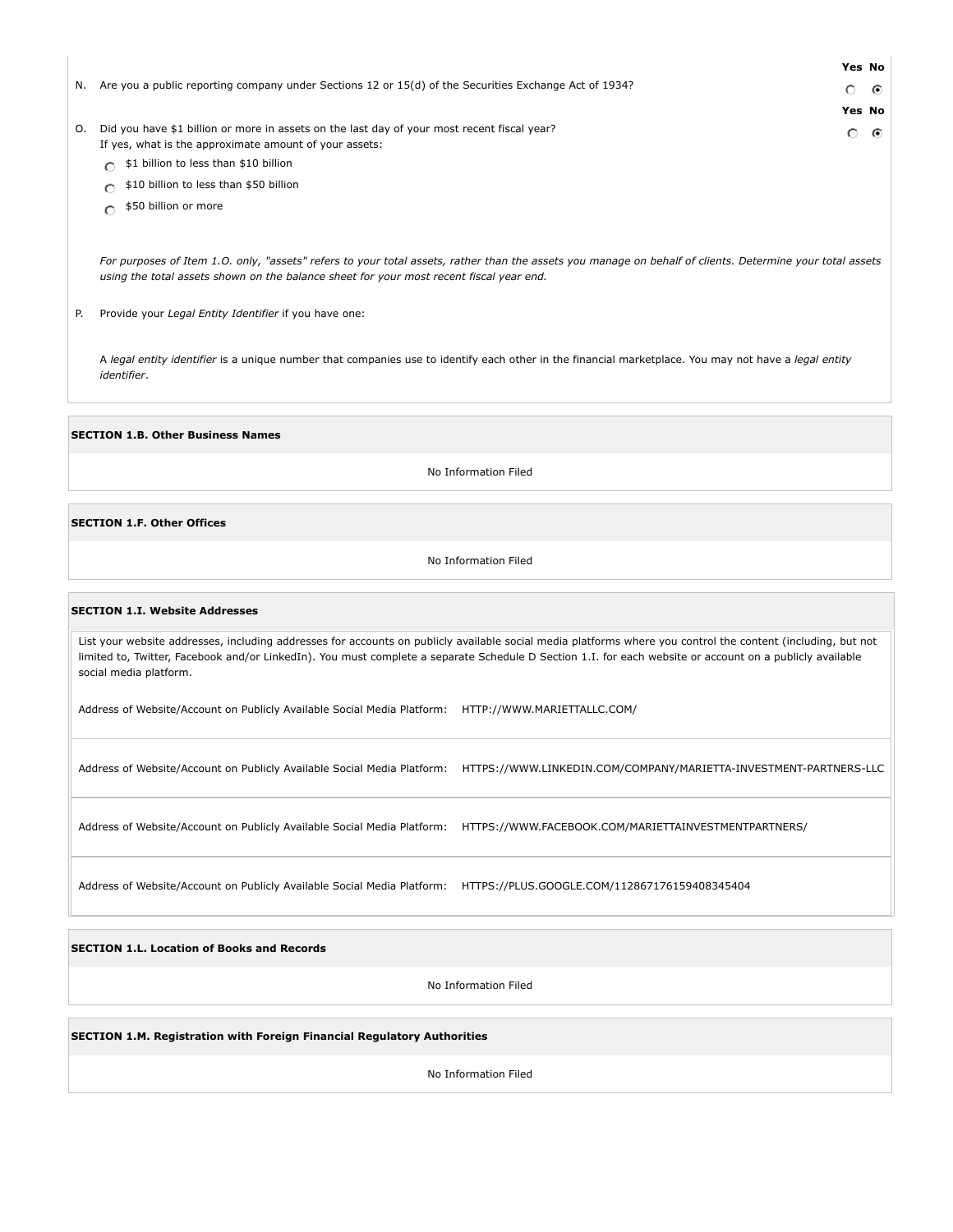# **UNIFORM APPLICATION FOR INVESTMENT ADVISER REGISTRATION AND REPORT BY EXEMPT REPORTING ADVISERS**

**CRD Number: 108479** 

**Annual Amendment - Item 2 SEC Registration/Reporting Rev. 10/2021**

### **3/30/2022 5:10:59 PM**

# **Item 2 SEC Registration/Reporting**

Responses to this Item help us (and you) determine whether you are eligible to register with the SEC. Complete this Item 2.A. only if you are applying for SEC registration or submitting an *annual updating amendment* to your SEC registration. If you are filing an *umbrella registration*, the information in Item 2 should be provided for the *filing adviser* only.

A. To register (or remain registered) with the SEC, you must check **at least one** of the Items 2.A.(1) through 2.A.(12), below. If you are submitting an *annual updating amendment* to your SEC registration and you are no longer eligible to register with the SEC, check Item 2.A.(13). Part 1A Instruction 2 provides information to help you determine whether you may affirmatively respond to each of these items.

You (the adviser):

- $(1)$  are a **large advisory firm** that either:
	- (a) has regulatory assets under management of \$100 million (in U.S. dollars) or more; or
	- (b) has regulatory assets under management of \$90 million (in U.S. dollars) or more at the time of filing its most recent *annual updating amendment* and is registered with the SEC;
- (2) are a **mid-sized advisory firm** that has regulatory assets under management of \$25 million (in U.S. dollars) or more but less than \$100 million (in U.S. dollars) and you are either:
	- (a) not required to be registered as an adviser with the *state securities authority* of the state where you maintain your *principal office and place of business*; or
	- (b) not subject to examination by the *state securities authority* of the state where you maintain your *principal office and place of business*;

*Click HERE for a list of states in which an investment adviser, if registered, would not be subject to examination by the state securities authority.*

- (3) Reserved
- (4) have your *principal office and place of business* **outside the United States**;
- (5) are **an investment adviser (or subadviser) to an investment company** registered under the Investment Company Act of 1940;
- (6) are **an investment adviser to a company which has elected to be a business development company** pursuant to section 54 of the Investment Company Act of 1940 and has not withdrawn the election, and you have at least \$25 million of regulatory assets under management;
- (7) are a **pension consultant** with respect to assets of plans having an aggregate value of at least \$200,000,000 that qualifies for the exemption in rule 203A-2(a);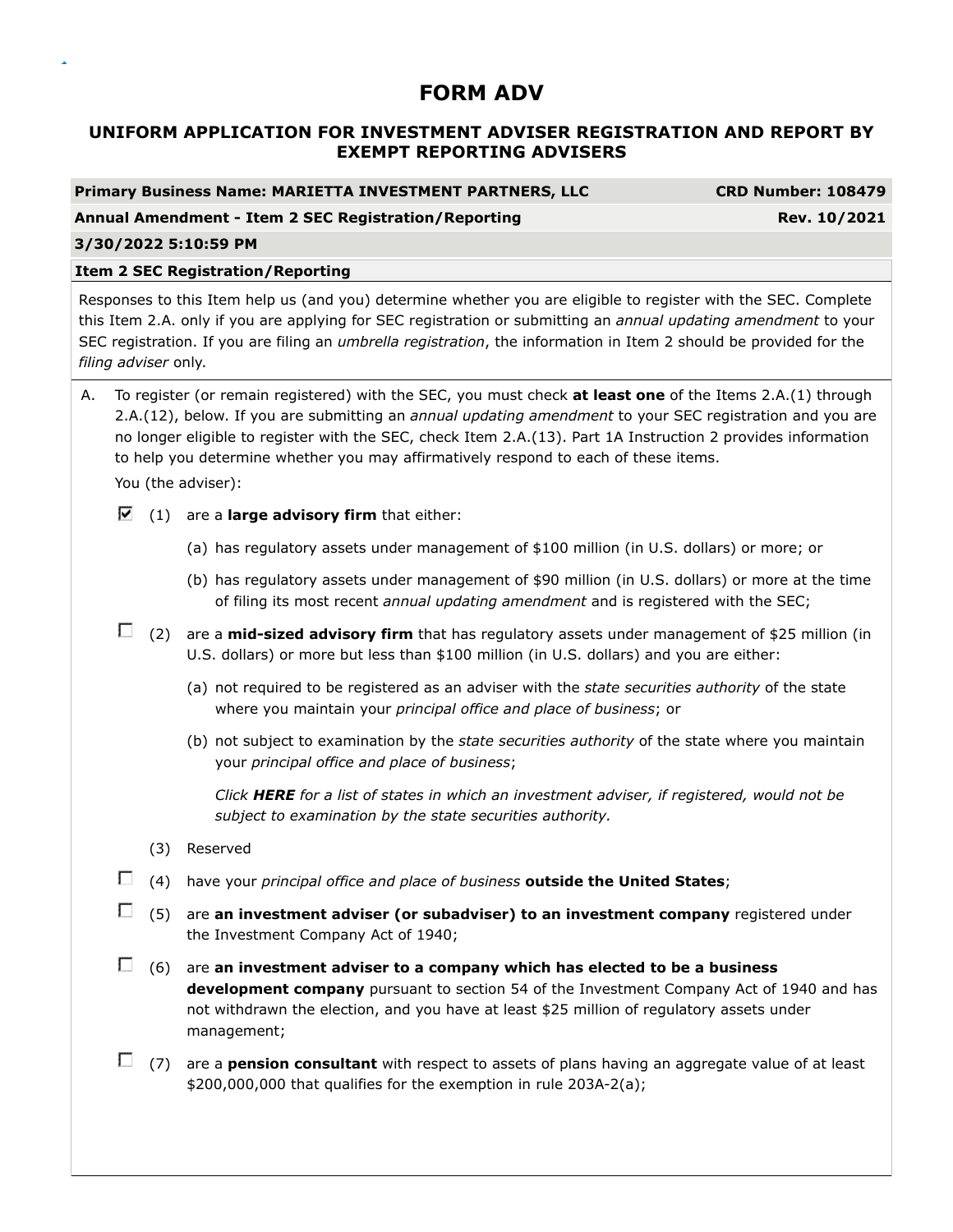|    |                                                                                                                                                                                                                                                                                                                                                                                                                                                                                                                                                                                                                                                                                                                                                                                                                      | (8) | are a related adviser under rule 203A-2(b) that controls, is controlled by, or is under common<br>control with, an investment adviser that is registered with the SEC, and your principal office and<br>place of business is the same as the registered adviser; |  |  |  |
|----|----------------------------------------------------------------------------------------------------------------------------------------------------------------------------------------------------------------------------------------------------------------------------------------------------------------------------------------------------------------------------------------------------------------------------------------------------------------------------------------------------------------------------------------------------------------------------------------------------------------------------------------------------------------------------------------------------------------------------------------------------------------------------------------------------------------------|-----|------------------------------------------------------------------------------------------------------------------------------------------------------------------------------------------------------------------------------------------------------------------|--|--|--|
|    |                                                                                                                                                                                                                                                                                                                                                                                                                                                                                                                                                                                                                                                                                                                                                                                                                      |     | If you check this box, complete Section 2.A.(8) of Schedule D.                                                                                                                                                                                                   |  |  |  |
|    | П                                                                                                                                                                                                                                                                                                                                                                                                                                                                                                                                                                                                                                                                                                                                                                                                                    | (9) | are an adviser relying on rule 203A-2(c) because you expect to be eligible for SEC<br>registration within 120 days;                                                                                                                                              |  |  |  |
|    |                                                                                                                                                                                                                                                                                                                                                                                                                                                                                                                                                                                                                                                                                                                                                                                                                      |     | If you check this box, complete Section 2.A.(9) of Schedule D.                                                                                                                                                                                                   |  |  |  |
|    | П                                                                                                                                                                                                                                                                                                                                                                                                                                                                                                                                                                                                                                                                                                                                                                                                                    |     | (10) are a multi-state adviser that is required to register in 15 or more states and is relying on rule<br>$203A-2(d);$                                                                                                                                          |  |  |  |
|    |                                                                                                                                                                                                                                                                                                                                                                                                                                                                                                                                                                                                                                                                                                                                                                                                                      |     | If you check this box, complete Section 2.A.(10) of Schedule D.                                                                                                                                                                                                  |  |  |  |
|    | П                                                                                                                                                                                                                                                                                                                                                                                                                                                                                                                                                                                                                                                                                                                                                                                                                    |     | (11) are an Internet adviser relying on rule 203A-2(e);                                                                                                                                                                                                          |  |  |  |
|    | Г                                                                                                                                                                                                                                                                                                                                                                                                                                                                                                                                                                                                                                                                                                                                                                                                                    |     | (12) have received an SEC order exempting you from the prohibition against registration with the<br>SEC;                                                                                                                                                         |  |  |  |
|    |                                                                                                                                                                                                                                                                                                                                                                                                                                                                                                                                                                                                                                                                                                                                                                                                                      |     | If you check this box, complete Section 2.A.(12) of Schedule D.                                                                                                                                                                                                  |  |  |  |
|    | П                                                                                                                                                                                                                                                                                                                                                                                                                                                                                                                                                                                                                                                                                                                                                                                                                    |     | (13) are no longer eligible to remain registered with the SEC.                                                                                                                                                                                                   |  |  |  |
|    |                                                                                                                                                                                                                                                                                                                                                                                                                                                                                                                                                                                                                                                                                                                                                                                                                      |     | State Securities Authority Notice Filings and State Reporting by Exempt Reporting Advisers                                                                                                                                                                       |  |  |  |
| C. | Under state laws, SEC-registered advisers may be required to provide to state securities authorities a copy<br>of the Form ADV and any amendments they file with the SEC. These are called notice filings. In addition,<br>exempt reporting advisers may be required to provide state securities authorities with a copy of reports and<br>any amendments they file with the SEC. If this is an initial application or report, check the box(es) next to<br>the state(s) that you would like to receive notice of this and all subsequent filings or reports you submit to<br>the SEC. If this is an amendment to direct your <i>notice filings</i> or reports to additional state(s), check the<br>hov(es) novt to the state(s) that you would like to receive notice of this and all subsequent filings or reports |     |                                                                                                                                                                                                                                                                  |  |  |  |

| box(es) next to the state(s) that you would like to receive notice of this and all subsequent filings or reports  |
|-------------------------------------------------------------------------------------------------------------------|
| you submit to the SEC. If this is an amendment to your registration to stop your <i>notice filings</i> or reports |
| from going to state(s) that currently receive them, uncheck the box(es) next to those state(s).                   |

Jurisdictions

| $\Box$ AL    | ⊠ा∟          | $\Box$ NE    | $\square$ sc                  |
|--------------|--------------|--------------|-------------------------------|
| $\Box$ AK    | $\square$ IN | $\square$ NV | $\square$ SD                  |
| $\Box$ AZ    | $\Box$ IA    | $\Box$ NH    | $\square$ TN                  |
| $\Box$ AR    | $\Box$ KS    | $\Box$ NJ    | $\overline{\triangledown}$ TX |
| $\Box$ CA    | $\Box$ KY    | $\Box$ NM    | □ ∪т                          |
| $\Box$ co    | $\Box$ LA    | $\Box$ NY    | $\Box$ vt                     |
| $\Box$ CT    | $\Box$ ME    | $\Box$ NC    | $\Box$ vi                     |
| $\Box$ DE    | $\Box$ MD    | $\square$ ND | $\Box$ VA                     |
| $\Box$ DC    | $\Box$ MA    | $\Box$ OH    | $\Box$ WA                     |
| ⊽ FL         | $\Box$ MI    | $\Box$ OK    | $\square$ wv                  |
| $\square$ GA | $\Box$ MN    | $\Box$ OR    | $\overline{\mathsf{v}}$ wi    |
| $\square$ GU | $\square$ MS | $\Box$ PA    | $\Box$ WY                     |
| $\square$ HI | $\square$ MO | $\Box$ PR    |                               |
| $\Box$ ID    | $\square$ MT | $\Box$ RI    |                               |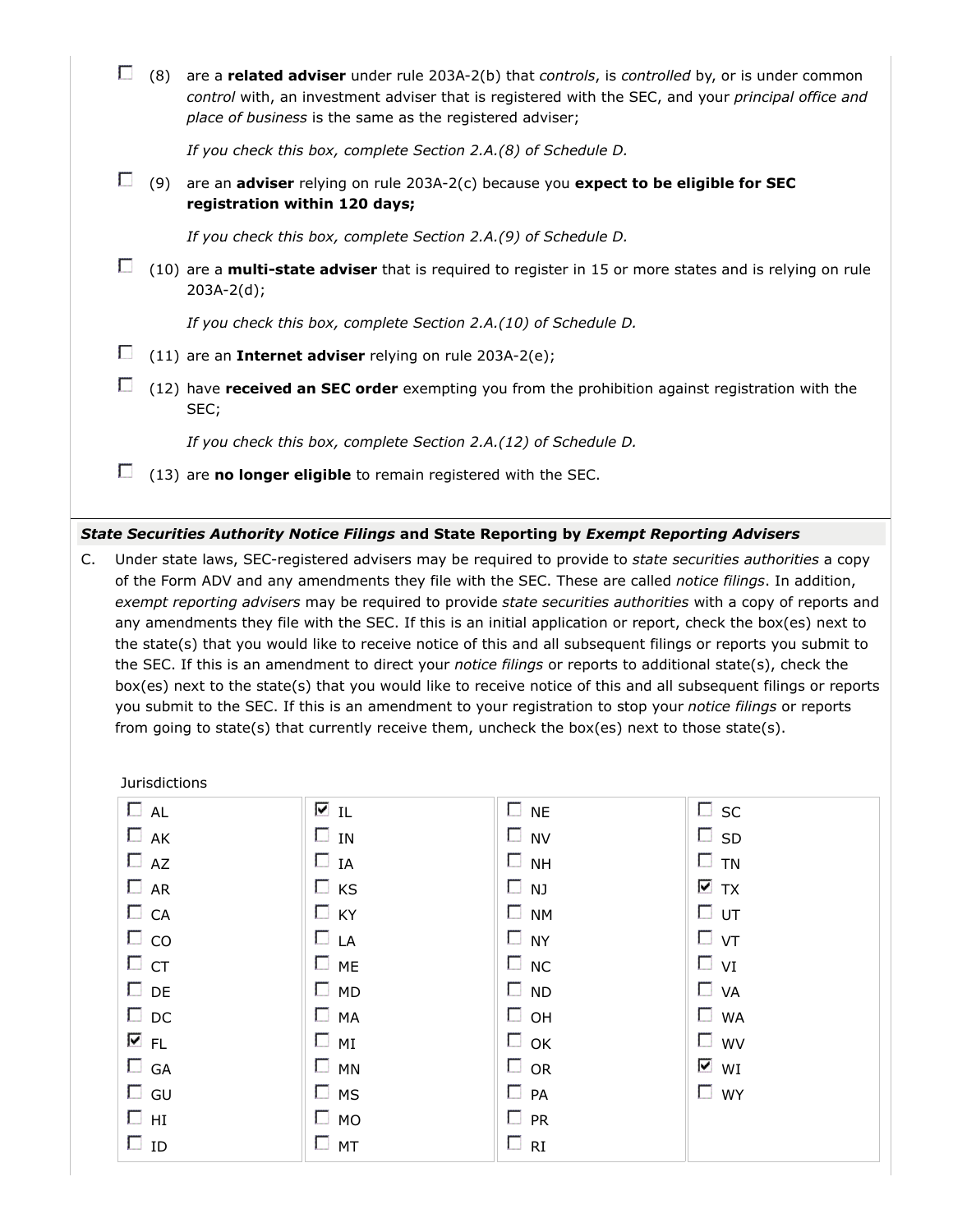*If you are amending your registration to stop your notice filings or reports from going to a state that currently receives them and you do not want to pay that state's notice filing or report filing fee for the coming year, your amendment must be filed before the end of the year (December 31).*

### **SECTION 2.A.(8) Related Adviser**

If you are relying on the exemption in rule 203A-2(b) from the prohibition on registration because you *control*, are *controlled* by, or are under common *control* with an investment adviser that is registered with the SEC and your *principal office and place of business* is the same as that of the registered adviser, provide the following information:

Name of Registered Investment Adviser

*CRD* Number of Registered Investment Adviser

SEC Number of Registered Investment Adviser

-

## **SECTION 2.A.(9) Investment Adviser Expecting to be Eligible for Commission Registration within 120 Days**

If you are relying on rule 203A-2(c), the exemption from the prohibition on registration available to an adviser that expects to be eligible for SEC registration within 120 days, you are required to make certain representations about your eligibility for SEC registration. By checking the appropriate boxes, you will be deemed to have made the required representations. You must make both of these representations:

- I am not registered or required to be registered with the SEC or a *state securities authority* and I have a reasonable expectation that I will be eligible to register with the SEC within 120 days after the date my registration with the SEC becomes effective.
- $\Box$  I undertake to withdraw from SEC registration if, on the 120th day after my registration with the SEC becomes effective, I would be prohibited by Section 203A(a) of the Advisers Act from registering with the SEC.

### **SECTION 2.A.(10) Multi-State Adviser**

If you are relying on rule 203A-2(d), the multi-state adviser exemption from the prohibition on registration, you are required to make certain representations about your eligibility for SEC registration. By checking the appropriate boxes, you will be deemed to have made the required representations.

If you are applying for registration as an investment adviser with the SEC, you must make both of these representations:

- $\Box$  I have reviewed the applicable state and federal laws and have concluded that I am required by the laws of 15 or more states to register as an investment adviser with the *state securities authorities* in those states.
- $\Box$  I undertake to withdraw from SEC registration if I file an amendment to this registration indicating that I would be required by the laws of fewer than 15 states to register as an investment adviser with the *state securities authorities* of those states.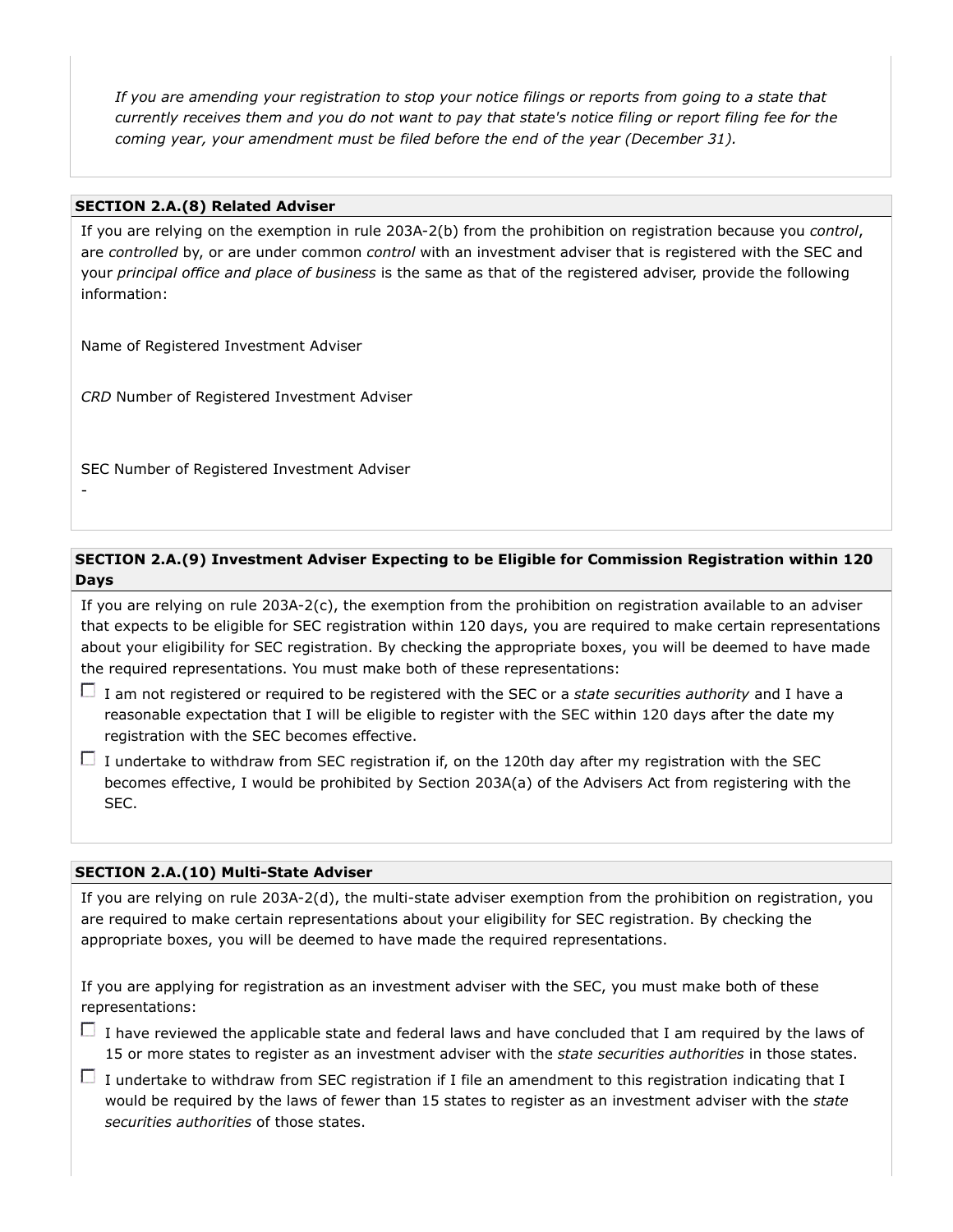If you are submitting your *annual updating amendment*, you must make this representation:

Within 90 days prior to the date of filing this amendment, I have reviewed the applicable state and federal laws and have concluded that I am required by the laws of at least 15 states to register as an investment adviser with the *state securities authorities* in those states.

### **SECTION 2.A.(12) SEC Exemptive** *Order*

If you are relying upon an SEC *order* exempting you from the prohibition on registration, provide the following information:

Application Number: 803-

Date of *order*:

© 2022 FINRA. All rights reserved. FINRA is a registered trademark of the Financial Industry Regulatory Authority, Inc. Privacy | Legal | Terms & Conditions

in v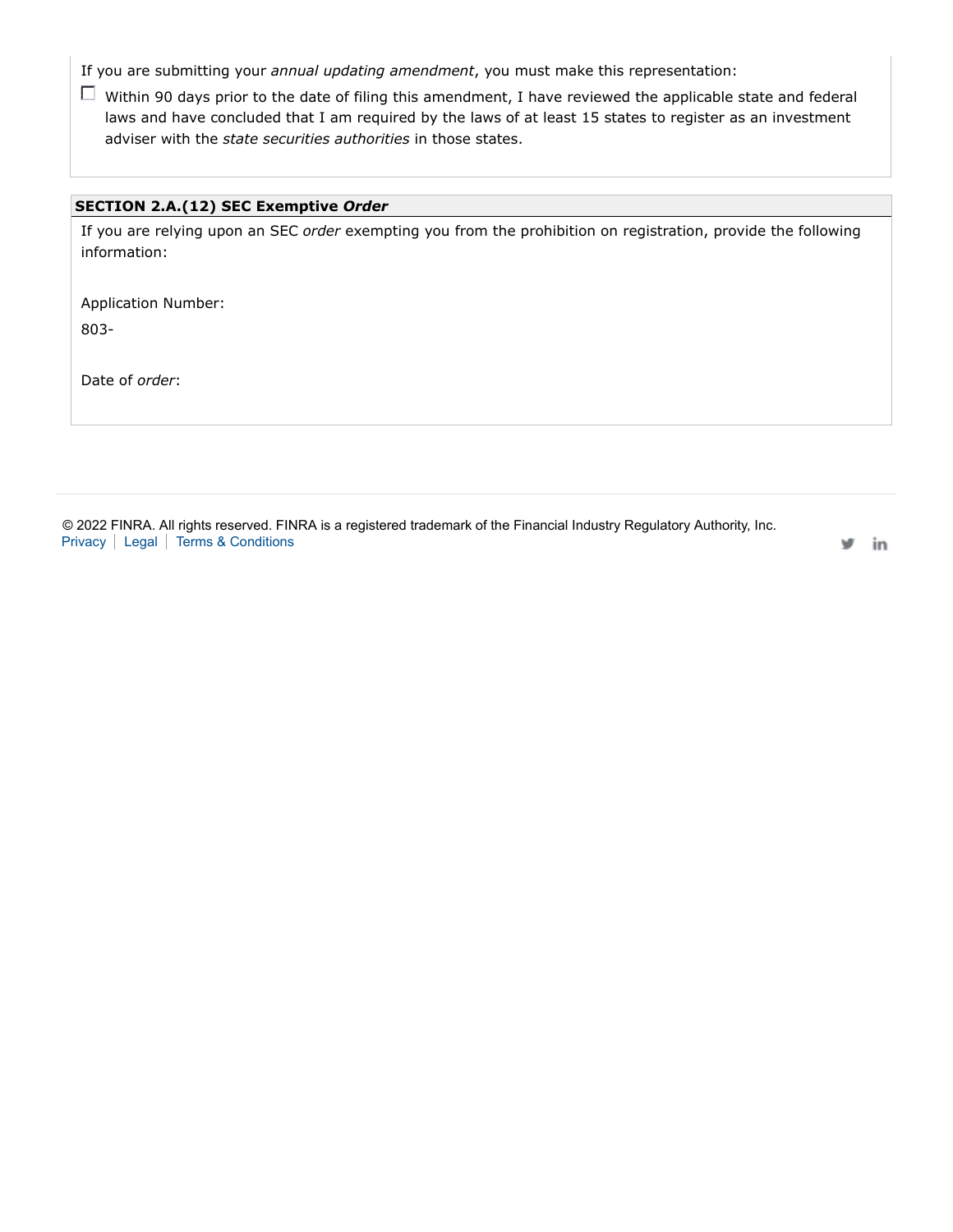# **UNIFORM APPLICATION FOR INVESTMENT ADVISER REGISTRATION AND REPORT BY EXEMPT REPORTING ADVISERS**

**Primary Business Name: MARIETTA INVESTMENT PARTNERS, LLC CRD Number: 108479**

#### **Annual Amendment - Item 3 Form of Organization Rev. 10/2021**

### **3/30/2022 5:10:59 PM**

### **Item 3 Form of Organization**

If you are filing an *umbrella registration*, the information in Item 3 should be provided for the *filing adviser* only.

- A. How are you organized?
	- **C** Corporation
	- Sole Proprietorship
	- **C** Limited Liability Partnership (LLP)
	- **C** Partnership
	- **G** Limited Liability Company (LLC)
	- Limited Partnership (LP)
	- $\bigcap$  Other (specify):

*If you are changing your response to this Item, see Part 1A Instruction 4.*

- B. In what month does your fiscal year end each year? DECEMBER
- C. Under the laws of what state or country are you organized?

State Country Wisconsin United States

*If you are a partnership, provide the name of the state or country under whose laws your partnership was formed. If you are a sole proprietor, provide the name of the state or country where you reside.*

*If you are changing your response to this Item, see Part 1A Instruction 4.*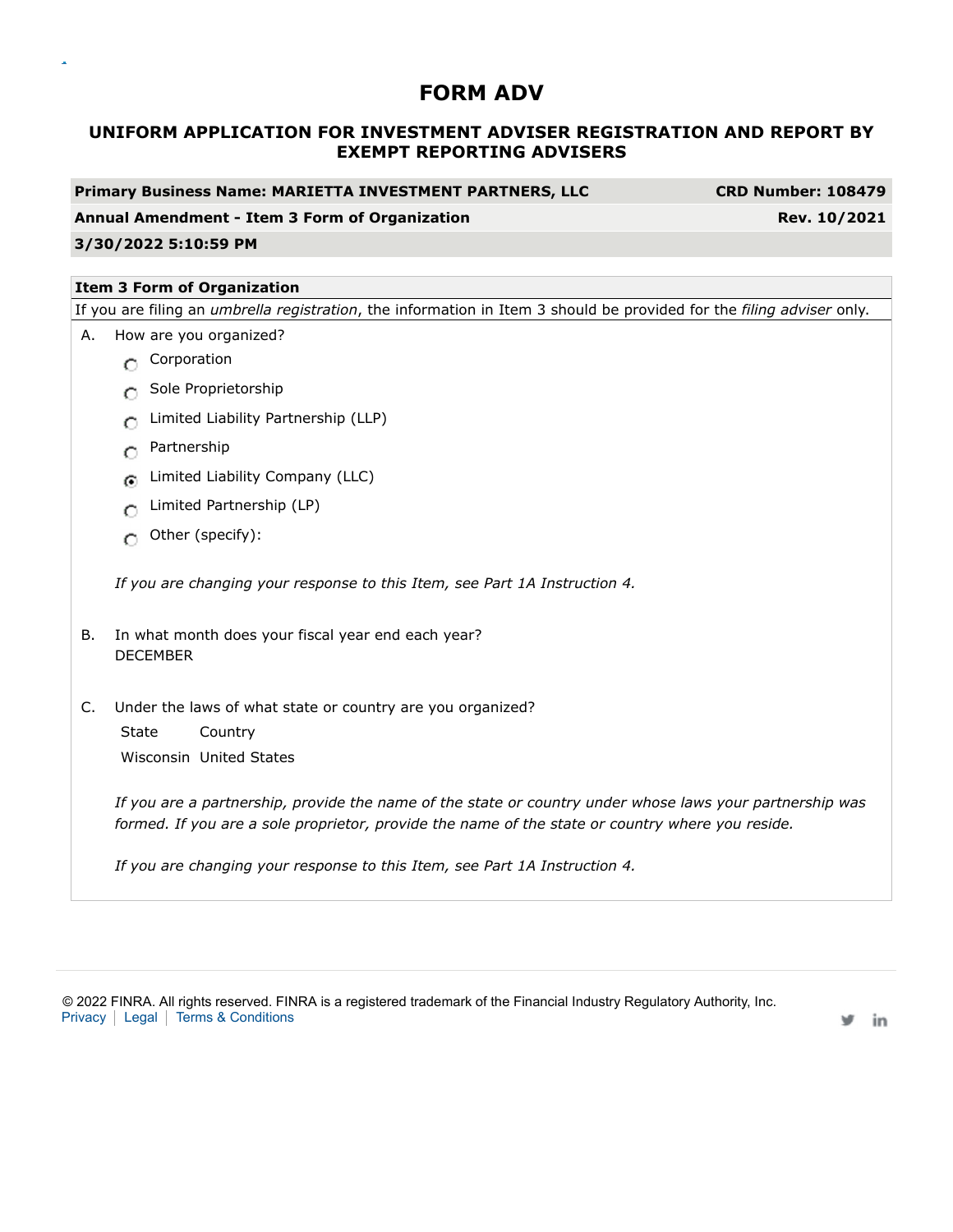# **UNIFORM APPLICATION FOR INVESTMENT ADVISER REGISTRATION AND REPORT BY EXEMPT REPORTING ADVISERS**

| <b>CRD Number: 108479</b><br><b>Primary Business Name: MARIETTA INVESTMENT PARTNERS, LLC</b> |                                                                                                                                                                                                                                      |   |               |  |  |
|----------------------------------------------------------------------------------------------|--------------------------------------------------------------------------------------------------------------------------------------------------------------------------------------------------------------------------------------|---|---------------|--|--|
|                                                                                              | <b>Annual Amendment - Item 4 Successions</b><br>Rev. 10/2021                                                                                                                                                                         |   |               |  |  |
|                                                                                              | 3/30/2022 5:10:59 PM                                                                                                                                                                                                                 |   |               |  |  |
|                                                                                              | <b>Item 4 Successions</b>                                                                                                                                                                                                            |   |               |  |  |
|                                                                                              |                                                                                                                                                                                                                                      |   | <b>Yes No</b> |  |  |
| А.                                                                                           | Are you, at the time of this filing, succeeding to the business of a registered investment adviser,<br>including, for example, a change of your structure or legal status (e.g., form of organization or<br>state of incorporation)? | O | $\odot$       |  |  |
|                                                                                              | If "yes", complete Item 4.B. and Section 4 of Schedule D.                                                                                                                                                                            |   |               |  |  |
| В.                                                                                           | Date of Succession: (MM/DD/YYYY)                                                                                                                                                                                                     |   |               |  |  |
|                                                                                              | If you have already reported this succession on a previous Form ADV filing, do not report the succession<br>again. Instead, check "No." See Part 1A Instruction 4.                                                                   |   |               |  |  |
|                                                                                              |                                                                                                                                                                                                                                      |   |               |  |  |

**SECTION 4 Successions**

 $\bar{\mathbf{a}}$ 

No Information Filed

© 2022 FINRA. All rights reserved. FINRA is a registered trademark of the Financial Industry Regulatory Authority, Inc. Privacy | Legal | Terms & Conditions

in w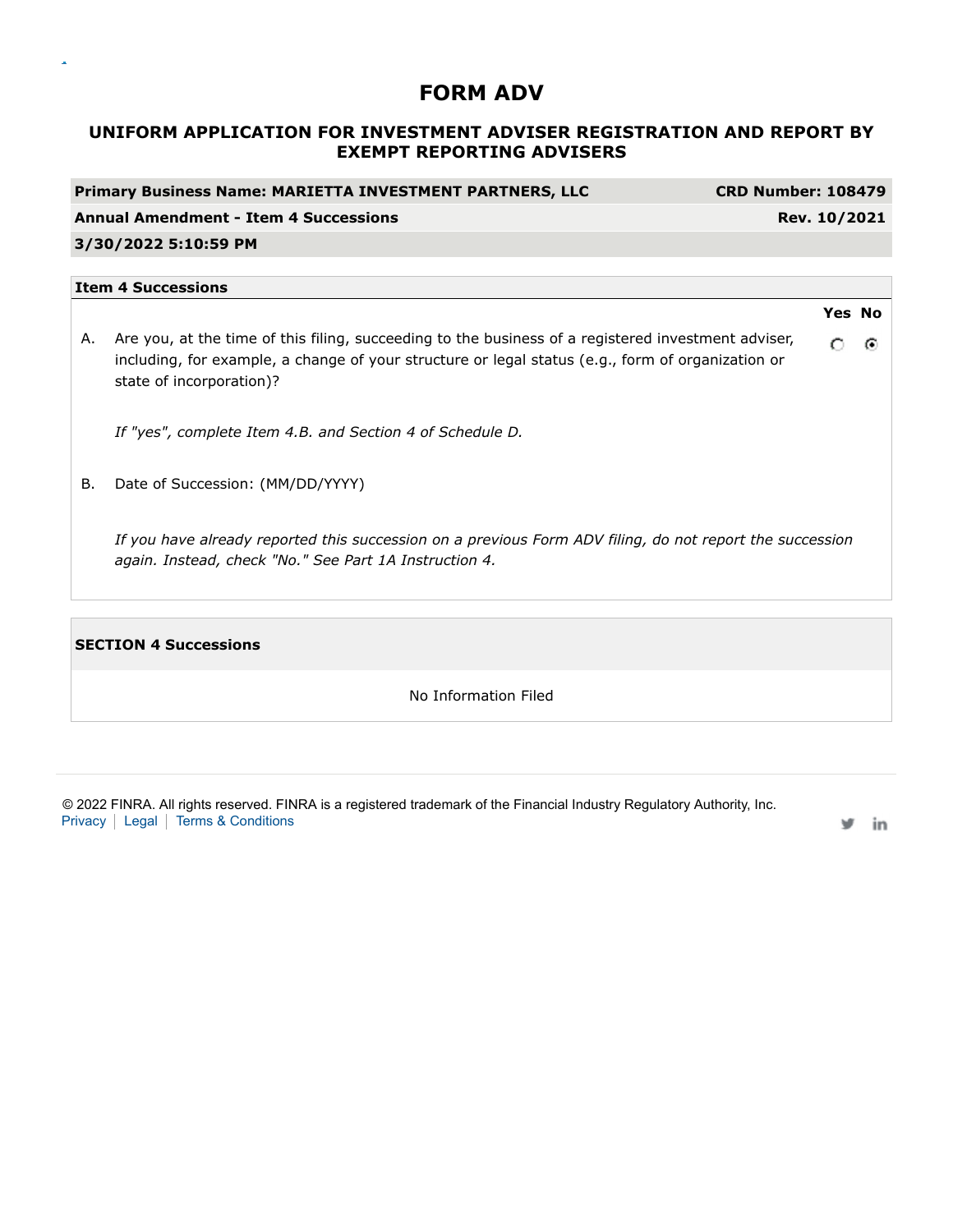### **UNIFORM APPLICATION FOR INVESTMENT ADVISER REGISTRATION AND REPORT BY EXEMPT REPORTING ADVISERS**

| Primary Business Name: MARIETTA INVESTMENT PARTNERS, LLC             | <b>CRD Number: 108479</b> |
|----------------------------------------------------------------------|---------------------------|
| Annual Amendment - Item 5 Information About Your Advisory Business - | Rev. 10/2021              |
| <b>Employees, Clients, and Compensation</b>                          |                           |

#### **3/30/2022 5:10:59 PM**

#### **Item 5 Information About Your Advisory Business - Employees, Clients, and Compensation**

Responses to this Item help us understand your business, assist us in preparing for on-site examinations, and provide us with data we use when making regulatory policy. Part 1A Instruction 5.a. provides additional guidance to newly formed advisers for completing this Item 5.

#### *Employees*

*If you are organized as a sole proprietorship, include yourself as an employee in your responses to Item 5.A. and Items 5.B.(1), (2), (3), (4), and (5). If an employee performs more than one function, you should count that employee in each of your responses to Items 5.B.(1), (2), (3), (4), and (5).*

- A. Approximately how many *employees* do you have? Include full- and part-time *employees* but do not include any clerical workers.
	- $\overline{q}$
- B. (1) Approximately how many of the *employees* reported in 5.A. perform investment advisory functions (including research)? 4
	- (2) Approximately how many of the *employees* reported in 5.A. are registered representatives of a broker-dealer? 0
	- (3) Approximately how many of the *employees* reported in 5.A. are registered with one or more *state securities authorities* as *investment adviser representatives*?
		- 5

 $\Omega$ 

- (4) Approximately how many of the *employees* reported in 5.A. are registered with one or more *state securities authorities* as *investment adviser representatives* for an investment adviser other than you?
- (5) Approximately how many of the *employees* reported in 5.A. are licensed agents of an insurance company or agency? 0
- (6) Approximately how many firms or other *persons* solicit advisory *clients* on your behalf? 0

*In your response to Item 5.B.(6), do not count any of your employees and count a firm only once – do not count each of the firm's employees that solicit on your behalf.*

#### *Clients*

*In your responses to Items 5.C. and 5.D. do not include as "clients" the investors in a private fund you advise, unless you have a separate advisory relationship with those investors.*

- C. (1) To approximately how many *clients* for whom you do not have regulatory assets under management did you provide investment advisory services during your most recently completed fiscal year? 0
	- (2) Approximately what percentage of your *clients* are non-*United States persons*? 1%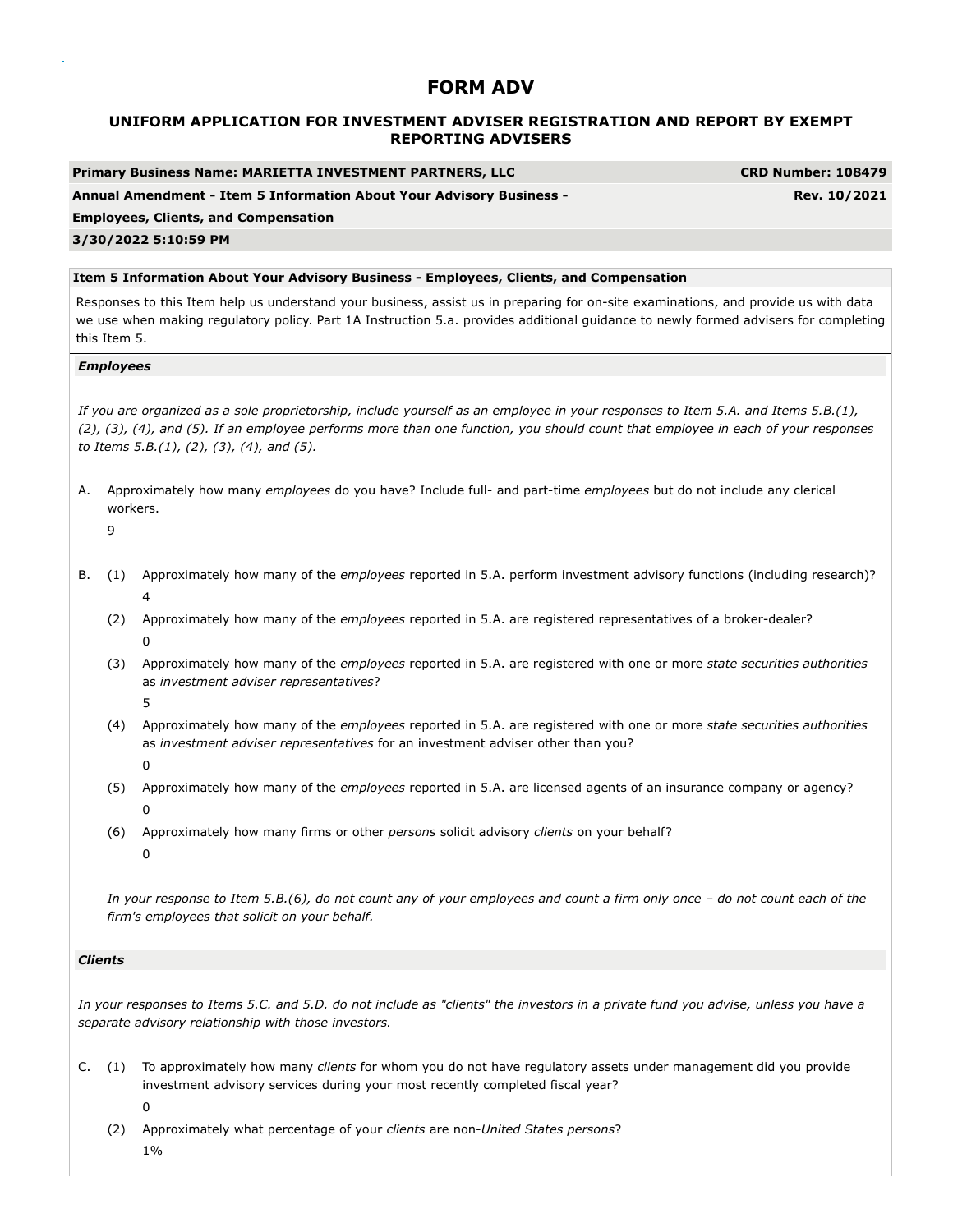D. *For purposes of this Item 5.D., the category "individuals" includes trusts, estates, and 401(k) plans and IRAs of individuals and their family members, but does not include businesses organized as sole proprietorships.*

*The category "business development companies" consists of companies that have made an election pursuant to section 54 of the Investment Company Act of 1940. Unless you provide advisory services pursuant to an investment advisory contract to an investment company registered under the Investment Company Act of 1940, do not answer (1)(d) or (3)(d) below.*

Indicate the approximate number of your *clients* and amount of your total regulatory assets under management (reported in Item 5.F. below) attributable to each of the following type of *client*. If you have fewer than 5 *clients* in a particular category (other than (d), (e), and (f)) you may check Item 5.D.(2) rather than respond to Item 5.D.(1).

The aggregate amount of regulatory assets under management reported in Item 5.D.(3) should equal the total amount of regulatory assets under management reported in Item 5.F.(2)(c) below.

If a *client* fits into more than one category, select one category that most accurately represents the *client* to avoid double counting *clients* and assets. If you advise a registered investment company, business development company, or pooled investment vehicle, report those assets in categories (d), (e), and (f) as applicable.

| <b>Type of Client</b>                                                                                  | (1) Number of<br>Client(s) | (2) Fewer<br>than 5 Clients | (3) Amount of Regulatory<br><b>Assets under Management</b> |
|--------------------------------------------------------------------------------------------------------|----------------------------|-----------------------------|------------------------------------------------------------|
| (a) Individuals (other than high net worth individuals)                                                | 65                         |                             | \$27,312,283                                               |
| (b) High net worth individuals                                                                         | 66                         | г                           | \$536,148,431                                              |
| (c) Banking or thrift institutions                                                                     |                            | г                           | \$                                                         |
| (d) Investment companies                                                                               |                            |                             | \$                                                         |
| (e) Business development companies                                                                     |                            |                             | \$                                                         |
| (f) Pooled investment vehicles (other than investment<br>companies and business development companies) |                            |                             | \$                                                         |
| (g) Pension and profit sharing plans (but not the plan<br>participants or government pension plans)    |                            |                             | \$                                                         |
| (h) Charitable organizations                                                                           |                            | М                           | \$23,873,877                                               |
| (i) State or municipal <i>government entities</i> (including<br>qovernment pension plans)              |                            |                             | \$                                                         |
| (j) Other investment advisers                                                                          |                            | г                           | \$                                                         |
| (k) Insurance companies                                                                                |                            | ⊽                           | \$4,503,899                                                |
| (I) Sovereign wealth funds and foreign official<br>institutions                                        |                            |                             | \$                                                         |
| (m) Corporations or other businesses not listed above                                                  |                            | ☑                           | \$2,812,707                                                |
| (n) Other:                                                                                             |                            |                             | \$                                                         |

#### **Compensation Arrangements**

E. You are compensated for your investment advisory services by (check all that apply):

- ⊽ (1) A percentage of assets under your management
- п (2) Hourly charges
- П (3) Subscription fees (for a newsletter or periodical)
- $\Box$ (4) Fixed fees (other than subscription fees)
- П (5) Commissions
- П (6) *Performance-based fees*
- $\Box$  (7) Other (specify):

# **Item 5 Information About Your Advisory Business - Regulatory Assets Under Management**

#### **Regulatory Assets Under Management**

F. (1) Do you provide continuous and regular supervisory or management services to securities portfolios?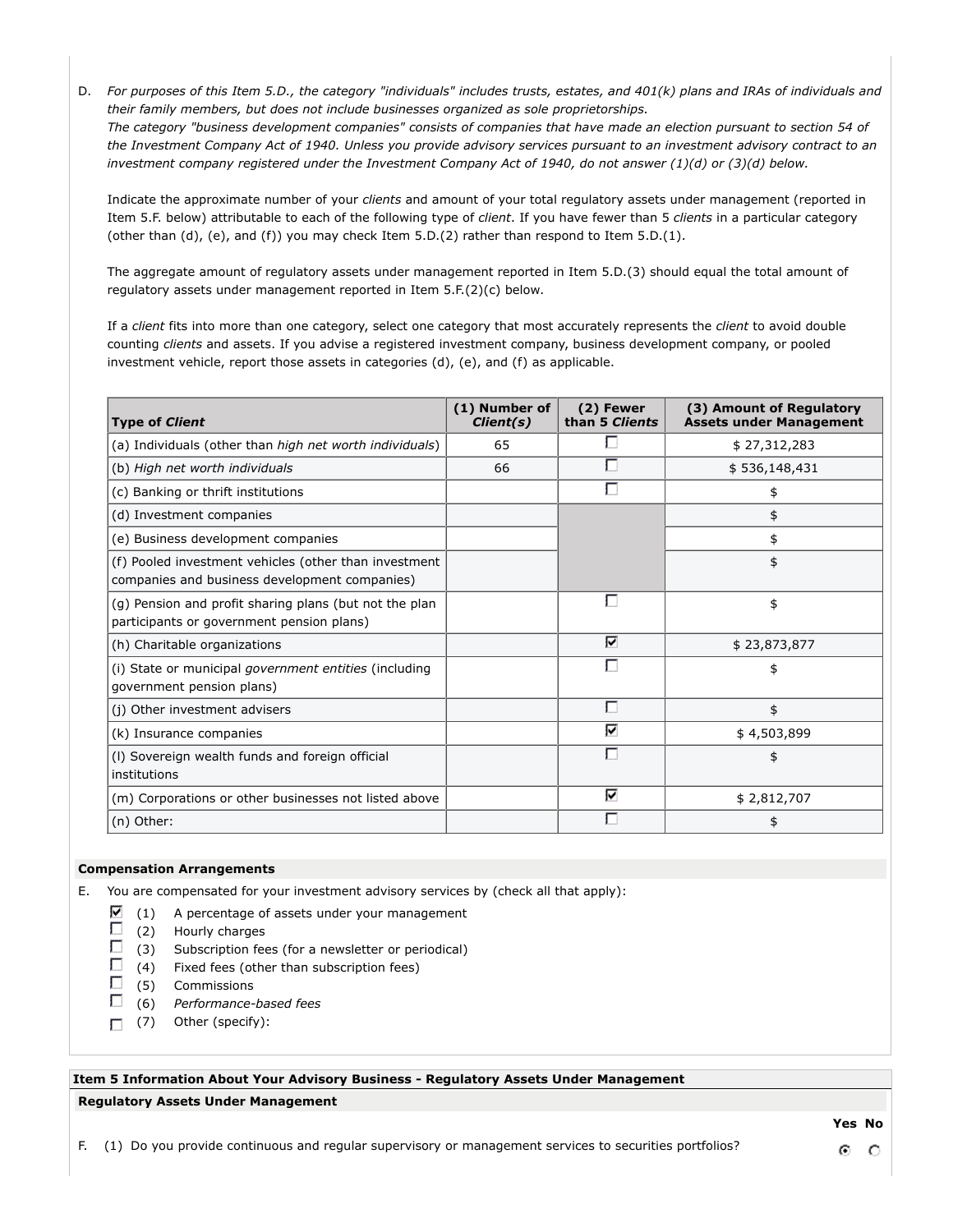(2) If yes, what is the amount of your regulatory assets under management and total number of accounts?

|                    | U.S. Dollar Amount            |       | Total Number of Accounts |
|--------------------|-------------------------------|-------|--------------------------|
| Discretionary:     | (a) $$594,651,197$            |       | (d) 334                  |
| Non-Discretionary: | $(b)$ \$ 0                    | (e) 0 |                          |
| Total:             | (c) $\frac{1}{2}$ 594,651,197 |       | $(f)$ 334                |

*Part 1A Instruction 5.b. explains how to calculate your regulatory assets under management. You must follow these instructions carefully when completing this Item.*

(3) What is the approximate amount of your total regulatory assets under management (reported in Item 5.F.(2)(c) above) attributable to *clients* who are non-*United States persons*?

\$ 4,503,899

#### **Item 5 Information About Your Advisory Business - Advisory Activities**

#### **Advisory Activities**

- G. What type(s) of advisory services do you provide? Check all that apply.
	- П (1) Financial planning services
	- ⊽ (2) Portfolio management for individuals and/or small businesses
	- $\Box$  (3) Portfolio management for investment companies (as well as "business development companies" that have made an election pursuant to section 54 of the Investment Company Act of 1940)
	- O. (4) Portfolio management for pooled investment vehicles (other than investment companies)
	- ⊽ (5) Portfolio management for businesses (other than small businesses) or institutional *clients* (other than registered investment companies and other pooled investment vehicles)
	- $\Box$ (6) Pension consulting services
	- (7) Selection of other advisers (including *private fund* managers)
	- $\Box$  (8) Publication of periodicals or newsletters
	- $\Box$  (9) Security ratings or pricing services
	- $\Box$  (10) Market timing services
	- $\Box$ (11) Educational seminars/workshops
	- (12) Other(specify):

*Do not check Item 5.G.(3) unless you provide advisory services pursuant to an investment advisory contract to an investment company registered under the Investment Company Act of 1940, including as a subadviser. If you check Item 5.G.(3), report the 811 or 814 number of the investment company or investment companies to which you provide advice in Section 5.G.(3) of Schedule D.*

- H. If you provide financial planning services, to how many *clients* did you provide these services during your last fiscal year?
	- $\degree$  0
	- $0^{1 10}$
	- $0^{11 25}$
	- $C$  26 50
	- $O<sup>51 100</sup>$
	- $C$  101 250
	- $C = 251 500$
	- More than 500

If more than 500, how many? (round to the nearest 500)

*In your responses to this Item 5.H., do not include as "clients" the investors in a private fund you advise, unless you have a separate advisory relationship with those investors.*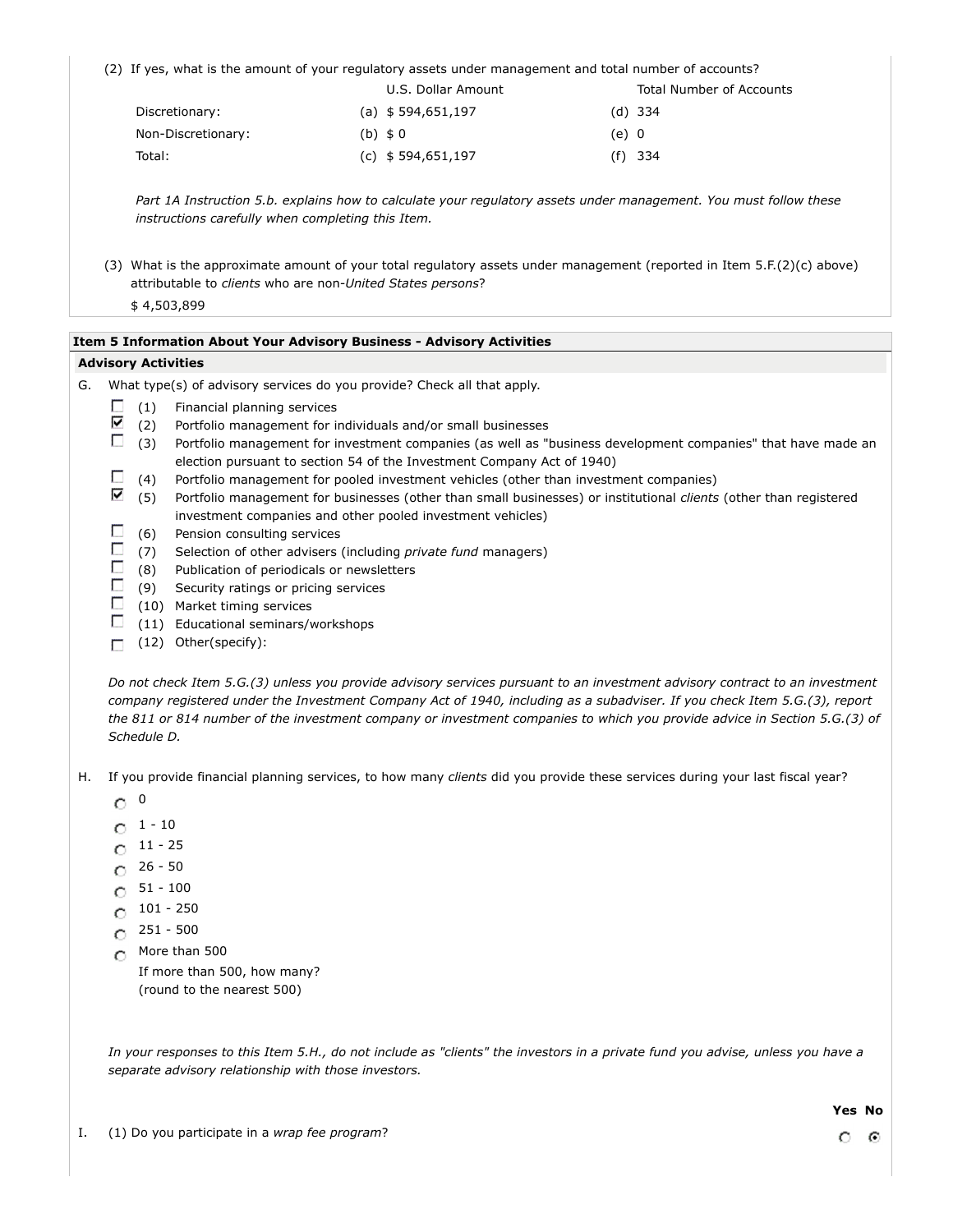(2) If you participate in a *wrap fee program*, what is the amount of your regulatory assets under management attributable to acting as:

- (a) *sponsor* to a *wrap fee program* \$
	- (b) portfolio manager for a *wrap fee program*?
	- \$ (c) *sponsor* to and portfolio manager for the same *wrap fee program*?
		- \$

*If you report an amount in Item 5.I.(2)(c), do not report that amount in Item 5.I.(2)(a) or Item 5.I.(2)(b).*

*If you are a portfolio manager for a wrap fee program, list the names of the programs, their sponsors and related information in Section 5.I.(2) of Schedule D.*

*If your involvement in a wrap fee program is limited to recommending wrap fee programs to your clients, or you advise a mutual fund that is offered through a wrap fee program, do not check Item 5.I.(1) or enter any amounts in response to Item 5.I.(2).*

|    |                                                                                                                                                                                                                                   | <b>Yes No</b> |         |
|----|-----------------------------------------------------------------------------------------------------------------------------------------------------------------------------------------------------------------------------------|---------------|---------|
| J. | (1) In response to Item 4.B. of Part 2A of Form ADV, do you indicate that you provide investment advice only with<br>respect to limited types of investments?                                                                     | O             | ⊙       |
|    | (2) Do you report client assets in Item 4.E. of Part 2A that are computed using a different method than the method<br>used to compute your regulatory assets under management?                                                    | О             | ⊙       |
| Κ. | Separately Managed Account Clients                                                                                                                                                                                                | Yes No        |         |
|    | (1) Do you have regulatory assets under management attributable to clients other than those listed in Item 5.D.(3)<br>(d)-(f) (separately managed account clients)?                                                               | Θ             | - 0     |
|    | If yes, complete Section 5.K.(1) of Schedule D.                                                                                                                                                                                   |               |         |
|    | (2) Do you engage in borrowing transactions on behalf of any of the separately managed account clients that you<br>advise?                                                                                                        | О             | ⊙       |
|    | If yes, complete Section 5.K.(2) of Schedule D.                                                                                                                                                                                   |               |         |
|    | (3) Do you engage in derivative transactions on behalf of any of the separately managed account clients that you<br>advise?                                                                                                       | O             | ⊙       |
|    | If yes, complete Section 5.K.(2) of Schedule D.                                                                                                                                                                                   |               |         |
|    | (4) After subtracting the amounts in Item 5.D.(3)(d)-(f) above from your total regulatory assets under management,<br>does any custodian hold ten percent or more of this remaining amount of regulatory assets under management? | Θ             | $\circ$ |
|    | If yes, complete Section 5.K.(3) of Schedule D for each custodian.                                                                                                                                                                |               |         |
| L. | <b>Marketing Activities</b>                                                                                                                                                                                                       |               |         |
|    | (1) Do any of your advertisements include:                                                                                                                                                                                        | Yes No        |         |
|    | (a) Performance results?                                                                                                                                                                                                          | О             | -0      |
|    | (b) A reference to specific investment advice provided by you (as that phrase is used in rule $206(4)-1(a)(5)$ )?                                                                                                                 | O             | $\circ$ |
|    | (c) Testimonials (other than those that satisfy rule 206(4)-1(b)(4)(ii))?                                                                                                                                                         | O             | $\circ$ |
|    | (d) <i>Endorsements</i> (other than those that satisfy rule $206(4)$ -1(b)(4)(ii))?                                                                                                                                               | О             | $\circ$ |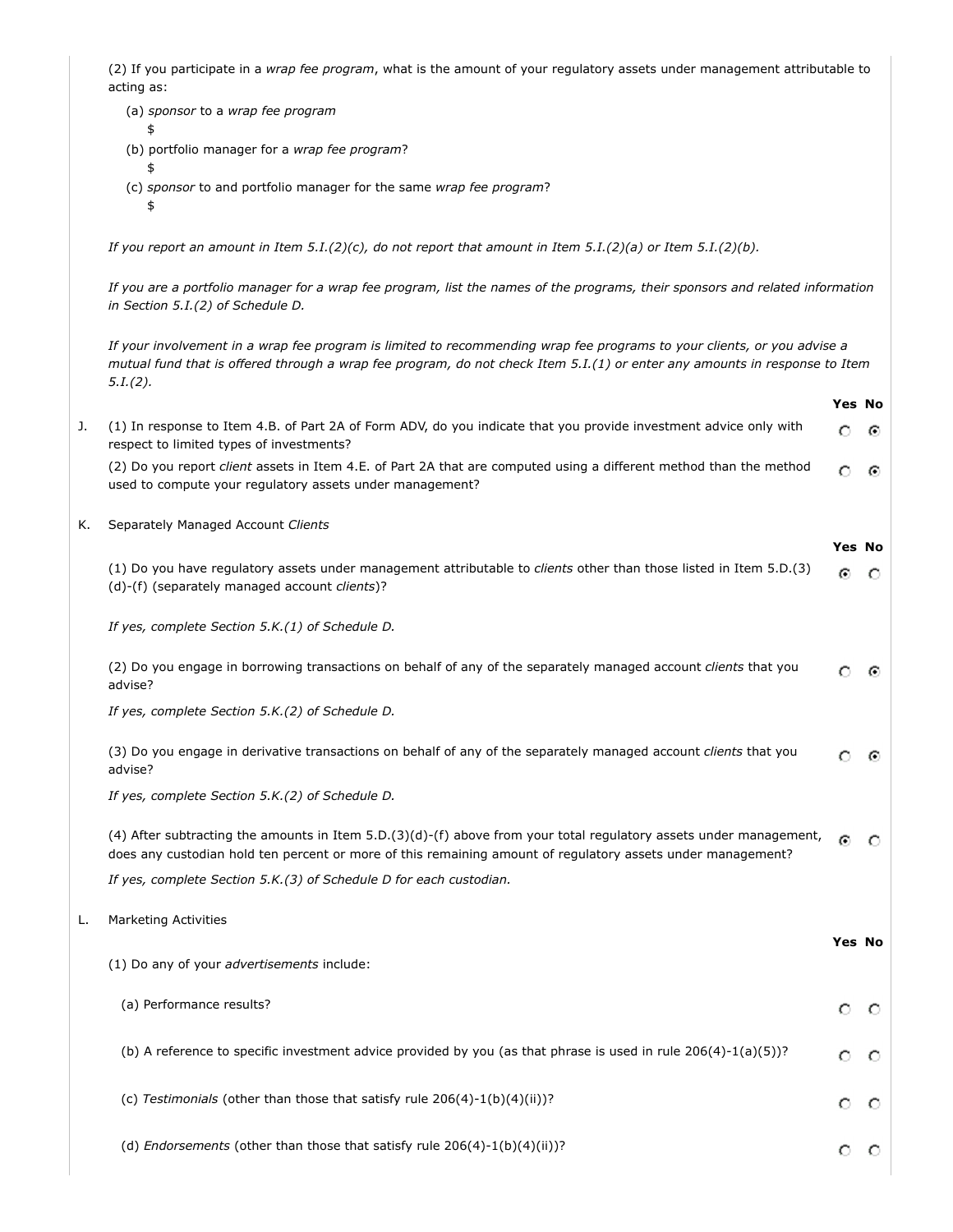| (e) Third-party ratings?                                                                                                                                                                                                              |   |
|---------------------------------------------------------------------------------------------------------------------------------------------------------------------------------------------------------------------------------------|---|
| (2) If you answer "yes" to $L(1)(c)$ , (d), or (e) above, do you pay or otherwise provide cash or non-cash<br>compensation, directly or indirectly, in connection with the use of testimonials, endorsements, or third-party ratings? | O |
| (3) Do any of your <i>advertisements</i> include <i>hypothetical performance</i> ?                                                                                                                                                    |   |
| (4) Do any of your <i>advertisements</i> include <i>predecessor performance</i> ?                                                                                                                                                     |   |
|                                                                                                                                                                                                                                       |   |

**SECTION 5.G.(3) Advisers to Registered Investment Companies and Business Development Companies**

No Information Filed

**SECTION 5.I.(2)** *Wrap Fee Programs*

No Information Filed

#### **SECTION 5.K.(1) Separately Managed Accounts**

After subtracting the amounts reported in Item 5.D.(3)(d)-(f) from your total regulatory assets under management, indicate the approximate percentage of this remaining amount attributable to each of the following categories of assets. If the remaining amount is at least \$10 billion in regulatory assets under management, complete Question (a). If the remaining amount is less than \$10 billion in regulatory assets under management, complete Question (b).

Any regulatory assets under management reported in Item 5.D.(3)(d), (e), and (f) should not be reported below.

If you are a subadviser to a separately managed account, you should only provide information with respect to the portion of the account that you subadvise.

End of year refers to the date used to calculate your regulatory assets under management for purposes of your *annual updating amendment* . Mid-year is the date six months before the end of year date. Each column should add up to 100% and numbers should be rounded to the nearest percent.

Investments in derivatives, registered investment companies, business development companies, and pooled investment vehicles should be reported in those categories. Do not report those investments based on related or underlying portfolio assets. Cash equivalents include bank deposits, certificates of deposit, bankers' acceptances and similar bank instruments.

Some assets could be classified into more than one category or require discretion about which category applies. You may use your own internal methodologies and the conventions of your service providers in determining how to categorize assets, so long as the methodologies or conventions are consistently applied and consistent with information you report internally and to current and prospective clients. However, you should not double count assets, and your responses must be consistent with any instructions or other guidance relating to this Section.

| (a) | <b>Asset Type</b>                              | Mid-year      | End of<br>year |
|-----|------------------------------------------------|---------------|----------------|
|     | (i)<br>Exchange-Traded Equity Securities       | $\frac{0}{0}$ | $\frac{0}{0}$  |
|     | (iii)<br>Non Exchange-Traded Equity Securities | $\frac{0}{0}$ | $\frac{0}{0}$  |
|     | (iii)<br>U.S. Government/Agency Bonds          | $\%$          | $\frac{0}{0}$  |
|     | U.S. State and Local Bonds<br>(iv)             | $\%$          | $\frac{0}{0}$  |
|     | Sovereign Bonds<br>(v)                         | $\frac{0}{0}$ | $\frac{0}{0}$  |
|     | Investment Grade Corporate Bonds<br>(vi)       | $\frac{0}{0}$ | $\frac{0}{0}$  |
|     | Non-Investment Grade Corporate Bonds<br>(vii)  | $\frac{0}{0}$ | $\frac{0}{0}$  |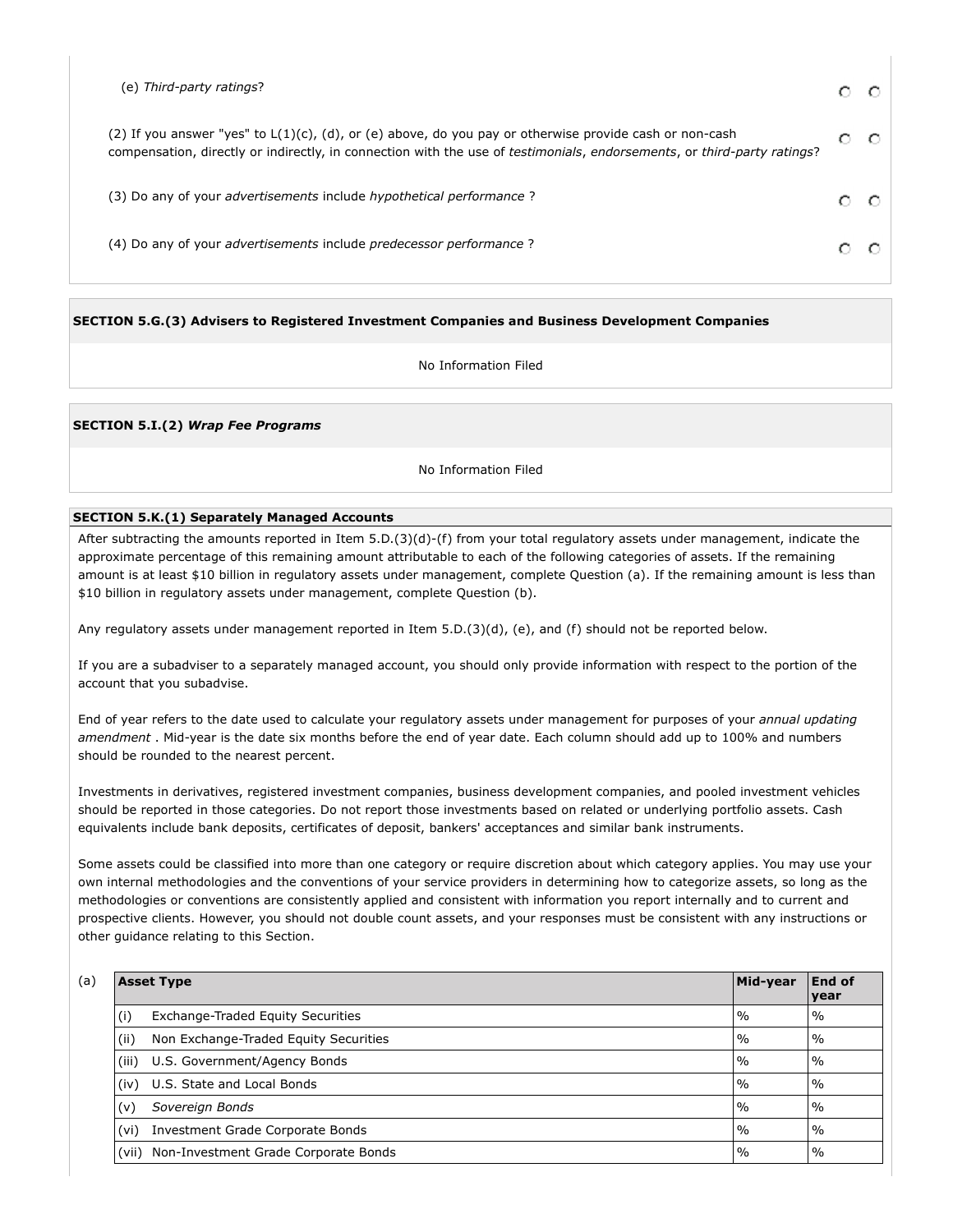|       | (viii) Derivatives                                                                                                                | $\frac{0}{0}$ | $\%$          |
|-------|-----------------------------------------------------------------------------------------------------------------------------------|---------------|---------------|
| (ix)  | Securities Issued by Registered Investment Companies or Business Development Companies                                            | $\frac{0}{0}$ | $\%$          |
| (x)   | Securities Issued by Pooled Investment Vehicles (other than Registered Investment<br>Companies or Business Development Companies) | $\frac{0}{0}$ | $\%$          |
| (xi)  | Cash and Cash Equivalents                                                                                                         | $\frac{0}{0}$ | $\frac{0}{0}$ |
| (xii) | Other                                                                                                                             | $\frac{0}{0}$ | $\%$          |

Generally describe any assets included in "Other"

| <b>End of</b><br><b>Asset Type</b><br>year |                                                                                                                                       |       |  |  |  |
|--------------------------------------------|---------------------------------------------------------------------------------------------------------------------------------------|-------|--|--|--|
| (i)                                        | Exchange-Traded Equity Securities                                                                                                     | 82 %  |  |  |  |
| (ii)                                       | Non Exchange-Traded Equity Securities                                                                                                 | $0\%$ |  |  |  |
| (iii)                                      | U.S. Government/Agency Bonds                                                                                                          | $1\%$ |  |  |  |
| (iv)                                       | U.S. State and Local Bonds                                                                                                            | $6\%$ |  |  |  |
| (v)                                        | Sovereign Bonds                                                                                                                       | $0\%$ |  |  |  |
| (vi)                                       | Investment Grade Corporate Bonds                                                                                                      | $1\%$ |  |  |  |
| (vii)                                      | Non-Investment Grade Corporate Bonds                                                                                                  | $0\%$ |  |  |  |
|                                            | (viii) Derivatives                                                                                                                    | $0\%$ |  |  |  |
| (ix)                                       | Securities Issued by Registered Investment Companies or Business Development Companies                                                | $0\%$ |  |  |  |
| (x)                                        | Securities Issued by Pooled Investment Vehicles (other than Registered Investment Companies or Business 0 %<br>Development Companies) |       |  |  |  |
| (xi)                                       | Cash and Cash Equivalents                                                                                                             | $9\%$ |  |  |  |
|                                            | (xii) Other                                                                                                                           | $0\%$ |  |  |  |

#### **SECTION 5.K.(2) Separately Managed Accounts - Use of** *Borrowings***and Derivatives**

**No information is required to be reported in this Section 5.K.(2) per the instructions of this Section 5.K.(2)**

If your regulatory assets under management attributable to separately managed accounts are at least \$10 billion, you should complete Question (a). If your regulatory assets under management attributable to separately managed accounts are at least \$500 million but less than \$10 billion, you should complete Question (b).

(a) In the table below, provide the following information regarding the separately managed accounts you advise. If you are a subadviser to a separately managed account, you should only provide information with respect to the portion of the account that you subadvise. End of year refers to the date used to calculate your regulatory assets under management for purposes of your *annual updating amendment*. Mid-year is the date six months before the end of year date.

In column 1, indicate the regulatory assets under management attributable to separately managed accounts associated with each level of gross notional exposure. For purposes of this table, the gross notional exposure of an account is the percentage obtained by dividing (i) the sum of (a) the dollar amount of any *borrowings* and (b) the *gross notional value* of all derivatives, by (ii) the regulatory assets under management of the account.

In column 2, provide the dollar amount of *borrowings* for the accounts included in column 1.

In column 3, provide aggregate *gross notional value* of derivatives divided by the aggregate regulatory assets under management of the accounts included in column 1 with respect to each category of derivatives specified in 3(a) through (f).

You may, but are not required to, complete the table with respect to any separately managed account with regulatory assets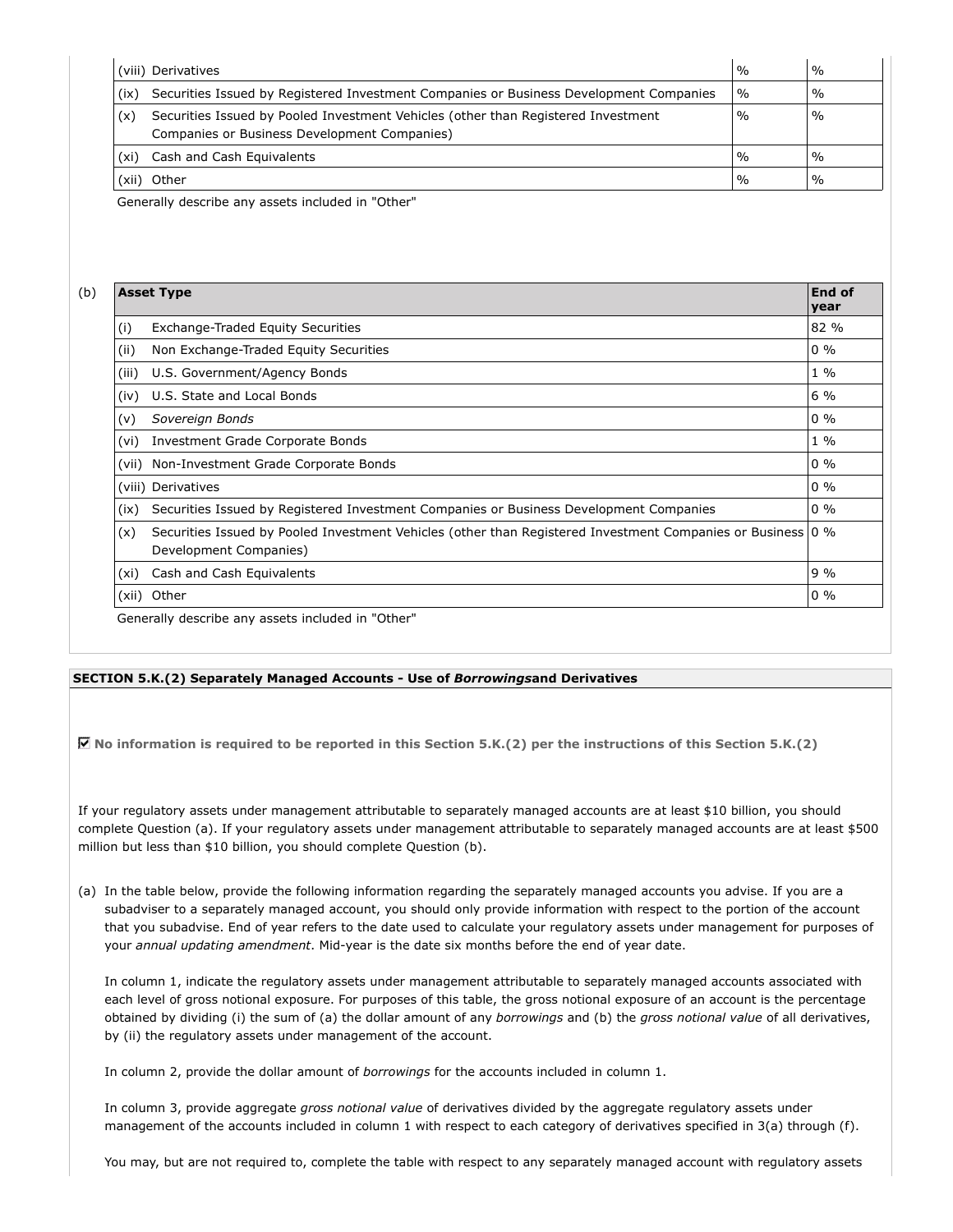under management of less than \$10,000,000.

Any regulatory assets under management reported in Item 5.D.(3)(d), (e), and (f) should not be reported below.

(i) Mid-Year

| <b>Gross Notional</b><br><b>Exposure</b> | $\left( 1\right)$<br>Regulatory<br><b>Assets</b><br><b>Under</b><br>Management   Borrowings | (2) |                                |                                                                                    |               | (3) Derivative Exposures |                                                              |                                |
|------------------------------------------|---------------------------------------------------------------------------------------------|-----|--------------------------------|------------------------------------------------------------------------------------|---------------|--------------------------|--------------------------------------------------------------|--------------------------------|
|                                          |                                                                                             |     | (a)<br><b>Interest</b><br>Rate | (b)<br><b>Foreign</b><br>Exchange  <br>Derivative Derivative Derivative Derivative |               |                          | (c) Credit $(d)$ Equity $(e)$ Commodity<br><b>Derivative</b> | (f) Other<br><b>Derivative</b> |
| Less than 10%                            |                                                                                             | \$  | $\frac{0}{0}$                  | $\frac{0}{0}$                                                                      | $\frac{0}{0}$ | $\%$                     | $\frac{0}{0}$                                                | $\frac{0}{0}$                  |
| 10-149%                                  |                                                                                             | \$  | $\frac{0}{0}$                  | $\frac{0}{0}$                                                                      | $\frac{0}{0}$ | $\frac{0}{0}$            | $\frac{0}{0}$                                                | $\frac{0}{0}$                  |
| 150% or more                             |                                                                                             | \$  | $\frac{0}{0}$                  | $\frac{0}{0}$                                                                      | $\%$          | $\%$                     | $\frac{0}{0}$                                                | $\frac{0}{0}$                  |

Optional: Use the space below to provide a narrative description of the strategies and/or manner in which *borrowings* and derivatives are used in the management of the separately managed accounts that you advise.

(ii) End of Year

| <b>Gross Notional</b><br><b>Exposure</b> | (1)<br>Regulatory<br><b>Assets</b><br><b>Under</b><br>Management Borrowings | (2) |                                |                                                                                         |               | (3) Derivative Exposures |                                                              |                                |
|------------------------------------------|-----------------------------------------------------------------------------|-----|--------------------------------|-----------------------------------------------------------------------------------------|---------------|--------------------------|--------------------------------------------------------------|--------------------------------|
|                                          |                                                                             |     | (a)<br><i>Interest</i><br>Rate | (b)<br><b>Foreign</b><br><b>Exchange</b><br>Derivative Derivative Derivative Derivative |               |                          | (c) Credit $(d)$ Equity $(e)$ Commodity<br><b>Derivative</b> | (f) Other<br><b>Derivative</b> |
| Less than 10%                            | \$                                                                          |     | $\frac{0}{0}$                  | $\frac{0}{0}$                                                                           | $\frac{0}{0}$ | $\frac{0}{0}$            | $\frac{0}{0}$                                                | $\frac{0}{0}$                  |
| 10-149%                                  | \$                                                                          | \$  | $\frac{0}{0}$                  | $\frac{0}{0}$                                                                           | $\frac{0}{0}$ | $\frac{0}{0}$            | $\frac{0}{0}$                                                | $\frac{0}{0}$                  |
| 150% or more                             | \$                                                                          | \$  | $\frac{0}{0}$                  | $\%$                                                                                    | $\frac{0}{0}$ | $\%$                     | $\frac{0}{0}$                                                | $\frac{0}{0}$                  |

Optional: Use the space below to provide a narrative description of the strategies and/or manner in which *borrowings* and derivatives are used in the management of the separately managed accounts that you advise.

(b) In the table below, provide the following information regarding the separately managed accounts you advise as of the date used to calculate your regulatory assets under management for purposes of your *annual updating amendment*. If you are a subadviser to a separately managed account, you should only provide information with respect to the portion of the account that you subadvise.

In column 1, indicate the regulatory assets under management attributable to separately managed accounts associated with each level of gross notional exposure. For purposes of this table, the gross notional exposure of an account is the percentage obtained by dividing (i) the sum of (a) the dollar amount of any *borrowings* and (b) the *gross notional value* of all derivatives, by (ii) the regulatory assets under management of the account.

In column 2, provide the dollar amount of *borrowings* for the accounts included in column 1.

You may, but are not required to, complete the table with respect to any separately managed accounts with regulatory assets under management of less than \$10,000,000.

Any regulatory assets under management reported in Item 5.D.(3)(d), (e), and (f) should not be reported below.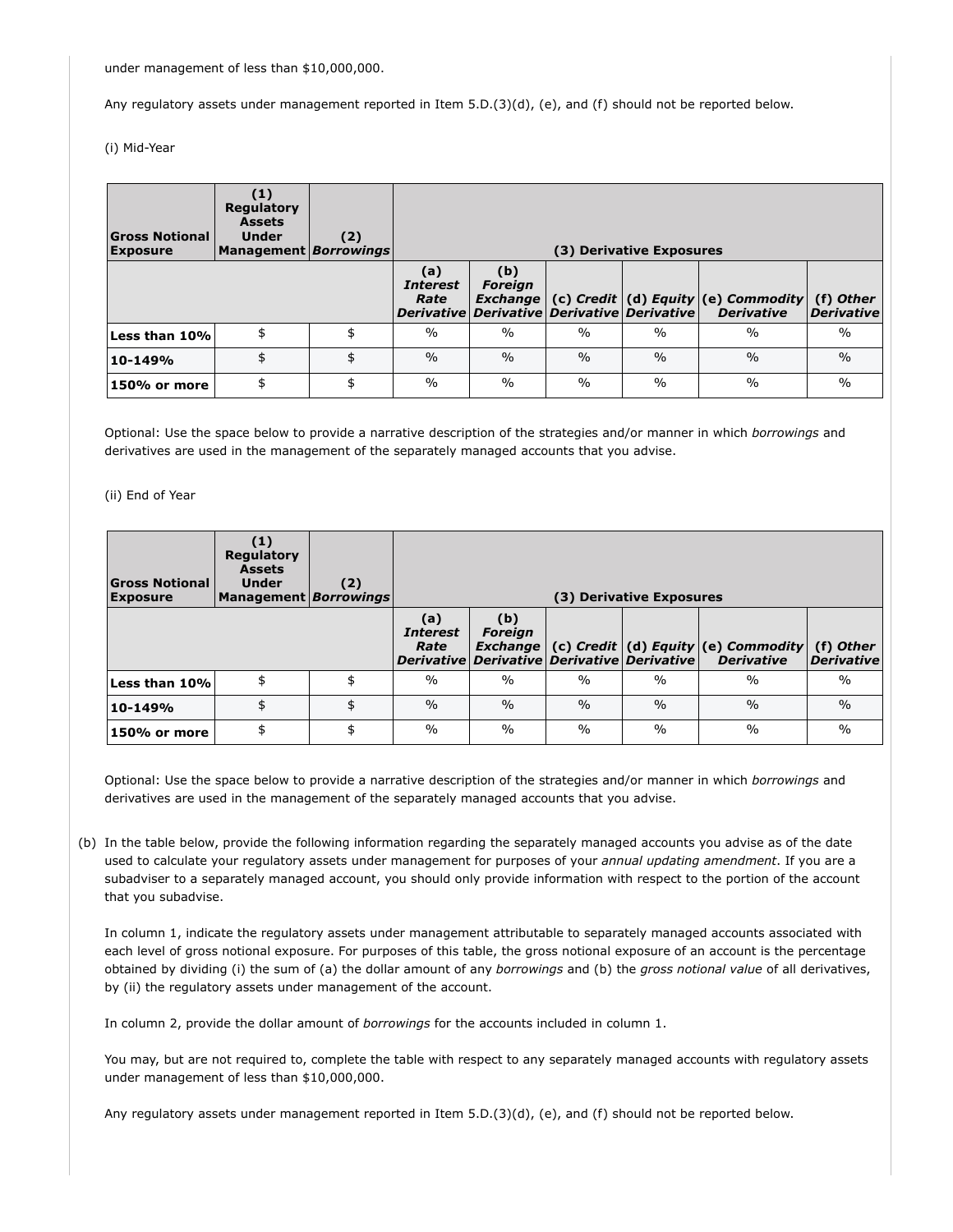| <b>Gross Notional Exposure</b> | $(1)$ Regulatory Assets Under Management (2) Borrowings |  |
|--------------------------------|---------------------------------------------------------|--|
| Less than 10%                  |                                                         |  |
| 10-149%                        |                                                         |  |
| l 150% or more                 |                                                         |  |

Optional: Use the space below to provide a narrative description of the strategies and/or manner in which *borrowings* and derivatives are used in the management of the separately managed accounts that you advise.

|     | <b>SECTION 5.K.(3) Custodians for Separately Managed Accounts</b>                                                                                                                    |                     |                                                                                                                                    |  |  |  |  |  |
|-----|--------------------------------------------------------------------------------------------------------------------------------------------------------------------------------------|---------------------|------------------------------------------------------------------------------------------------------------------------------------|--|--|--|--|--|
|     | Complete a separate Schedule D Section 5.K.(3) for each custodian that holds ten percent or more of your aggregate separately<br>managed account regulatory assets under management. |                     |                                                                                                                                    |  |  |  |  |  |
|     | (a) Legal name of custodian:                                                                                                                                                         |                     |                                                                                                                                    |  |  |  |  |  |
|     | CHARLES SCHWAB & CO., INC.<br>(b) Primary business name of custodian:                                                                                                                |                     |                                                                                                                                    |  |  |  |  |  |
|     | CHARLES SCHWAB & CO., INC.                                                                                                                                                           |                     |                                                                                                                                    |  |  |  |  |  |
| (c) | The location(s) of the custodian's office(s) responsible for custody of the assets :                                                                                                 |                     |                                                                                                                                    |  |  |  |  |  |
|     | City:<br><b>CHICAGO</b>                                                                                                                                                              | State:<br>Illinois  | Country:<br><b>United States</b>                                                                                                   |  |  |  |  |  |
|     |                                                                                                                                                                                      |                     | <b>Yes No</b>                                                                                                                      |  |  |  |  |  |
|     | (d) Is the custodian a <i>related person</i> of your firm?                                                                                                                           |                     | ⊙<br>O                                                                                                                             |  |  |  |  |  |
|     | (e) If the custodian is a broker-dealer, provide its SEC registration number (if any)<br>$8 - 16514$                                                                                 |                     |                                                                                                                                    |  |  |  |  |  |
| (f) | entity identifier (if any)                                                                                                                                                           |                     | If the custodian is not a broker-dealer, or is a broker-dealer but does not have an SEC registration number, provide its legal     |  |  |  |  |  |
| (g) | custodian?                                                                                                                                                                           |                     | What amount of your regulatory assets under management attributable to separately managed accounts is held at the                  |  |  |  |  |  |
|     | \$417,976,619                                                                                                                                                                        |                     |                                                                                                                                    |  |  |  |  |  |
|     |                                                                                                                                                                                      |                     |                                                                                                                                    |  |  |  |  |  |
|     | (a) Legal name of custodian:                                                                                                                                                         |                     |                                                                                                                                    |  |  |  |  |  |
|     | U.S. BANK NATIONAL ASSOCIATION<br>(b) Primary business name of custodian:                                                                                                            |                     |                                                                                                                                    |  |  |  |  |  |
|     | U.S. BANK, NATIONAL ASSOCIATION                                                                                                                                                      |                     |                                                                                                                                    |  |  |  |  |  |
|     | (c) The location(s) of the custodian's office(s) responsible for <i>custody</i> of the assets :                                                                                      |                     |                                                                                                                                    |  |  |  |  |  |
|     | City:<br>MILWAUKEE                                                                                                                                                                   | State:<br>Wisconsin | Country:<br><b>United States</b>                                                                                                   |  |  |  |  |  |
|     |                                                                                                                                                                                      |                     | Yes No                                                                                                                             |  |  |  |  |  |
|     | (d) Is the custodian a related person of your firm?                                                                                                                                  |                     |                                                                                                                                    |  |  |  |  |  |
|     |                                                                                                                                                                                      |                     | ⊙<br>O                                                                                                                             |  |  |  |  |  |
|     | (e) If the custodian is a broker-dealer, provide its SEC registration number (if any)                                                                                                |                     |                                                                                                                                    |  |  |  |  |  |
|     | entity identifier (if any)                                                                                                                                                           |                     | (f) If the custodian is not a broker-dealer, or is a broker-dealer but does not have an SEC registration number, provide its legal |  |  |  |  |  |
|     | 6BYL5QZYBDK8S7L73M02                                                                                                                                                                 |                     |                                                                                                                                    |  |  |  |  |  |
|     | custodian?                                                                                                                                                                           |                     | (g) What amount of your regulatory assets under management attributable to separately managed accounts is held at the              |  |  |  |  |  |
|     | \$107,307,285                                                                                                                                                                        |                     |                                                                                                                                    |  |  |  |  |  |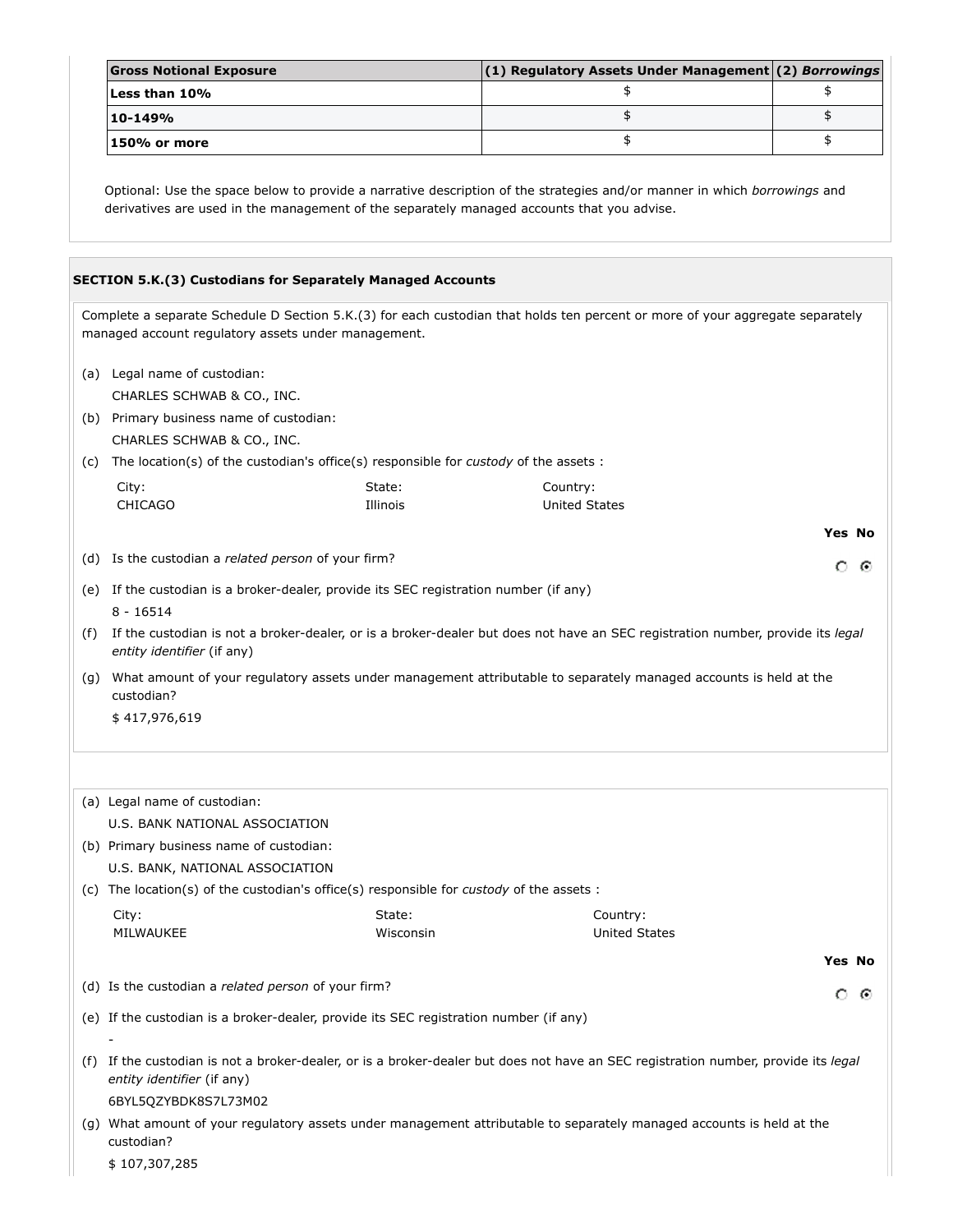# **UNIFORM APPLICATION FOR INVESTMENT ADVISER REGISTRATION AND REPORT BY EXEMPT REPORTING ADVISERS**

#### **Annual Amendment - Item 6 Other Business Activities Rev. 10/2021**

**CRD Number: 108479** 

### **3/30/2022 5:10:59 PM**

#### **Item 6 Other Business Activities**

In this Item, we request information about your firm's other business activities. A. You are actively engaged in business as a (check all that apply):  $\Box$  (1) broker-dealer (registered or unregistered) П (2) registered representative of a broker-dealer  $\Box$ (3) commodity pool operator or commodity trading advisor (whether registered or exempt from registration)  $\Box$ (4) futures commission merchant Г. (5) real estate broker, dealer, or agent  $\Box$ (6) insurance broker or agent  $\Box$ (7) bank (including a separately identifiable department or division of a bank)  $\Box$ (8) trust company  $\Box$ (9) registered municipal advisor  $\Box$  (10) registered security-based swap dealer  $\Box$ (11) major security-based swap participant  $\Box$  (12) accountant or accounting firm  $\Box$  (13) lawyer or law firm  $\Box$  (14) other financial product salesperson (specify): *If you engage in other business using a name that is different from the names reported in Items 1.A. or 1.B.(1), complete Section 6.A. of Schedule D.* **Yes No**

| В. | (1) | Are you actively engaged in any other business not listed in Item 6.A. (other than giving<br>investment advice)?                                          |               | $\epsilon$ |
|----|-----|-----------------------------------------------------------------------------------------------------------------------------------------------------------|---------------|------------|
|    | (2) | If yes, is this other business your primary business?                                                                                                     | O             |            |
|    |     | If "yes," describe this other business on Section 6.B.(2) of Schedule D, and if you engage in this<br>business under a different name, provide that name. |               |            |
|    |     |                                                                                                                                                           | <b>Yes No</b> |            |
|    | (3) | Do you sell products or provide services other than investment advice to your advisory<br>clients?                                                        | ∩             | $\epsilon$ |
|    |     | If "yes," describe this other business on Section 6.B.(3) of Schedule D, and if you engage in this<br>business under a different name, provide that name. |               |            |

#### **SECTION 6.A. Names of Your Other Businesses**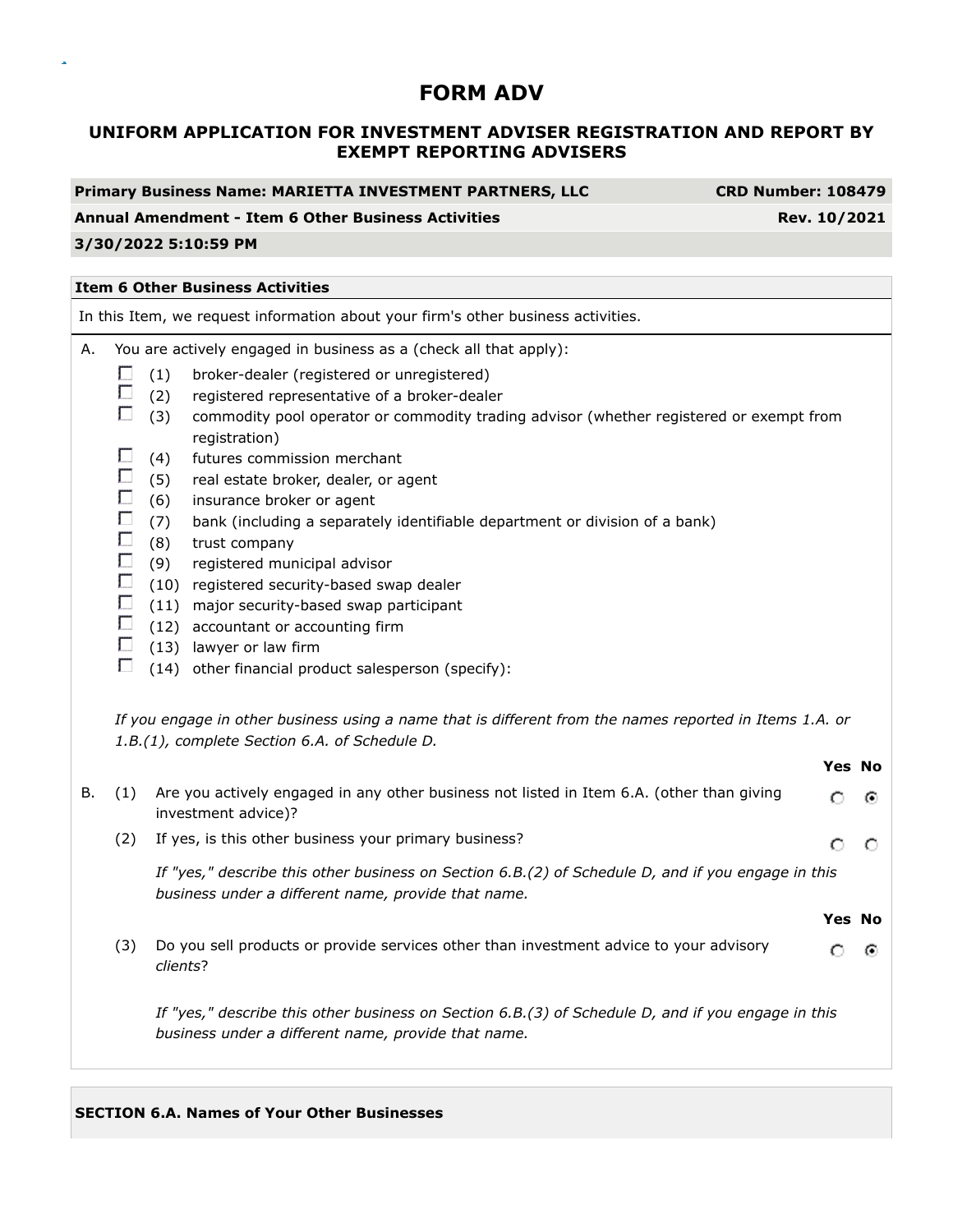### **SECTION 6.B.(2) Description of Primary Business**

Describe your primary business (not your investment advisory business):

If you engage in that business under a different name, provide that name:

## **SECTION 6.B.(3) Description of Other Products and Services**

Describe other products or services you sell to your *client*. You may omit products and services that you listed in Section 6.B.(2) above.

If you engage in that business under a different name, provide that name:

© 2022 FINRA. All rights reserved. FINRA is a registered trademark of the Financial Industry Regulatory Authority, Inc. Privacy | Legal | Terms & Conditions

v in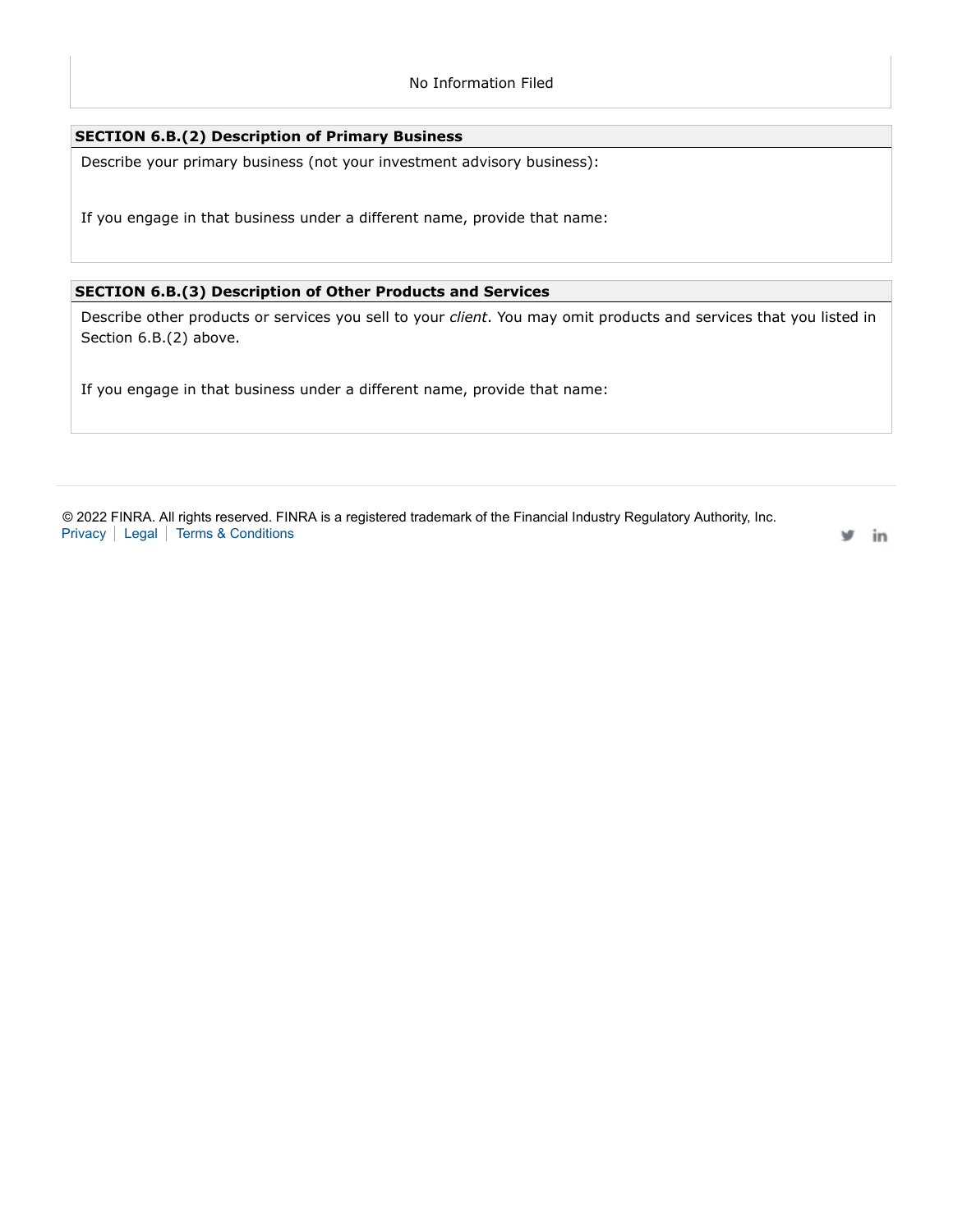# **UNIFORM APPLICATION FOR INVESTMENT ADVISER REGISTRATION AND REPORT BY EXEMPT REPORTING ADVISERS**

**Primary Business Name: MARIETTA INVESTMENT PARTNERS, LLC CRD Number: 108479**

### **Annual Amendment - Item 7 Financial Industry Affiliations Rev. 10/2021**

### **3/30/2022 5:10:59 PM**

### **Item 7 Financial Industry Affiliations**

In this Item, we request information about your financial industry affiliations and activities. This information identifies areas in which conflicts of interest may occur between you and your *clients*.

A. This part of Item 7 requires you to provide information about you and your *related persons*, including foreign affiliates. Your *related persons* are all of your *advisory affiliates* and any *person* that is under common *control* with you.

You have a *related person* that is a (check all that apply):

- $\Box$  (1) broker-dealer, municipal securities dealer, or government securities broker or dealer (registered or unregistered)
- г (2) other investment adviser (including financial planners)
- П. (3) registered municipal advisor
- $\Box$ (4) registered security-based swap dealer
- $\Box$ (5) major security-based swap participant
- O. (6) commodity pool operator or commodity trading advisor (whether registered or exempt from registration)
- П (7) futures commission merchant
- $\Box$ (8) banking or thrift institution
- $\Box$ (9) trust company
- $\Box$ (10) accountant or accounting firm
- $\Box$  (11) lawyer or law firm
- $\Box$ (12) insurance company or agency
- $\Box$  (13) pension consultant
- П. (14) real estate broker or dealer
- $\Box$  (15) sponsor or syndicator of limited partnerships (or equivalent), excluding pooled investment vehicles
- $\Box$  (16) sponsor, general partner, managing member (or equivalent) of pooled investment vehicles

*Note that Item 7.A. should not be used to disclose that some of your employees perform investment advisory functions or are registered representatives of a broker-dealer. The number of your firm's employees who perform investment advisory functions should be disclosed under Item 5.B.(1). The number of your firm's employees who are registered representatives of a broker-dealer should be disclosed under Item 5.B.(2).*

*Note that if you are filing an umbrella registration, you should not check Item 7.A.(2) with respect to your relying advisers, and you do not have to complete Section 7.A. in Schedule D for your relying advisers. You should complete a Schedule R for each relying adviser.*

*For each related person, including foreign affiliates that may not be registered or required to be registered in the United States, complete Section 7.A. of Schedule D.*

*You do not need to complete Section 7.A. of Schedule D for any related person if: (1) you have no*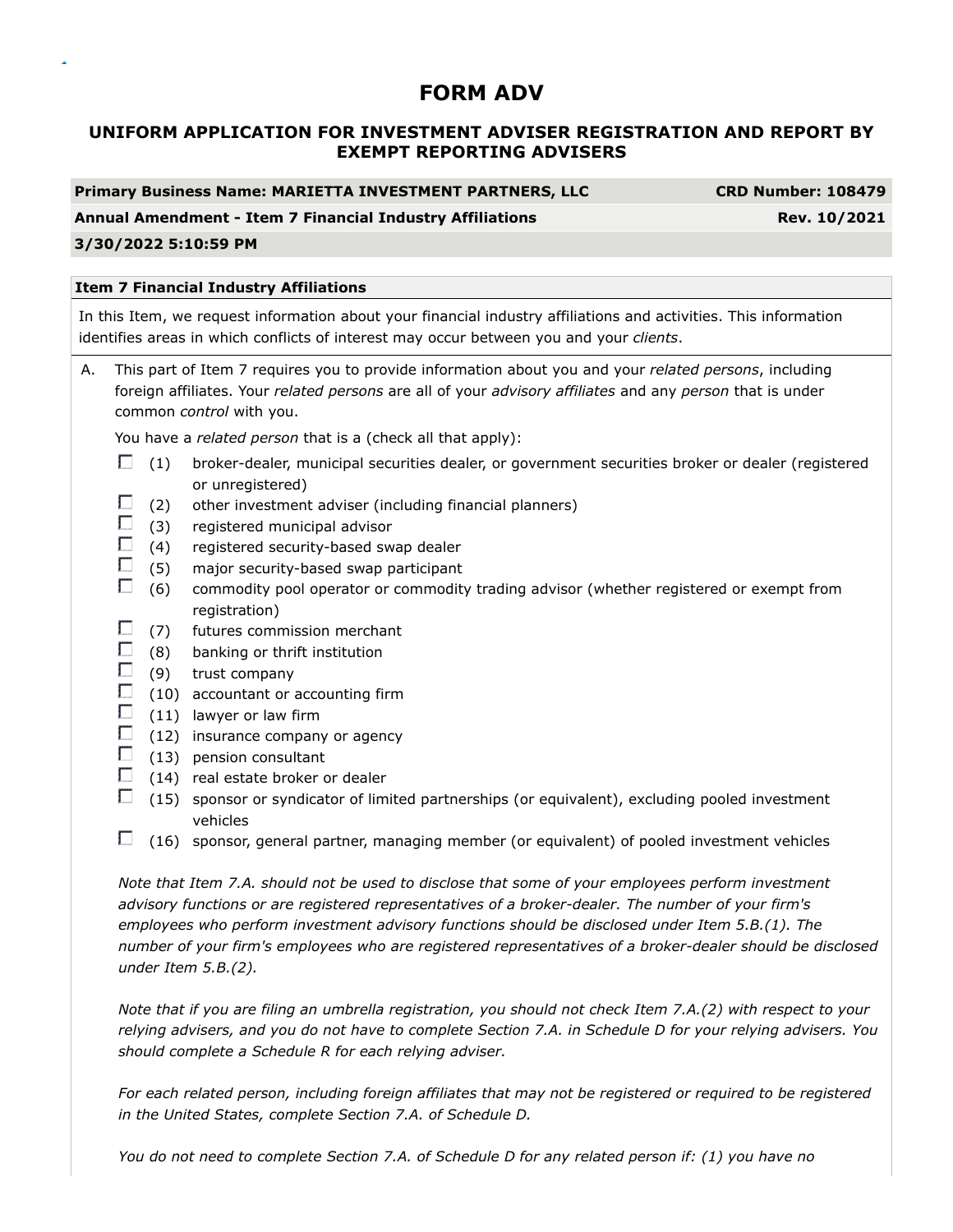*business dealings with the related person in connection with advisory services you provide to your clients; (2) you do not conduct shared operations with the related person; (3) you do not refer clients or business to the related person, and the related person does not refer prospective clients or business to you; (4) you do not share supervised persons or premises with the related person; and (5) you have no reason to believe that your relationship with the related person otherwise creates a conflict of interest with your clients.*

*You must complete Section 7.A. of Schedule D for each related person acting as qualified custodian in connection with advisory services you provide to your clients (other than any mutual fund transfer agent pursuant to rule 206(4)-2(b)(1)), regardless of whether you have determined the related person to be operationally independent under rule 206(4)-2 of the Advisers Act.*

## **SECTION 7.A. Financial Industry Affiliations**

No Information Filed

© 2022 FINRA. All rights reserved. FINRA is a registered trademark of the Financial Industry Regulatory Authority, Inc. Privacy | Legal | Terms & Conditions

in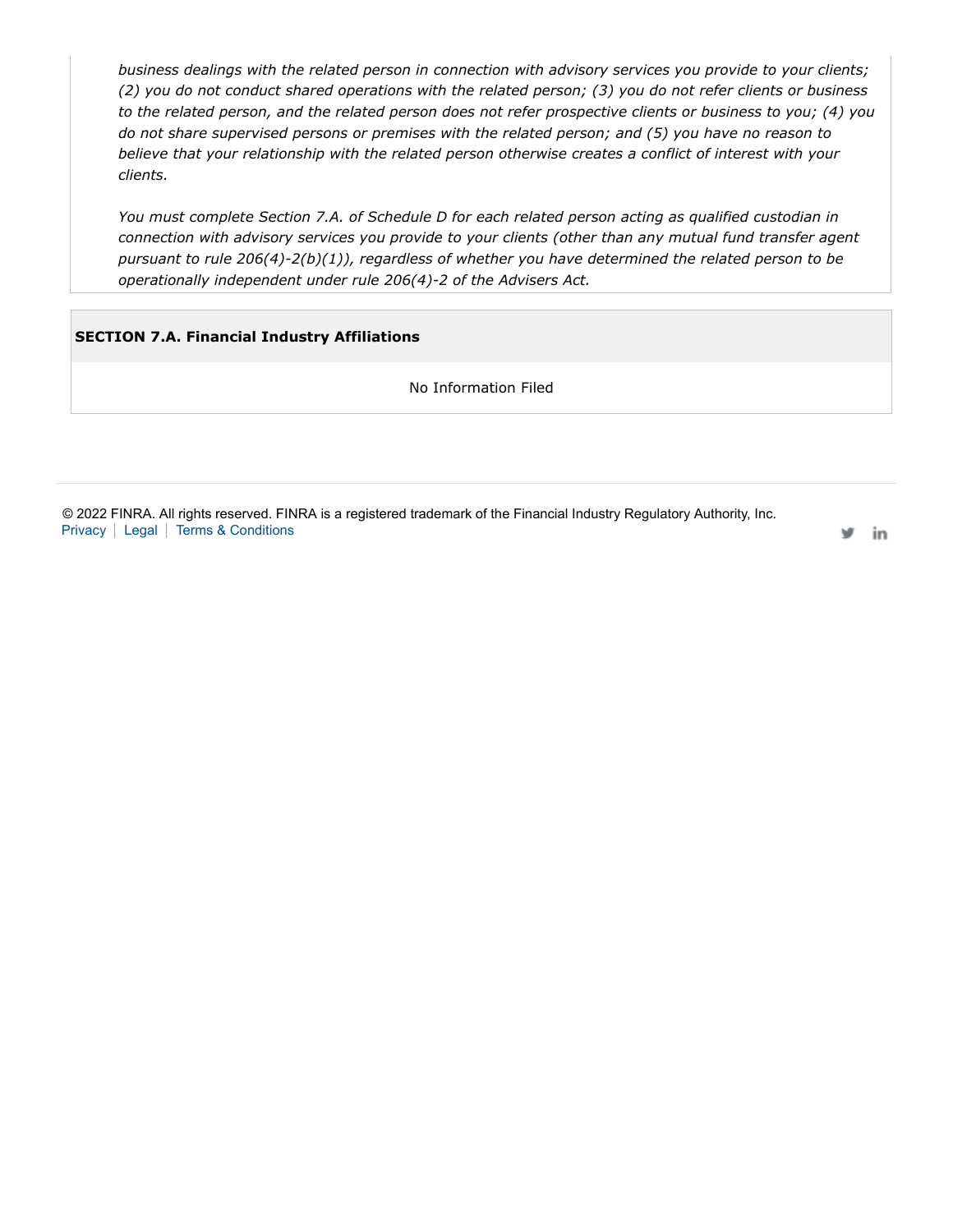# **UNIFORM APPLICATION FOR INVESTMENT ADVISER REGISTRATION AND REPORT BY EXEMPT REPORTING ADVISERS**

| <b>Primary Business Name: MARIETTA INVESTMENT PARTNERS, LLC</b> | <b>CRD Number: 108479</b> |
|-----------------------------------------------------------------|---------------------------|
| Annual Amendment - Item 7 Private Fund Reporting                | Rev. 10/2021              |
| 3/30/2022 5:10:59 PM                                            |                           |
|                                                                 |                           |
| <b>Item 7 Private Fund Reporting</b>                            |                           |
|                                                                 | <b>Yes No</b>             |
| B. Are you an adviser to any <i>private fund</i> ?              |                           |

*If "yes," then for each private fund that you advise, you must complete a Section 7.B.(1) of Schedule D, except in certain circumstances described in the next sentence and in Instruction 6 of the Instructions to Part 1A. If you are registered or applying for registration with the SEC or reporting as an SEC exempt reporting adviser, and another SEC-registered adviser or SEC exempt reporting adviser reports this information with respect to any such private fund in Section 7.B.(1) of Schedule D of its Form ADV (e.g., if you are a subadviser), do not complete Section 7.B.(1) of Schedule D with respect to that private fund. You must, instead, complete Section 7.B.(2) of Schedule D.*

*In either case, if you seek to preserve the anonymity of a private fund client by maintaining its identity in your books and records in numerical or alphabetical code, or similar designation, pursuant to rule 204-2(d), you may identify the private fund in Section 7.B.(1) or 7.B.(2) of Schedule D using the same code or designation in place of the fund's name.*

## **SECTION 7.B.(1)** *Private Fund* **Reporting**

No Information Filed

**SECTION 7.B.(2)** *Private Fund* **Reporting**

No Information Filed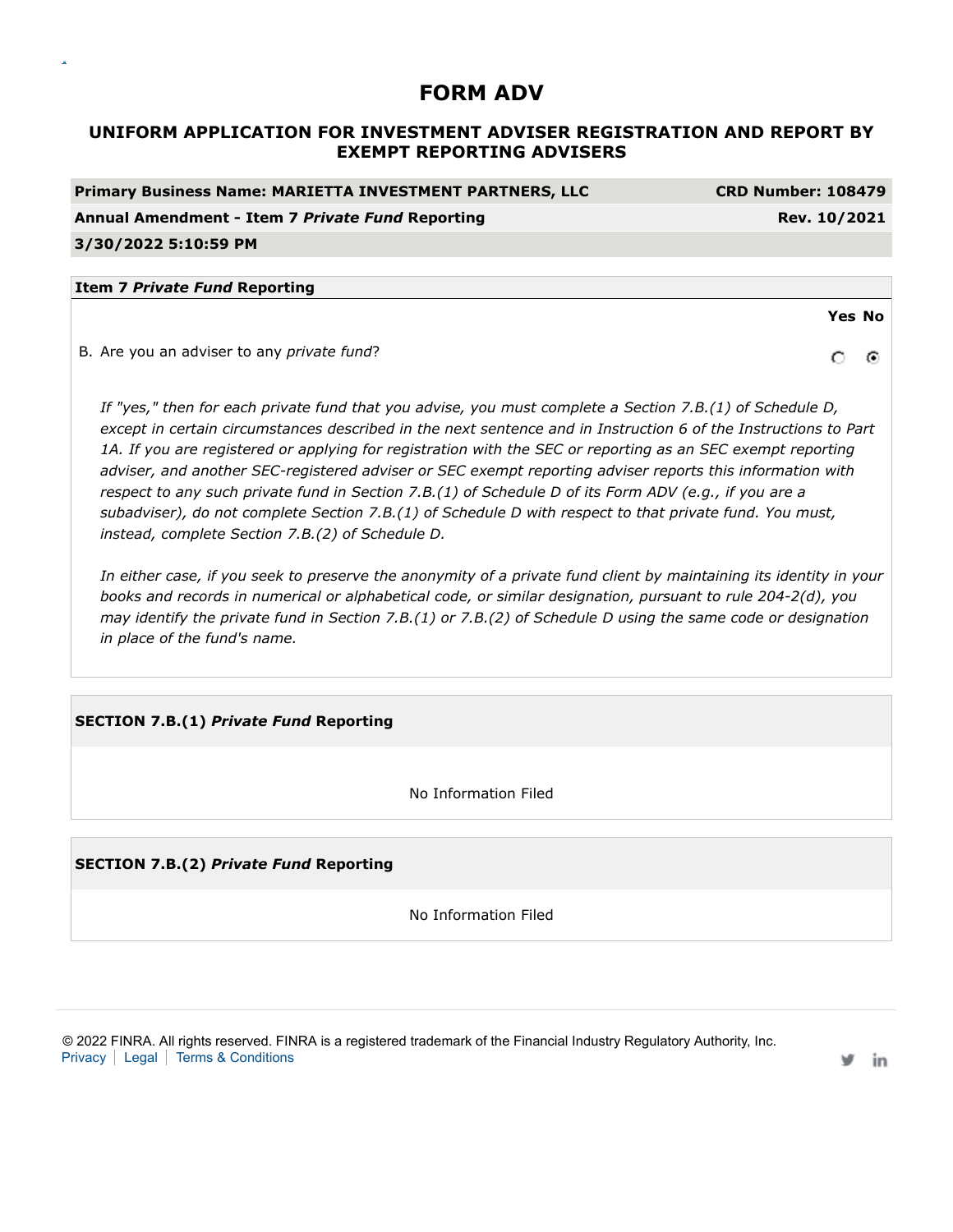# **UNIFORM APPLICATION FOR INVESTMENT ADVISER REGISTRATION AND REPORT BY EXEMPT REPORTING ADVISERS**

**Primary Business Name: MARIETTA INVESTMENT PARTNERS, LLC CRD Number: 108479**

**Annual Amendment - Item 8 Participation or Interest in** *Client*

**Rev. 10/2021**

**Transactions**

### **3/30/2022 5:10:59 PM**

### **Item 8 Participation or Interest in** *Client* **Transactions**

In this Item, we request information about your participation and interest in your *clients*' transactions. This information identifies additional areas in which conflicts of interest may occur between you and your *clients*. Newly-formed advisers should base responses to these questions on the types of participation and interest that you expect to engage in during the next year.

Like Item 7, Item 8 requires you to provide information about you and your *related persons*, including foreign affiliates.

|    |     | <b>Proprietary Interest in Client Transactions</b>                                                                                                                                                                                                 |        |   |
|----|-----|----------------------------------------------------------------------------------------------------------------------------------------------------------------------------------------------------------------------------------------------------|--------|---|
| А. |     | Do you or any related person:                                                                                                                                                                                                                      | Yes No |   |
|    |     | (1) buy securities for yourself from advisory clients, or sell securities you own to advisory clients<br>(principal transactions)?                                                                                                                 | O      | ⊙ |
|    | (2) | buy or sell for yourself securities (other than shares of mutual funds) that you also<br>recommend to advisory clients?                                                                                                                            | ⊙      |   |
|    | (3) | recommend securities (or other investment products) to advisory clients in which you or any<br>related person has some other proprietary (ownership) interest (other than those mentioned<br>in Items 8.A.(1) or (2))?                             | O      | ⊙ |
|    |     | <b>Sales Interest in Client Transactions</b>                                                                                                                                                                                                       |        |   |
| В. |     | Do you or any related person:                                                                                                                                                                                                                      | Yes No |   |
|    |     | (1) as a broker-dealer or registered representative of a broker-dealer, execute securities trades<br>for brokerage customers in which advisory client securities are sold to or bought from the<br>brokerage customer (agency cross transactions)? | O      | ⊙ |
|    | (2) | recommend to advisory clients, or act as a purchaser representative for advisory clients with<br>respect to, the purchase of securities for which you or any related person serves as<br>underwriter or general or managing partner?               | Ο      | ⊙ |
|    | (3) | recommend purchase or sale of securities to advisory clients for which you or any related<br>person has any other sales interest (other than the receipt of sales commissions as a broker<br>or registered representative of a broker-dealer)?     | O      | ⊙ |
|    |     | <b>Investment or Brokerage Discretion</b>                                                                                                                                                                                                          |        |   |
| C. |     | Do you or any related person have discretionary authority to determine the:                                                                                                                                                                        | Yes No |   |
|    | (1) | securities to be bought or sold for a client's account?                                                                                                                                                                                            | ⊙      | O |
|    | (2) | amount of securities to be bought or sold for a client's account?                                                                                                                                                                                  | o.     | O |
|    | (3) | broker or dealer to be used for a purchase or sale of securities for a client's account?                                                                                                                                                           | ⊙      | О |
|    | (4) | commission rates to be paid to a broker or dealer for a client's securities transactions?                                                                                                                                                          | G.     | n |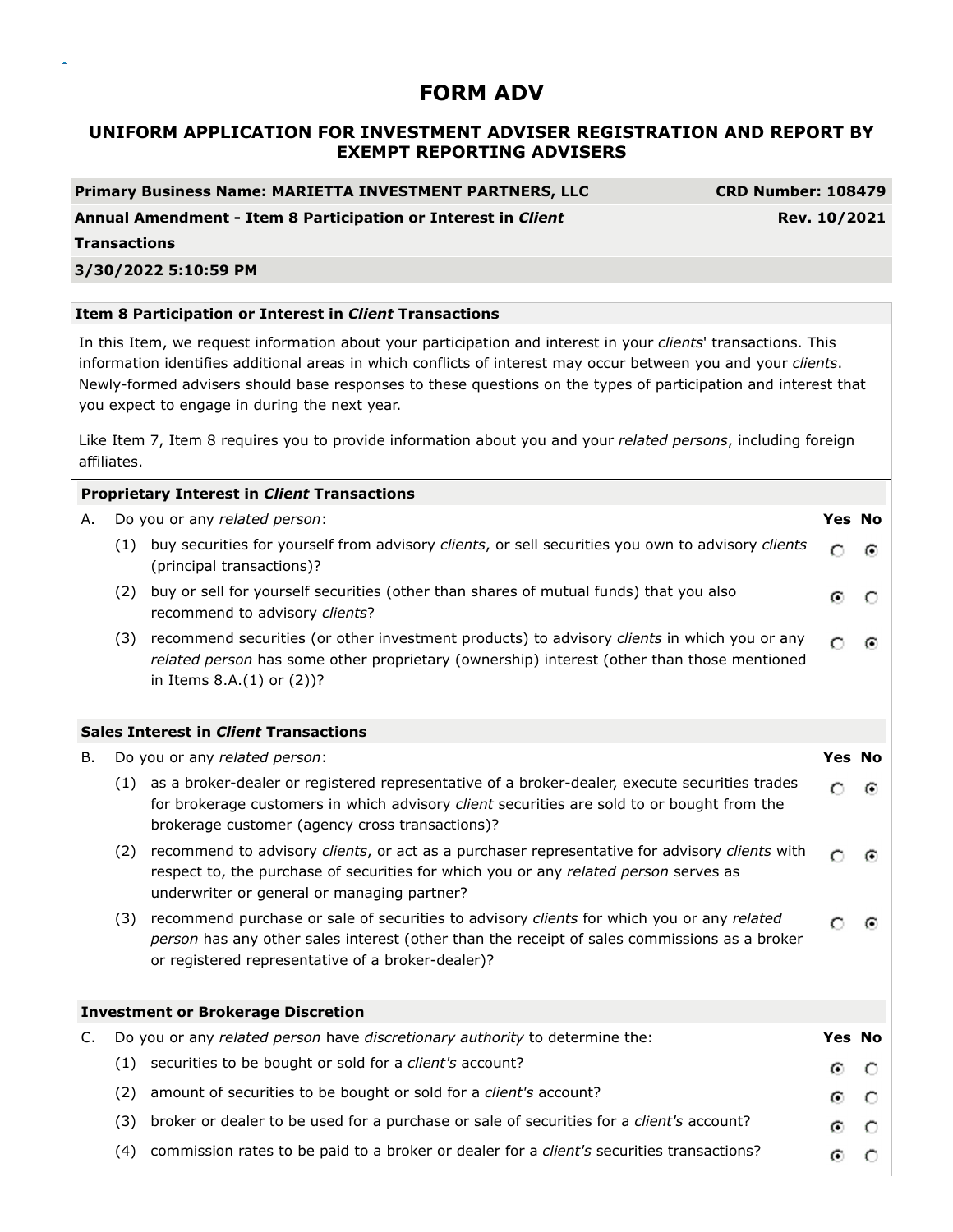| D. | If you answer "yes" to C.(3) above, are any of the brokers or dealers related persons?                                                                                                                                                                                                                                                            |                                                                                                                                                                                                                                            |   |           |  |  |
|----|---------------------------------------------------------------------------------------------------------------------------------------------------------------------------------------------------------------------------------------------------------------------------------------------------------------------------------------------------|--------------------------------------------------------------------------------------------------------------------------------------------------------------------------------------------------------------------------------------------|---|-----------|--|--|
| Ε. | Do you or any related person recommend brokers or dealers to clients?                                                                                                                                                                                                                                                                             |                                                                                                                                                                                                                                            |   |           |  |  |
| F. | If you answer "yes" to E. above, are any of the brokers or dealers related persons?                                                                                                                                                                                                                                                               |                                                                                                                                                                                                                                            |   |           |  |  |
| G. | (1) Do you or any related person receive research or other products or services other than<br>execution from a broker-dealer or a third party ("soft dollar benefits") in connection with<br>client securities transactions?                                                                                                                      |                                                                                                                                                                                                                                            |   |           |  |  |
|    |                                                                                                                                                                                                                                                                                                                                                   | (2) If "yes" to G.(1) above, are all the "soft dollar benefits" you or any <i>related persons</i> receive<br>eligible "research or brokerage services" under section 28(e) of the Securities Exchange Act<br>of 1934?                      |   | O         |  |  |
| Н. | (1)                                                                                                                                                                                                                                                                                                                                               | Do you or any related person, directly or indirectly, compensate any person that is not an<br>employee for client referrals?                                                                                                               |   | $\bullet$ |  |  |
|    | (2)                                                                                                                                                                                                                                                                                                                                               | Do you or any related person, directly or indirectly, provide any employee compensation that<br>is specifically related to obtaining clients for the firm (cash or non-cash compensation in<br>addition to the employee's regular salary)? | G |           |  |  |
| Ι. | Do you or any related person, including any employee, directly or indirectly, receive compensation<br>from any person (other than you or any related person) for client referrals?                                                                                                                                                                |                                                                                                                                                                                                                                            |   |           |  |  |
|    | In your response to Item 8.1., do not include the regular salary you pay to an employee.                                                                                                                                                                                                                                                          |                                                                                                                                                                                                                                            |   |           |  |  |
|    | In responding to Items 8.H. and 8.I., consider all cash and non-cash compensation that you or a related<br>person gave to (in answering Item 8.H.) or received from (in answering Item 8.I.) any person in exchange<br>for client referrals, including any bonus that is based, at least in part, on the number or amount of client<br>referrals. |                                                                                                                                                                                                                                            |   |           |  |  |

© 2022 FINRA. All rights reserved. FINRA is a registered trademark of the Financial Industry Regulatory Authority, Inc. Privacy | Legal | Terms & Conditions

y in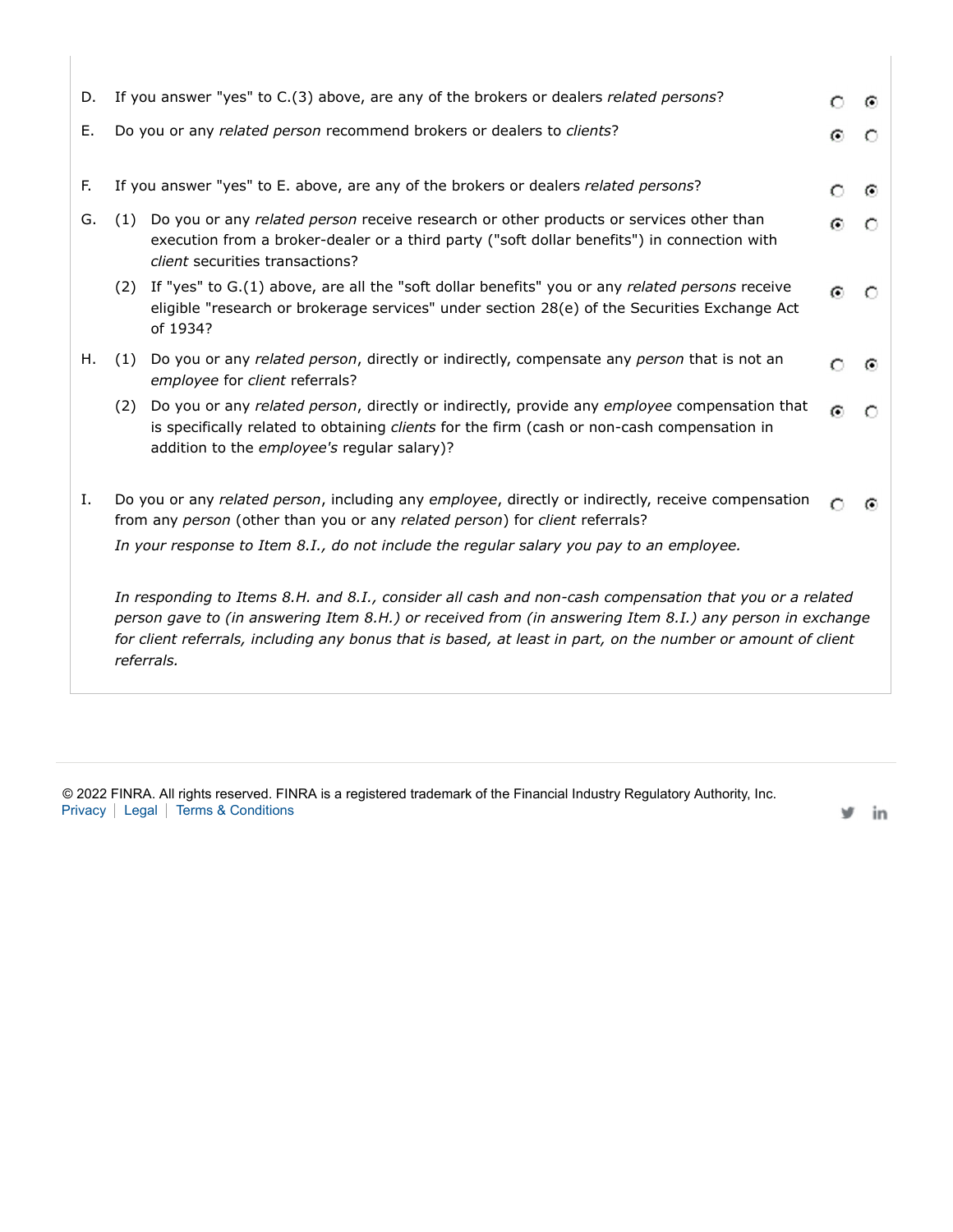# **UNIFORM APPLICATION FOR INVESTMENT ADVISER REGISTRATION AND REPORT BY EXEMPT REPORTING ADVISERS**

# **Primary Business Name: MARIETTA INVESTMENT PARTNERS, LLC CRD Number: 108479 Annual Amendment - Item 9 Custody Rev. 10/2021 3/30/2022 5:10:59 PM Item 9 Custody** In this Item, we ask you whether you or a *related person* has *custody* of *client* (other than *clients* that are investment companies registered under the Investment Company Act of 1940) assets and about your custodial practices. A. (1) Do you have *custody* of any advisory *clients'*: **Yes No** (a) cash or bank accounts? ⊙  $\circ$

(b) securities?

*If you are registering or registered with the SEC, answer "No" to Item 9.A.(1)(a) and (b) if you have custody solely because (i) you deduct your advisory fees directly from your clients' accounts, or (ii) a related person has custody of client assets in connection with advisory services you provide to clients, but you have overcome the presumption that you are not operationally independent (pursuant to Advisers Act rule 206(4)-2(d)(5)) from the related person.*

G.

 $\circ$ 

(2) If you checked "yes" to Item 9.A.(1)(a) or (b), what is the approximate amount of *client* funds and securities and total number of *clients* for which you have *custody*:

| U.S. Dollar Amount | Total Number of Clients |
|--------------------|-------------------------|
| (a) \$ 92,751,192  | $(b)$ 20                |

*If you are registering or registered with the SEC and you have custody solely because you deduct your advisory fees directly from your clients' accounts, do not include the amount of those assets and the number of those clients in your response to Item 9.A.(2). If your related person has custody of client assets in connection with advisory services you provide to clients, do not include the amount of those assets and number of those clients in your response to 9.A.(2). Instead, include that information in your response to Item 9.B.(2).*

|  | B. (1) In connection with advisory services you provide to <i>clients</i> , do any of your <i>related persons</i> | <b>Yes No</b> |   |  |
|--|-------------------------------------------------------------------------------------------------------------------|---------------|---|--|
|  | have custody of any of your advisory clients':                                                                    |               |   |  |
|  | (a) cash or bank accounts?                                                                                        | റ ര           |   |  |
|  | (b) securities?                                                                                                   | C.            | ෙ |  |

*You are required to answer this item regardless of how you answered Item 9.A.(1)(a) or (b).*

(2) If you checked "yes" to Item 9.B.(1)(a) or (b), what is the approximate amount of *client* funds and securities and total number of *clients* for which your *related persons* have *custody*: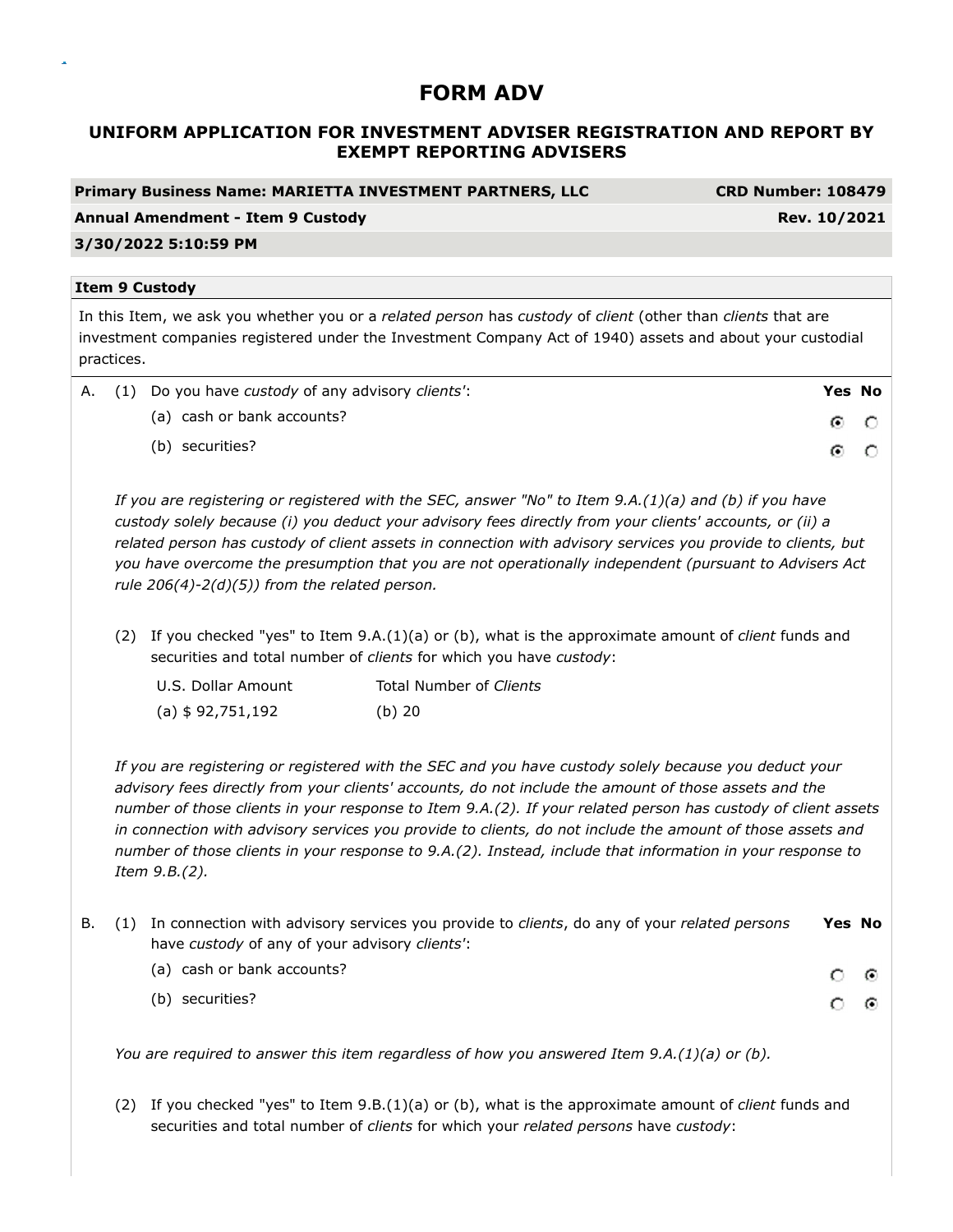| U.S. Dollar Amount | Total Number of Clients |
|--------------------|-------------------------|
| (a) \$             | (b)                     |

C. If you or your *related persons* have *custody* of *client* funds or securities in connection with advisory services you provide to *clients*, check all the following that apply:

П

- (1) A qualified custodian(s) sends account statements at least quarterly to the investors in the pooled investment vehicle(s) you manage.
- П (2) An *independent public accountant* audits annually the pooled investment vehicle(s) that you manage and the audited financial statements are distributed to the investors in the pools.
- П (3) An *independent public accountant* conducts an annual surprise examination of *client* funds and securities.
- П (4) An *independent public accountant* prepares an internal control report with respect to custodial services when you or your *related persons* are qualified custodians for *client* funds and securities.

*If you checked Item 9.C.(2), C.(3) or C.(4), list in Section 9.C. of Schedule D the accountants that are engaged to perform the audit or examination or prepare an internal control report. (If you checked Item 9.C.(2), you do not have to list auditor information in Section 9.C. of Schedule D if you already provided this information with respect to the private funds you advise in Section 7.B.(1) of Schedule D).*

| D. | Do you or your related person(s) act as qualified custodians for your clients in connection with<br>advisory services you provide to clients? | <b>Yes No</b> |         |
|----|-----------------------------------------------------------------------------------------------------------------------------------------------|---------------|---------|
|    | (1) you act as a qualified custodian                                                                                                          | 0.            | $\odot$ |
|    | your related person(s) act as qualified custodian(s)<br>(2)                                                                                   |               |         |

*If you checked "yes" to Item 9.D.(2), all related persons that act as qualified custodians (other than any mutual fund transfer agent pursuant to rule 206(4)-2(b)(1)) must be identified in Section 7.A. of Schedule D, regardless of whether you have determined the related person to be operationally independent under rule 206(4)-2 of the Advisers Act.*

- E. If you are filing your *annual updating amendment* and you were subject to a surprise examination by an *independent public accountant* during your last fiscal year, provide the date (MM/YYYY) the examination commenced:
- F. If you or your *related persons* have *custody* of *client* funds or securities, how many *persons*, including, but not limited to, you and your *related persons,* act as qualified custodians for your *clients* in connection with advisory services you provide to *clients?* 9

## **SECTION 9.C.** *Independent Public Accountant*

No Information Filed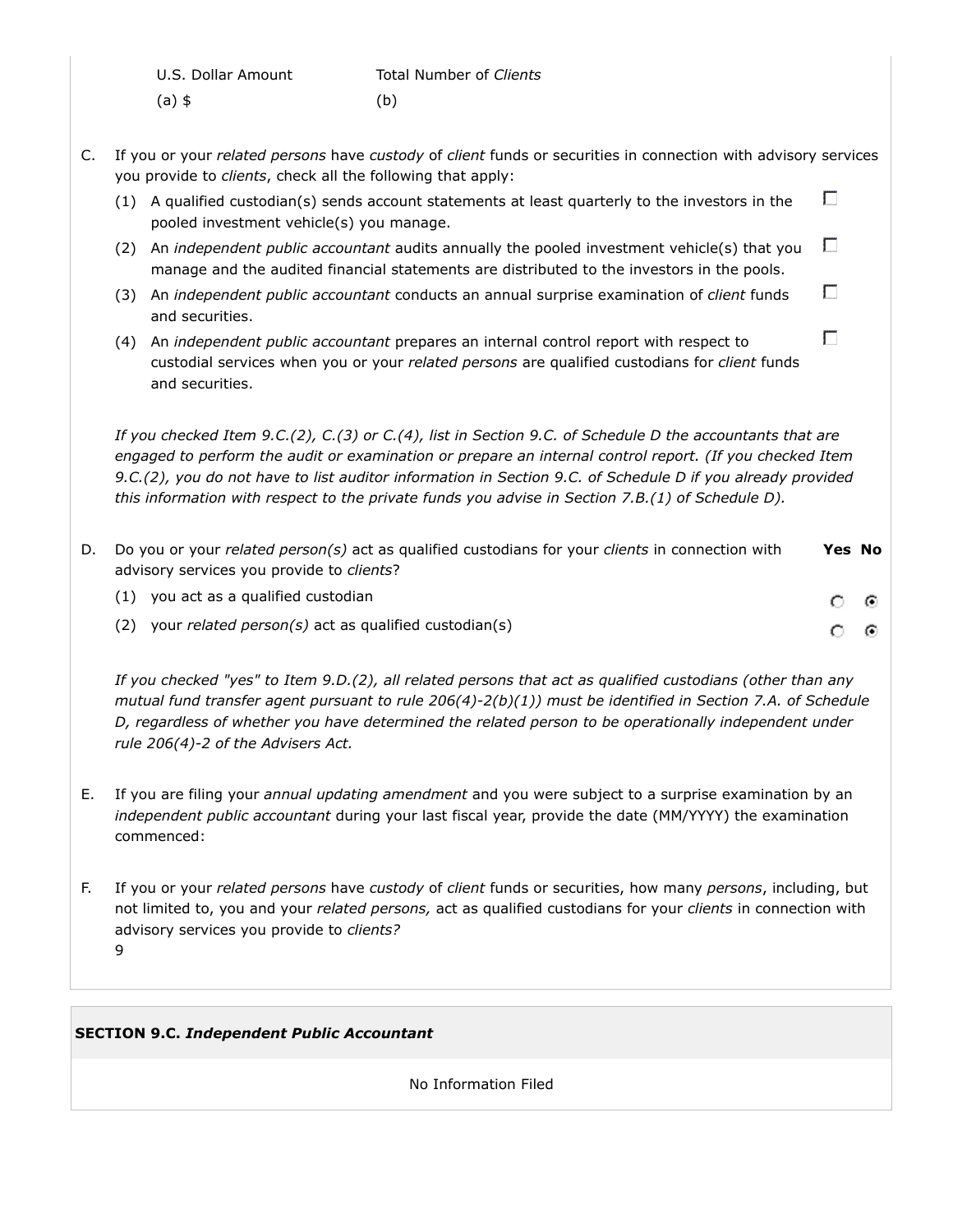# **UNIFORM APPLICATION FOR INVESTMENT ADVISER REGISTRATION AND REPORT BY EXEMPT REPORTING ADVISERS**

**Primary Business Name: MARIETTA INVESTMENT PARTNERS, LLC CRD Number: 108479**

**Annual Amendment - Item 10 Control Persons Rev. 10/2021**

### **3/30/2022 5:10:59 PM**

#### **Item 10 Control Persons**

In this Item, we ask you to identify every *person* that, directly or indirectly, *controls* you. If you are filing an *umbrella registration*, the information in Item 10 should be provided for the *filing adviser* only.

If you are submitting an initial application or report, you must complete Schedule A and Schedule B. Schedule A asks for information about your direct owners and executive officers. Schedule B asks for information about your indirect owners. If this is an amendment and you are updating information you reported on either Schedule A or Schedule B (or both) that you filed with your initial application or report, you must complete Schedule C.

**Yes No**

A. Does any *person* not named in Item 1.A. or Schedules A, B, or C, directly or indirectly, *control* O.  $\odot$ your management or policies?

*If yes, complete Section 10.A. of Schedule D.*

B. If any *person* named in Schedules A, B, or C or in Section 10.A. of Schedule D is a public reporting company under Sections 12 or 15(d) of the Securities Exchange Act of 1934, please complete Section 10.B. of Schedule D.

### **SECTION 10.A.** *Control Persons*

No Information Filed

### **SECTION 10.B.** *Control Person* **Public Reporting Companies**

No Information Filed

© 2022 FINRA. All rights reserved. FINRA is a registered trademark of the Financial Industry Regulatory Authority, Inc. Privacy | Legal | Terms & Conditions

in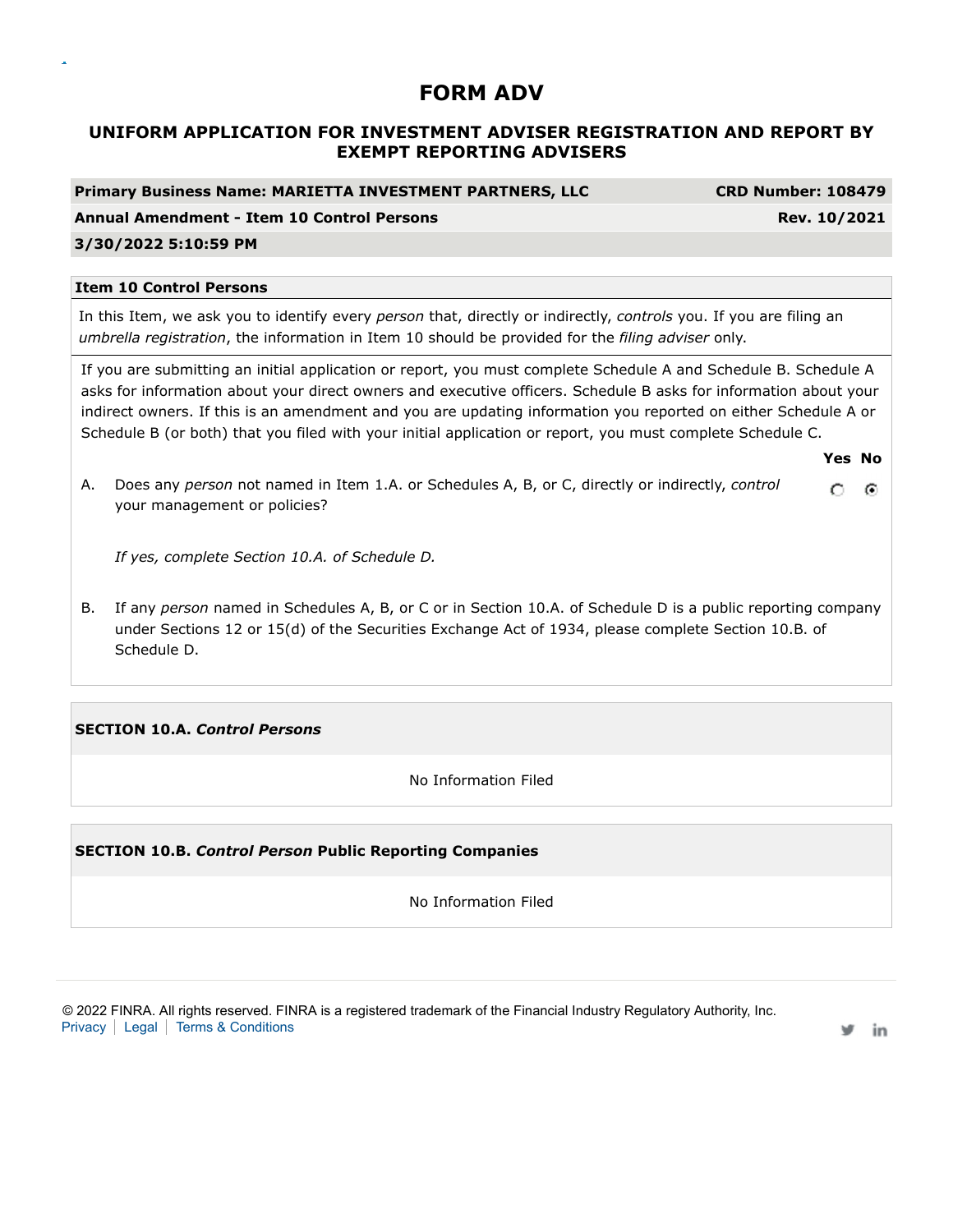# **UNIFORM APPLICATION FOR INVESTMENT ADVISER REGISTRATION AND REPORT BY EXEMPT REPORTING ADVISERS**

## **Primary Business Name: MARIETTA INVESTMENT PARTNERS, LLC CRD Number: 108479**

### **Annual Amendment - Item 11 Disclosure Information Rev. 10/2021**

### **3/30/2022 5:10:59 PM**

### **Item 11 Disclosure Information**

In this Item, we ask for information about your disciplinary history and the disciplinary history of all your *advisory affiliates*. We use this information to determine whether to grant your application for registration, to decide whether to revoke your registration or to place limitations on your activities as an investment adviser, and to identify potential problem areas to focus on during our on-site examinations. One event may result in "yes" answers to more than one of the questions below. In accordance with General Instruction 5 to Form ADV, "you" and "your" include the *filing adviser* and all *relying advisers* under an *umbrella registration*.

Your *advisory affiliates* are: (1) all of your current *employees* (other than *employees* performing only clerical, administrative, support or similar functions); (2) all of your officers, partners, or directors (or any *person* performing similar functions); and (3) all *persons* directly or indirectly *controlling* you or *controlled* by you. If you are a "separately identifiable department or division" (SID) of a bank, see the Glossary of Terms to determine who your *advisory affiliates* are.

*If you are registered or registering with the SEC or if you are an exempt reporting adviser, you may limit your disclosure of any event listed in Item 11 to ten years following the date of the event. If you are registered or registering with a state, you must respond to the questions as posed; you may, therefore, limit your disclosure to ten years following the date of an event only in responding to Items 11.A.(1), 11.A.(2), 11.B.(1), 11.B.(2), 11.D.(4), and 11.H.(1)(a). For purposes of calculating this ten-year period, the date of an event is the date the final order, judgment, or decree was entered, or the date any rights of appeal from preliminary orders, judgments, or decrees lapsed.*

You must complete the appropriate Disclosure Reporting Page ("DRP") for "yes" answers to the questions in this Item 11.

|    |                                                                                                                                                                                                   | <b>Yes No</b> |
|----|---------------------------------------------------------------------------------------------------------------------------------------------------------------------------------------------------|---------------|
|    | Do any of the events below involve you or any of your <i>supervised persons</i> ?                                                                                                                 | G             |
|    | For "yes" answers to the following questions, complete a Criminal Action DRP:                                                                                                                     |               |
| Α. | In the past ten years, have you or any advisory affiliate:                                                                                                                                        | <b>Yes No</b> |
|    | been convicted of or pled guilty or nolo contendere ("no contest") in a domestic, foreign, or<br>(1)<br>military court to any felony?                                                             | G             |
|    | (2) been <i>charged</i> with any <i>felony</i> ?                                                                                                                                                  |               |
|    | If you are registered or registering with the SEC, or if you are reporting as an exempt reporting adviser,<br>you may limit your response to Item 11.A.(2) to charges that are currently pending. |               |
| В. | In the past ten years, have you or any advisory affiliate:                                                                                                                                        |               |
|    | (1) been convicted of or pled guilty or nolo contendere ("no contest") in a domestic, foreign, or<br>military court to a micdemeaner involving unvestments or an investment related business, or  |               |

military court to a *misdemeanor* involving: investments or an *investment-related* business, or any fraud, false statements, or omissions, wrongful taking of property, bribery, perjury, forgery, counterfeiting, extortion, or a conspiracy to commit any of these offenses?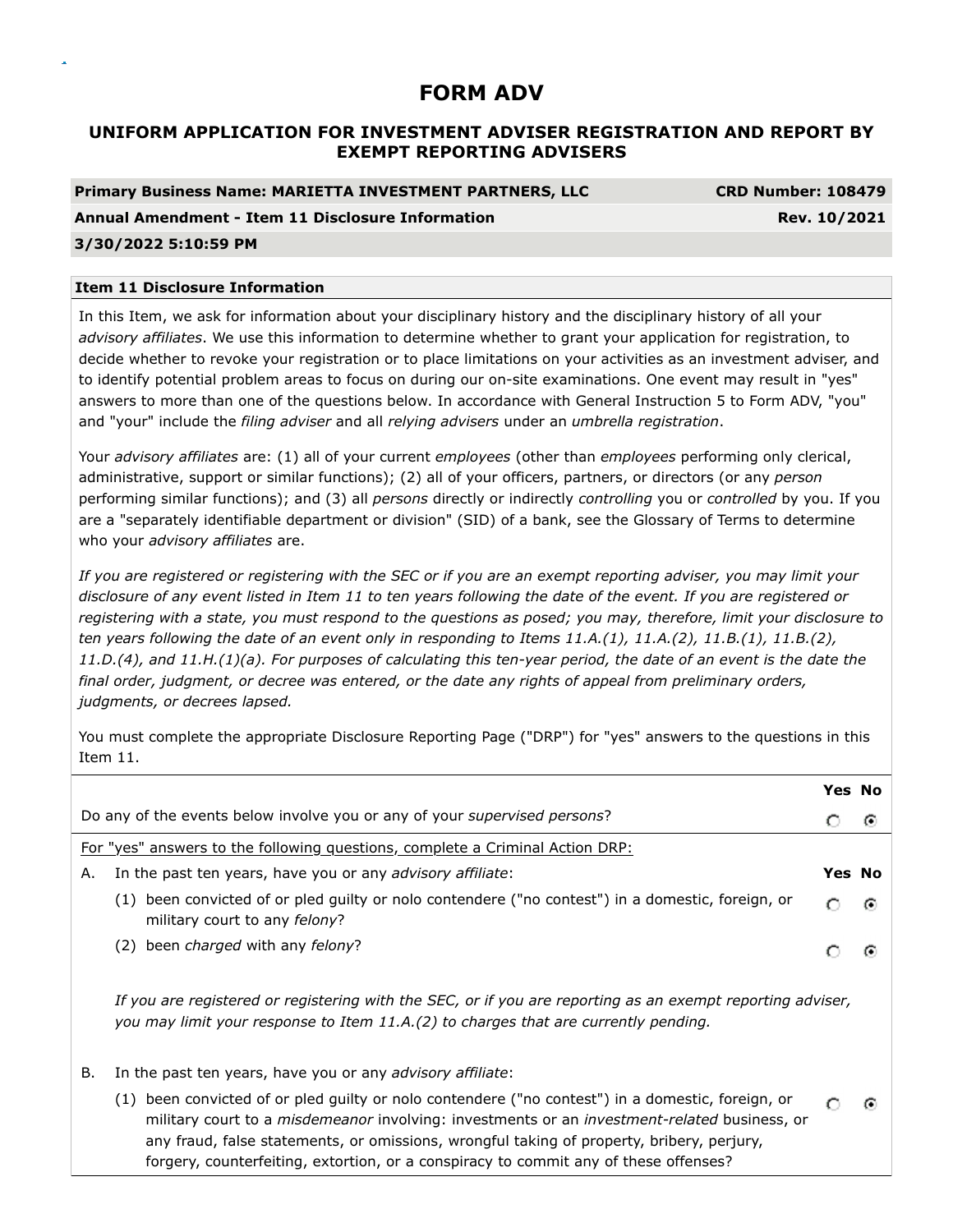*If you are registered or registering with the SEC, or if you are reporting as an exempt reporting adviser, you may limit your response to Item 11.B.(2) to charges that are currently pending.*

|    | For "yes" answers to the following questions, complete a Regulatory Action DRP:                                                                                                                                                                                                              |   |   |  |  |  |  |
|----|----------------------------------------------------------------------------------------------------------------------------------------------------------------------------------------------------------------------------------------------------------------------------------------------|---|---|--|--|--|--|
| C. | Yes No<br>Has the SEC or the Commodity Futures Trading Commission (CFTC) ever:                                                                                                                                                                                                               |   |   |  |  |  |  |
|    | (1) found you or any advisory affiliate to have made a false statement or omission?                                                                                                                                                                                                          |   | ⊙ |  |  |  |  |
|    | (2) found you or any advisory affiliate to have been involved in a violation of SEC or CFTC<br>regulations or statutes?                                                                                                                                                                      | O | ⊙ |  |  |  |  |
|    | (3) found you or any advisory affiliate to have been a cause of an investment-related business<br>having its authorization to do business denied, suspended, revoked, or restricted?                                                                                                         | С | ⊙ |  |  |  |  |
|    | (4) entered an order against you or any advisory affiliate in connection with investment-related<br>activity?                                                                                                                                                                                |   | Θ |  |  |  |  |
|    | (5) imposed a civil money penalty on you or any advisory affiliate, or ordered you or any advisory<br>affiliate to cease and desist from any activity?                                                                                                                                       |   | Θ |  |  |  |  |
| D. | Has any other federal regulatory agency, any state regulatory agency, or any foreign financial<br>regulatory authority:                                                                                                                                                                      |   |   |  |  |  |  |
|    | (1) ever found you or any advisory affiliate to have made a false statement or omission, or been<br>dishonest, unfair, or unethical?                                                                                                                                                         |   |   |  |  |  |  |
|    | (2) ever found you or any advisory affiliate to have been involved in a violation of investment-<br>related regulations or statutes?                                                                                                                                                         |   | o |  |  |  |  |
|    | (3) ever found you or any advisory affiliate to have been a cause of an investment-related<br>business having its authorization to do business denied, suspended, revoked, or restricted?                                                                                                    |   |   |  |  |  |  |
|    | (4) in the past ten years, entered an order against you or any advisory affiliate in connection with<br>an investment-related activity?                                                                                                                                                      |   | o |  |  |  |  |
|    | (5) ever denied, suspended, or revoked your or any advisory affiliate's registration or license, or<br>otherwise prevented you or any advisory affiliate, by order, from associating with an<br>investment-related business or restricted your or any advisory affiliate's activity?         |   | ω |  |  |  |  |
| Е. | Has any self-regulatory organization or commodities exchange ever:                                                                                                                                                                                                                           |   |   |  |  |  |  |
|    | (1) found you or any advisory affiliate to have made a false statement or omission?                                                                                                                                                                                                          |   | o |  |  |  |  |
|    | (2) found you or any advisory affiliate to have been involved in a violation of its rules (other than<br>a violation designated as a "minor rule violation" under a plan approved by the SEC)?                                                                                               | O | ⊙ |  |  |  |  |
|    | (3) found you or any advisory affiliate to have been the cause of an investment-related business<br>having its authorization to do business denied, suspended, revoked, or restricted?                                                                                                       | с | Θ |  |  |  |  |
|    | (4) disciplined you or any advisory affiliate by expelling or suspending you or the advisory affiliate<br>from membership, barring or suspending you or the advisory affiliate from association with<br>other members, or otherwise restricting your or the advisory affiliate's activities? |   | Θ |  |  |  |  |
| F. | Has an authorization to act as an attorney, accountant, or federal contractor granted to you or any<br>advisory affiliate ever been revoked or suspended?                                                                                                                                    |   | Θ |  |  |  |  |
| G. | Are you or any advisory affiliate now the subject of any regulatory proceeding that could result in<br>a "yes" answer to any part of Item 11.C., 11.D., or 11.E.?                                                                                                                            |   | ω |  |  |  |  |

 $\circ$  $\odot$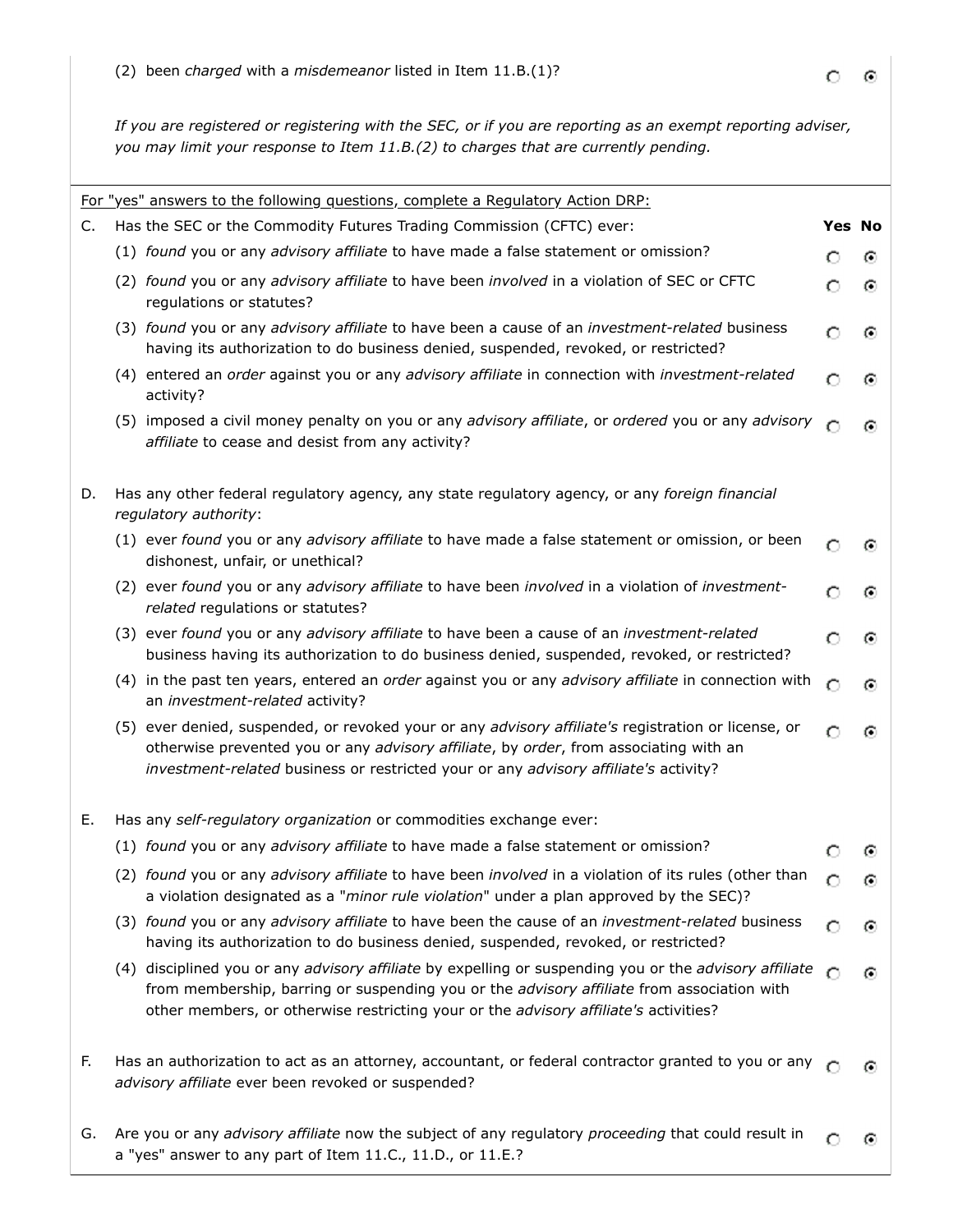|    | For "yes" answers to the following questions, complete a Civil Judicial Action DRP:                                                                                                                                       |               |   |
|----|---------------------------------------------------------------------------------------------------------------------------------------------------------------------------------------------------------------------------|---------------|---|
| Н. | (1) Has any domestic or foreign court:                                                                                                                                                                                    | <b>Yes No</b> |   |
|    | (a) in the past ten years, enjoined you or any advisory affiliate in connection with any<br><i>investment-related</i> activity?                                                                                           |               | G |
|    | (b) ever found that you or any advisory affiliate were involved in a violation of investment-<br><i>related</i> statutes or regulations?                                                                                  |               | G |
|    | (c) ever dismissed, pursuant to a settlement agreement, an <i>investment-related</i> civil action<br>brought against you or any <i>advisory affiliate</i> by a state or <i>foreign financial regulatory</i><br>authority? | ∩             | G |
|    | (2) Are you or any <i>advisory affiliate</i> now the subject of any civil <i>proceeding</i> that could result in a<br>"yes" answer to any part of Item $11.H.(1)?$                                                        |               |   |

© 2022 FINRA. All rights reserved. FINRA is a registered trademark of the Financial Industry Regulatory Authority, Inc. Privacy | Legal | Terms & Conditions

 $y$  in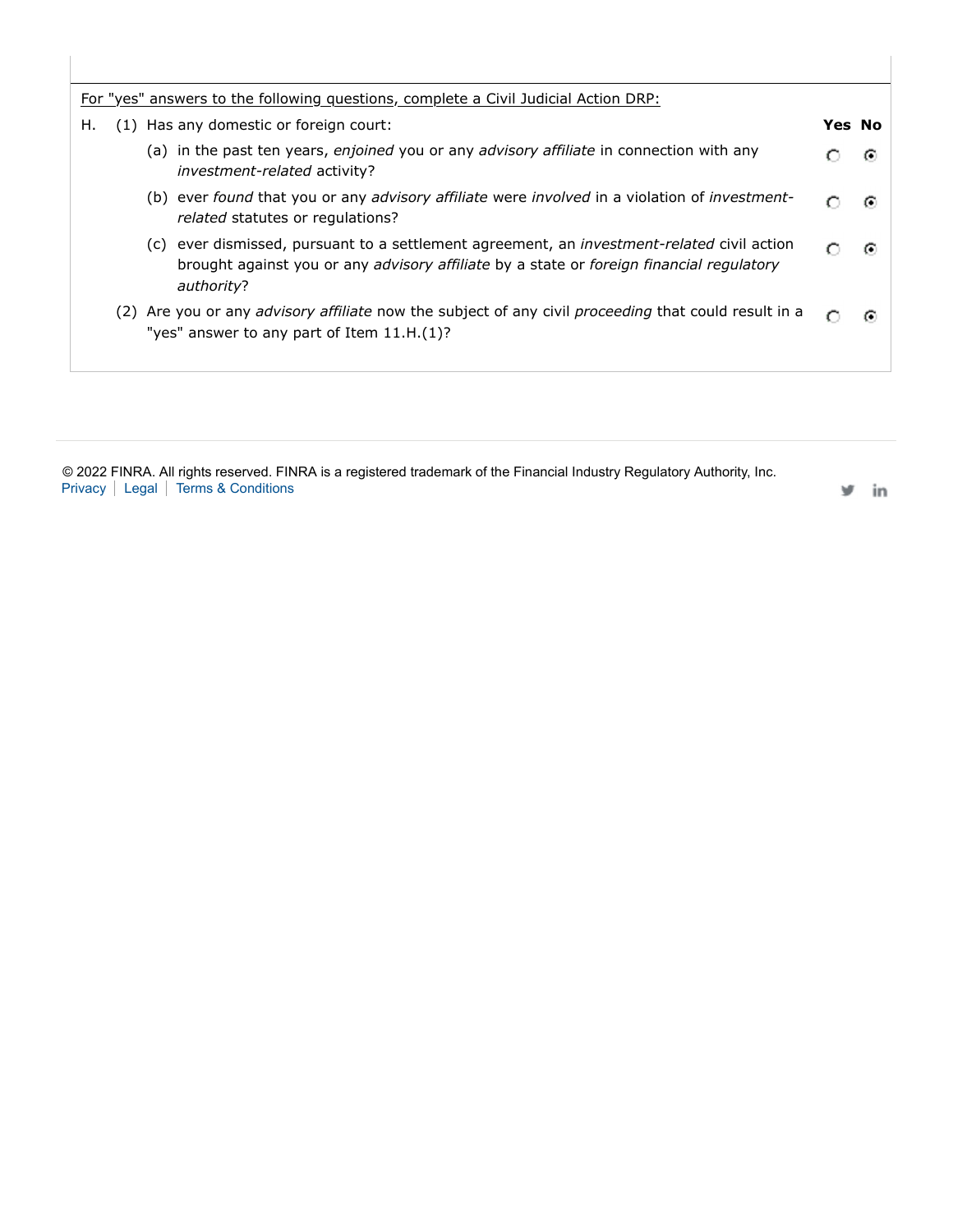# **UNIFORM APPLICATION FOR INVESTMENT ADVISER REGISTRATION AND REPORT BY EXEMPT REPORTING ADVISERS**

**Primary Business Name: MARIETTA INVESTMENT PARTNERS, LLC CRD Number: 108479**

### **Annual Amendment - Item 12 Small Businesses Rev. 10/2021**

### **3/30/2022 5:10:59 PM**

#### **Item 12 Small Businesses**

The SEC is required by the Regulatory Flexibility Act to consider the effect of its regulations on small entities. In order to do this, we need to determine whether you meet the definition of "small business" or "small organization" under rule 0-7.

Answer this Item 12 only if you are registered or registering with the SEC **and** you indicated in response to Item 5.F.(2)(c) that you have regulatory assets under management of less than \$25 million. You are not required to answer this Item 12 if you are filing for initial registration as a state adviser, amending a current state registration, or switching from SEC to state registration.

For purposes of this Item 12 only:

- Total Assets refers to the total assets of a firm, rather than the assets managed on behalf of *clients*. In determining your or another *person's* total assets, you may use the total assets shown on a current balance sheet (but use total assets reported on a consolidated balance sheet with subsidiaries included, if that amount is larger).
- *Control* means the power to direct or cause the direction of the management or policies of a *person*, whether through ownership of securities, by contract, or otherwise. Any *person* that directly or indirectly has the right to vote 25 percent or more of the voting securities, or is entitled to 25 percent or more of the profits, of another *person* is presumed to *control* the other *person*.

|    |                                                                                                                                                                                                                                                             | <b>Yes No</b> |   |
|----|-------------------------------------------------------------------------------------------------------------------------------------------------------------------------------------------------------------------------------------------------------------|---------------|---|
| А. | Did you have total assets of \$5 million or more on the last day of your most recent fiscal year?                                                                                                                                                           |               | O |
|    | If "yes," you do not need to answer Items 12.B. and 12.C.                                                                                                                                                                                                   |               |   |
| В. | Do you:                                                                                                                                                                                                                                                     |               |   |
|    | (1) control another investment adviser that had regulatory assets under management (calculated<br>in response to Item 5.F. $(2)(c)$ of Form ADV) of \$25 million or more on the last day of its most<br>recent fiscal year?                                 | O             |   |
|    | (2) control another person (other than a natural person) that had total assets of \$5 million or<br>more on the last day of its most recent fiscal year?                                                                                                    | O             | O |
| C. | Are you:                                                                                                                                                                                                                                                    |               |   |
|    | (1) controlled by or under common control with another investment adviser that had regulatory<br>assets under management (calculated in response to Item 5.F.(2)(c) of Form ADV) of \$25<br>million or more on the last day of its most recent fiscal year? | O             | C |
|    | (2) controlled by or under common control with another person (other than a natural person) that<br>had total assets of \$5 million or more on the last day of its most recent fiscal year?                                                                 | C             |   |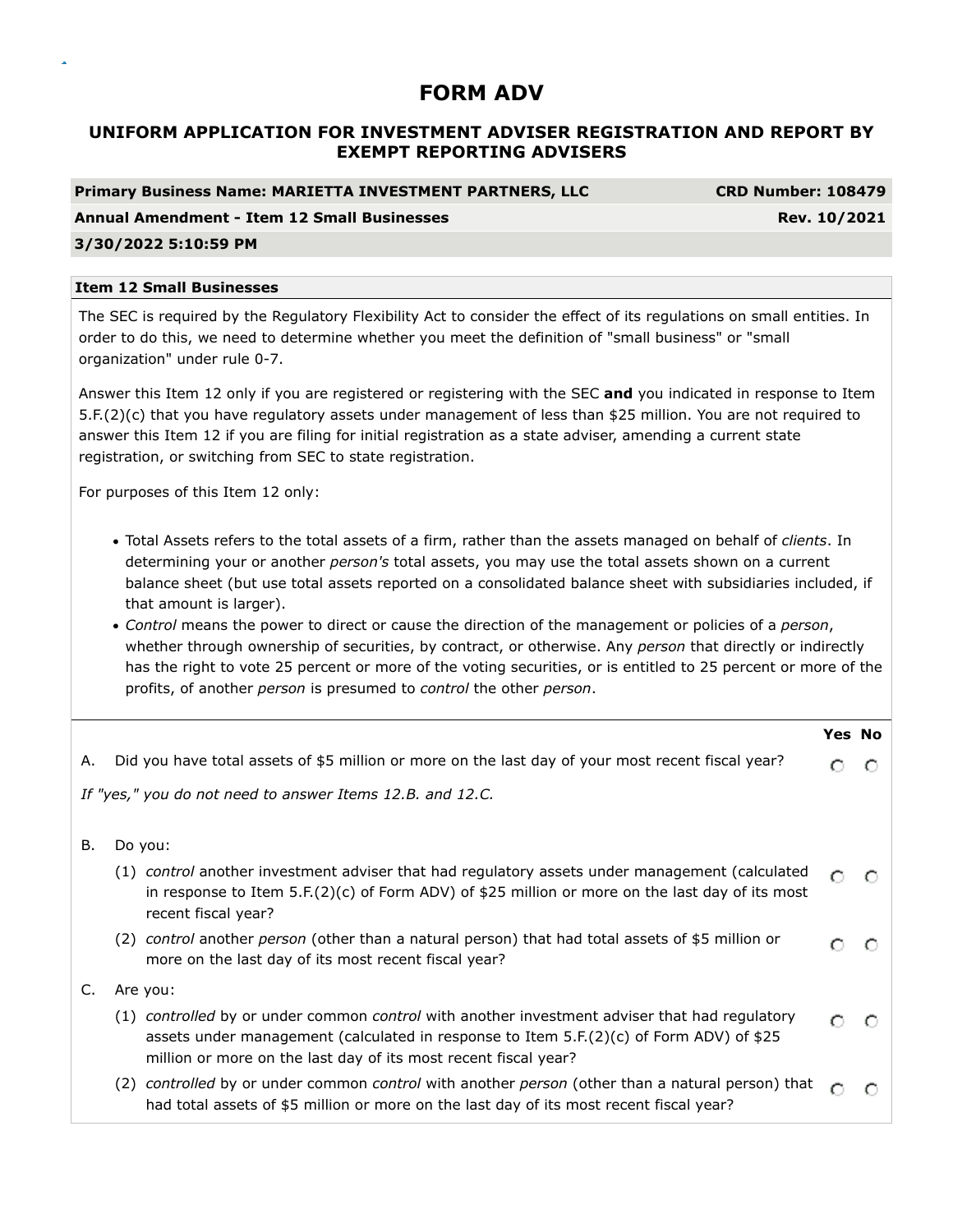# **UNIFORM APPLICATION FOR INVESTMENT ADVISER REGISTRATION AND REPORT BY EXEMPT REPORTING ADVISERS**

#### **Primary Business Name: MARIETTA INVESTMENT PARTNERS, LLC CRD Number: 108479**

#### **Annual Amendment - Schedule A** Rev. 10/2021

### **3/30/2022 5:10:59 PM**

### **Schedule A**

### **Direct Owners and Executive Officers**

- 1. Complete Schedule A only if you are submitting an initial application or report. Schedule A asks for information about your direct owners and executive officers. Use Schedule C to amend this information.
- 2. Direct Owners and Executive Officers. List below the names of:
	- (a) each Chief Executive Officer, Chief Financial Officer, Chief Operations Officer, Chief Legal Officer, Chief Compliance Officer(Chief Compliance Officer is required if you are registered or applying for registration and cannot be more than one individual), director, and any other individuals with similar status or functions;
	- (b) if you are organized as a corporation, each shareholder that is a direct owner of 5% or more of a class of your voting securities, unless you are a public reporting company (a company subject to Section 12 or 15(d) of the Exchange Act);

Direct owners include any *person* that owns, beneficially owns, has the right to vote, or has the power to sell or direct the sale of, 5% or more of a class of your voting securities. For purposes of this Schedule, a *person* beneficially owns any securities: (i) owned by his/her child, stepchild, grandchild, parent, stepparent, grandparent, spouse, sibling, mother-in-law, father-in-law, son-in-law, daughter-in-law, brother-in-law, or sister-in-law, sharing the same residence; or (ii) that he/she has the right to acquire, within 60 days, through the exercise of any option, warrant, or right to purchase the security.

- (c) if you are organized as a partnership, all general partners and those limited and special partners that have the right to receive upon dissolution, or have contributed, 5% or more of your capital;
- (d) in the case of a trust that directly owns 5% or more of a class of your voting securities, or that has the right to receive upon dissolution, or has contributed, 5% or more of your capital, the trust and each trustee; and
- (e) if you are organized as a limited liability company ("LLC"), (i) those members that have the right to receive upon dissolution, or have contributed, 5% or more of your capital, and (ii) if managed by elected managers, all elected managers.
- 3. Do you have any indirect owners to be reported on Schedule B?  $\bigcirc$  Yes  $\bigcirc$  No
- 4. In the DE/FE/I column below, enter "DE" if the owner is a domestic entity, "FE" if the owner is an entity incorporated or domiciled in a foreign country, or "I" if the owner or executive officer is an individual.
- 5. Complete the Title or Status column by entering board/management titles; status as partner, trustee, sole proprietor, elected manager, shareholder, or member; and for shareholders or members, the class of securities owned (if more than one is issued).

| 6. Ownership codes | NA - less than 5%    | B - 10% but less than | D - 50% but less than |
|--------------------|----------------------|-----------------------|-----------------------|
| are:               |                      | 25%                   | 75%                   |
|                    | A - 5% but less than | C - 25% but less than | E - 75% or more       |
|                    | 1 በ%                 | 50%                   |                       |

- 7. (a) In the *Control Person* column, enter "Yes" if the *person* has *control* as defined in the Glossary of Terms to Form ADV, and enter "No" if the *person* does not have *control*. Note that under this definition, most executive officers and all 25% owners, general partners, elected managers, and trustees are *control persons*.
	- (b) In the PR column, enter "PR" if the owner is a public reporting company under Sections 12 or 15(d) of the Exchange Act.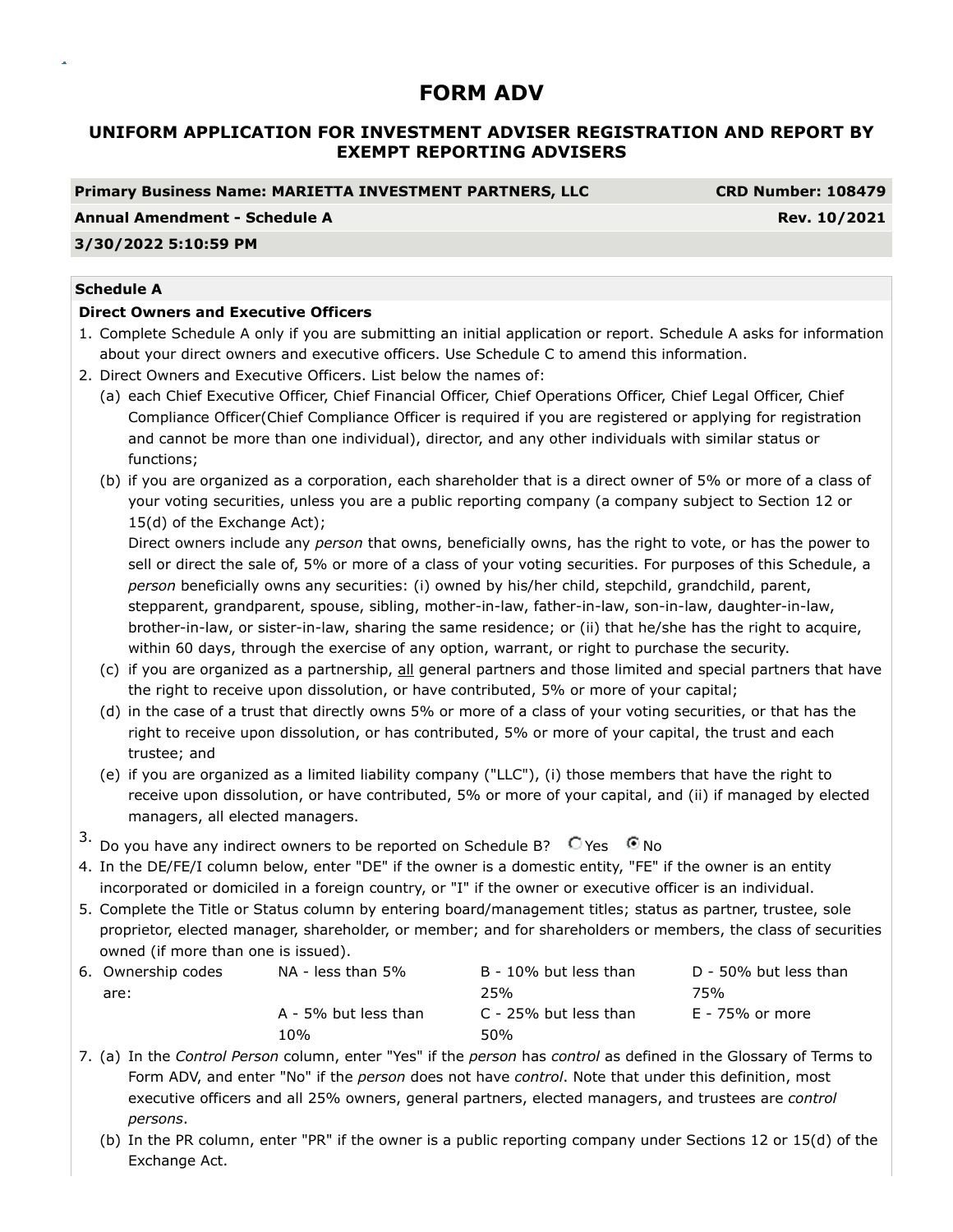(c) Complete each column.

 $\overline{\phantom{a}}$ 

| <b>FULL LEGAL NAME</b><br>(Individuals: Last<br>Name, First Name,<br>Middle Name) |                | DE/FE/I Title or Status                                                       | Date Title or Ownership<br><b>Status</b><br>Acquired<br>MM/YYYY | Code         | Person |   | Control PRCRD No. If<br>None: S.S. No.<br>and Date of<br>Birth, IRS Tax<br>No. or Employer<br>ID No. |
|-----------------------------------------------------------------------------------|----------------|-------------------------------------------------------------------------------|-----------------------------------------------------------------|--------------|--------|---|------------------------------------------------------------------------------------------------------|
| EVANS, JOHN,<br><b>THADEWALD</b>                                                  | T              | MANAGING<br><b>DIRECTOR</b>                                                   | 02/2000                                                         | <b>NA</b>    | Ÿ      | N | 851671                                                                                               |
| DRAPER, ROBERT,<br><b>CHRISTOPHER</b>                                             | $\mathsf{L}$   | CHIEF COMPLIANCE<br>OFFICER, PORTFOLIO<br><b>MANAGER AND</b><br><b>MEMBER</b> | 07/2012                                                         | B            | Ÿ      | N | 6172609                                                                                              |
| EVANS, CHARLES,<br><b>PATRICK</b>                                                 | $\mathbf I$    | <b>ASSOCIATE</b><br>DIRECTOR AND<br><b>MEMBER</b>                             | 03/2012                                                         | <sub>B</sub> | Ÿ      | N | 6172611                                                                                              |
| ALLMON, MARY,<br><b>THERESA</b>                                                   | I              | PORTFOLIO MANAGER 01/2016<br>AND MEMBER                                       |                                                                 | B            | Y      | N | 6037044                                                                                              |
| BROOK, LORI, J                                                                    | I              | DIRECTOR OF<br><b>OPERATIONS AND</b><br><b>MEMBER</b>                         | 03/2000                                                         | B            | Ÿ      | N | 3213024                                                                                              |
| SMUCKER,<br>JONATHAN,<br><b>ANDREW</b>                                            | $\overline{I}$ | PORTFOLIO MANAGER 01/2018<br>AND MEMBER                                       |                                                                 | B            | Y      | N | 6163725                                                                                              |
| GRAMS, AMANDA, K                                                                  | ΙI             | SENIOR PORTFOLIO<br>ADMINISTRATOR AND<br><b>MEMBER</b>                        | 08/2019                                                         | A            | Ÿ      | N | 7174238                                                                                              |

© 2022 FINRA. All rights reserved. FINRA is a registered trademark of the Financial Industry Regulatory Authority, Inc. Privacy | Legal | Terms & Conditions

v in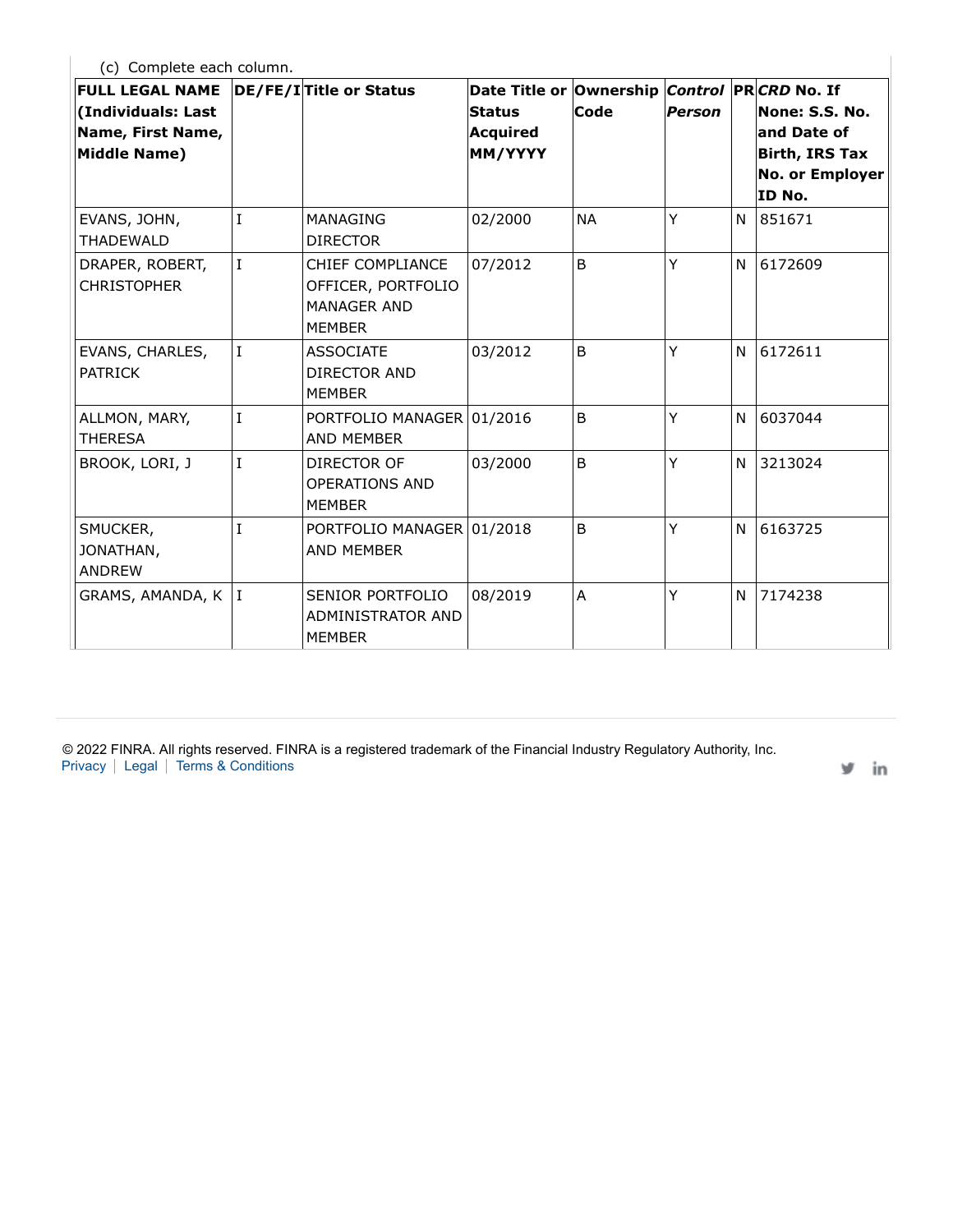# **UNIFORM APPLICATION FOR INVESTMENT ADVISER REGISTRATION AND REPORT BY EXEMPT REPORTING ADVISERS**

### **Primary Business Name: MARIETTA INVESTMENT PARTNERS, LLC CRD Number: 108479**

**Annual Amendment - Schedule B Rev. 10/2021** 

# **3/30/2022 5:10:59 PM**

#### **Schedule B**

### **Indirect Owners**

- 1. Complete Schedule B only if you are submitting an initial application or report. Schedule B asks for information about your indirect owners; you must first complete Schedule A, which asks for information about your direct owners. Use Schedule C to amend this information.
- 2. Indirect Owners. With respect to each owner listed on Schedule A (except individual owners), list below:
	- (a) in the case of an owner that is a corporation, each of its shareholders that beneficially owns, has the right to vote, or has the power to sell or direct the sale of, 25% or more of a class of a voting security of that corporation;

For purposes of this Schedule, a *person* beneficially owns any securities: (i) owned by his/her child, stepchild, grandchild, parent, stepparent, grandparent, spouse, sibling, mother-in-law, father-in-law, son-in-law, daughter-in-law, brother-in-law, or sister-in-law, sharing the same residence; or (ii) that he/she has the right to acquire, within 60 days, through the exercise of any option, warrant, or right to purchase the security.

- (b) in the case of an owner that is a partnership, all general partners and those limited and special partners that have the right to receive upon dissolution, or have contributed, 25% or more of the partnership's capital;
- (c) in the case of an owner that is a trust, the trust and each trustee; and
- (d) in the case of an owner that is a limited liability company ("LLC"), (i) those members that have the right to receive upon dissolution, or have contributed, 25% or more of the LLC's capital, and (ii) if managed by elected managers, all elected managers.
- 3. Continue up the chain of ownership listing all 25% owners at each level. Once a public reporting company (a company subject to Sections 12 or 15(d) of the Exchange Act) is reached, no further ownership information need be given.
- 4. In the DE/FE/I column below, enter "DE" if the owner is a domestic entity, "FE" if the owner is an entity incorporated or domiciled in a foreign country, or "I" if the owner is an individual.
- 5. Complete the Status column by entering the owner's status as partner, trustee, elected manager, shareholder, or member; and for shareholders or members, the class of securities owned (if more than one is issued).

| 6. Ownership codes | C - 25% but less than | E - 75% or more                                 |
|--------------------|-----------------------|-------------------------------------------------|
| are:               | 50%                   |                                                 |
|                    | D - 50% but less than | F - Other (general partner, trustee, or elected |
|                    | 75%                   | manager)                                        |

- 7. (a) In the *Control Person* column, enter "Yes" if the *person* has *control* as defined in the Glossary of Terms to Form ADV, and enter "No" if the *person* does not have *control*. Note that under this definition, most executive officers and all 25% owners, general partners, elected managers, and trustees are *control persons*.
	- (b) In the PR column, enter "PR" if the owner is a public reporting company under Sections 12 or 15(d) of the Exchange Act.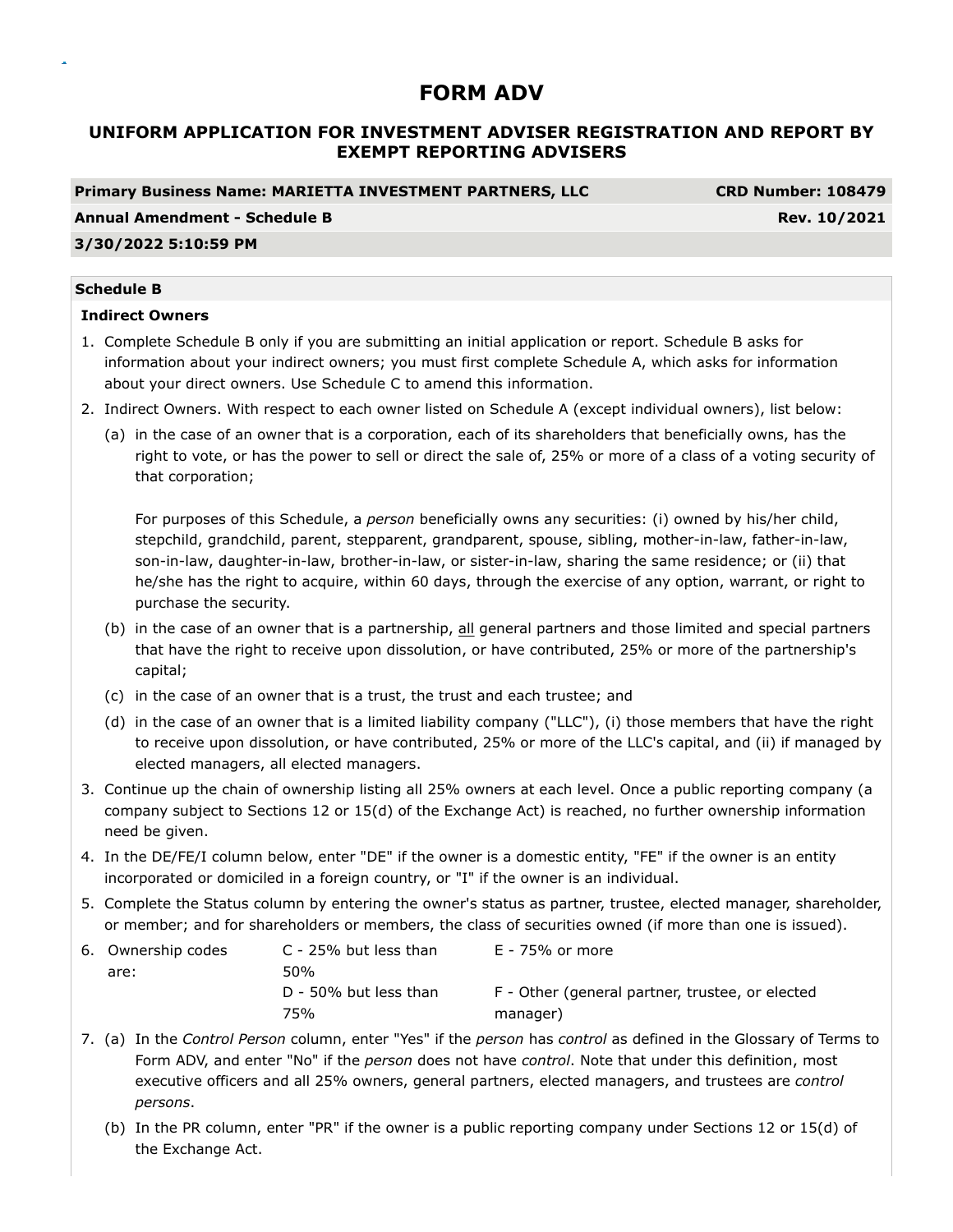(c) Complete each column.

No Information Filed

|  | © 2022 FINRA. All rights reserved. FINRA is a registered trademark of the Financial Industry Regulatory Authority, Inc. |  |
|--|-------------------------------------------------------------------------------------------------------------------------|--|
|  | Privacy   Legal   Terms & Conditions                                                                                    |  |

 $y$  in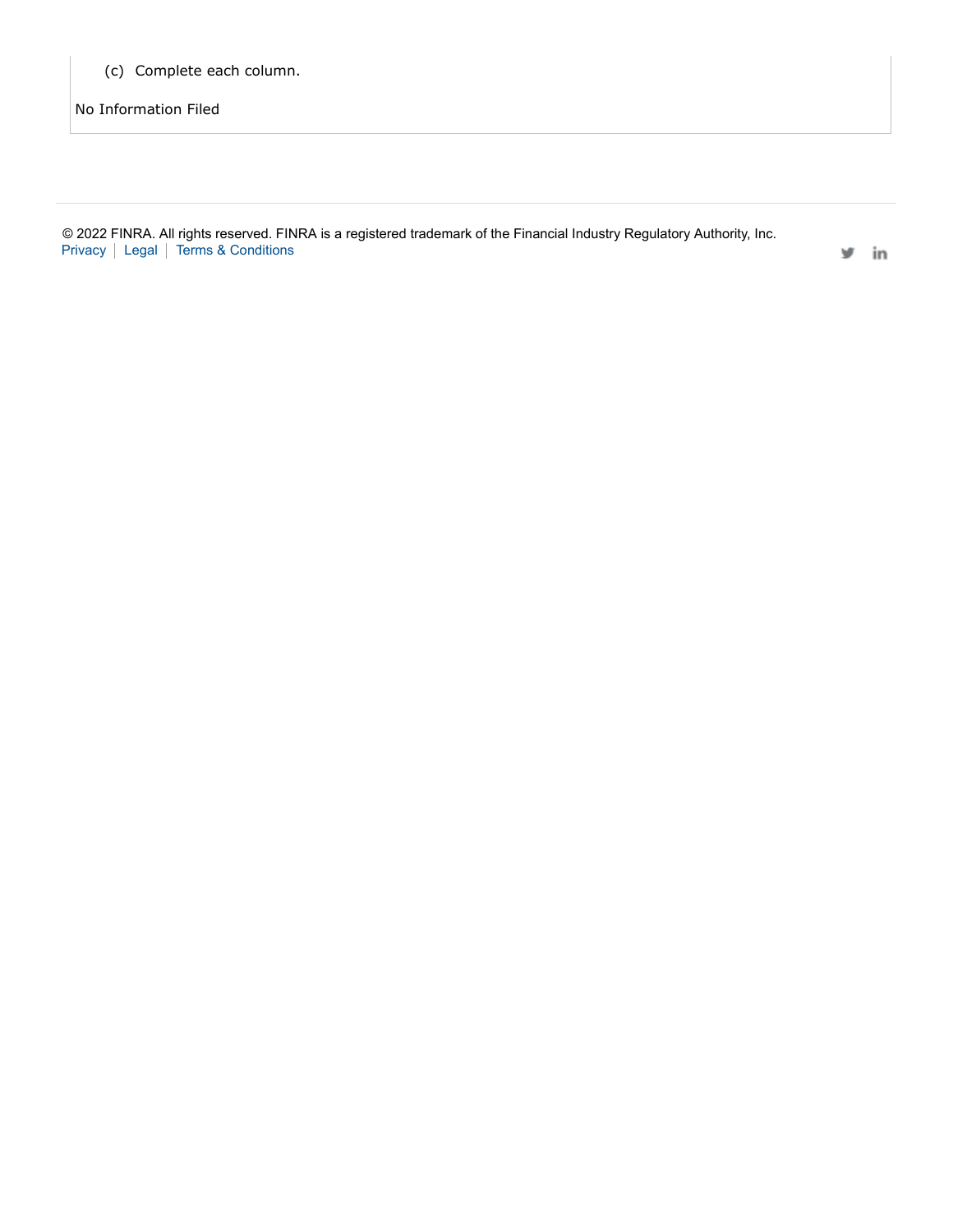#### **Schedule D - Miscellaneous**

You may use the space below to explain a response to an Item or to provide any other information.

Item 9.A.2: Registrant is deemed to have "custody," as that term is defined in Rule 206(4)-2 under the Investment Advisers Act of 1940, as amended, because these clients have granted Registrant the authority to direct the transfer of assets in the client accounts pursuant to a standing letter of authorization or other similar asset transfer authorization resulting in custody; however, in such cases, Registrant is relying on the relief set forth in SEC No-Action Letter to Investment Adviser Association (Feb. 21, 2017) and, accordingly, such client accounts are not subject to a surprise examination.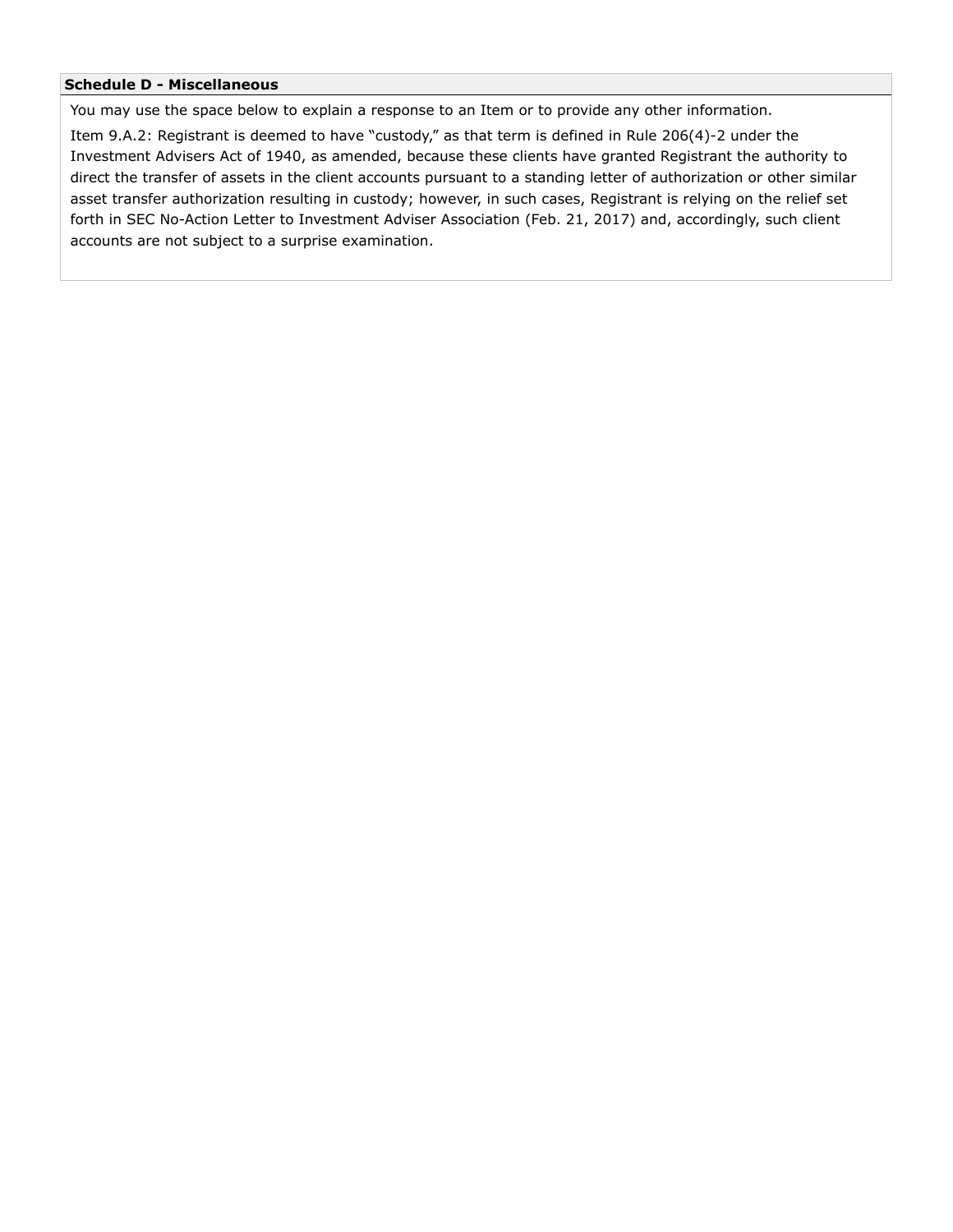$\bar{\mathbf{a}}$ 

# **UNIFORM APPLICATION FOR INVESTMENT ADVISER REGISTRATION AND REPORT BY EXEMPT REPORTING ADVISERS**

| Primary Business Name: MARIETTA INVESTMENT PARTNERS, LLC | <b>CRD Number: 108479</b> |
|----------------------------------------------------------|---------------------------|
| <b>Annual Amendment - Schedule R</b>                     | Rev. 10/2021              |
| 3/30/2022 5:10:59 PM                                     |                           |
| <b>Schedule R</b>                                        |                           |
| No Information Filed                                     |                           |
|                                                          |                           |

© 2022 FINRA. All rights reserved. FINRA is a registered trademark of the Financial Industry Regulatory Authority, Inc. Privacy | Legal | Terms & Conditions

in w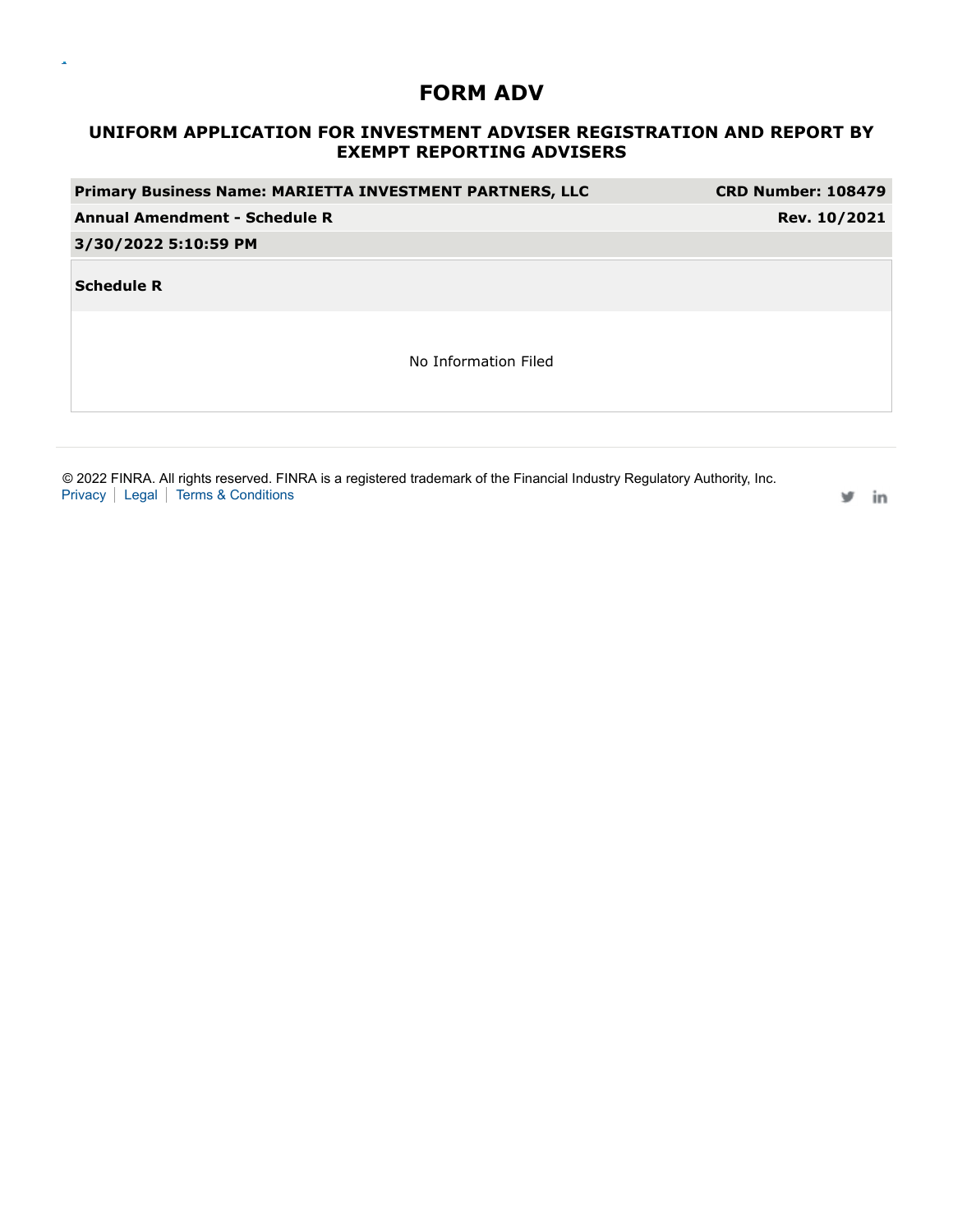$\bar{\mathbf{a}}$ 

# **UNIFORM APPLICATION FOR INVESTMENT ADVISER REGISTRATION AND REPORT BY EXEMPT REPORTING ADVISERS**

| Primary Business Name: MARIETTA INVESTMENT PARTNERS, LLC |                      | <b>CRD Number: 108479</b> |
|----------------------------------------------------------|----------------------|---------------------------|
| <b>Annual Amendment - DRP Pages</b>                      |                      | Rev. 10/2021              |
| 3/30/2022 5:10:59 PM                                     |                      |                           |
| <b>DRP Pages</b>                                         |                      |                           |
| <b>CRIMINAL DISCLOSURE REPORTING PAGE (ADV)</b>          |                      |                           |
|                                                          | No Information Filed |                           |
|                                                          |                      |                           |
| REGULATORY ACTION DISCLOSURE REPORTING PAGE (ADV)        |                      |                           |
|                                                          | No Information Filed |                           |
|                                                          |                      |                           |
| CIVIL JUDICIAL ACTION DISCLOSURE REPORTING PAGE (ADV)    |                      |                           |
|                                                          | No Information Filed |                           |
|                                                          |                      |                           |
|                                                          |                      |                           |

© 2022 FINRA. All rights reserved. FINRA is a registered trademark of the Financial Industry Regulatory Authority, Inc. Privacy | Legal | Terms & Conditions

in v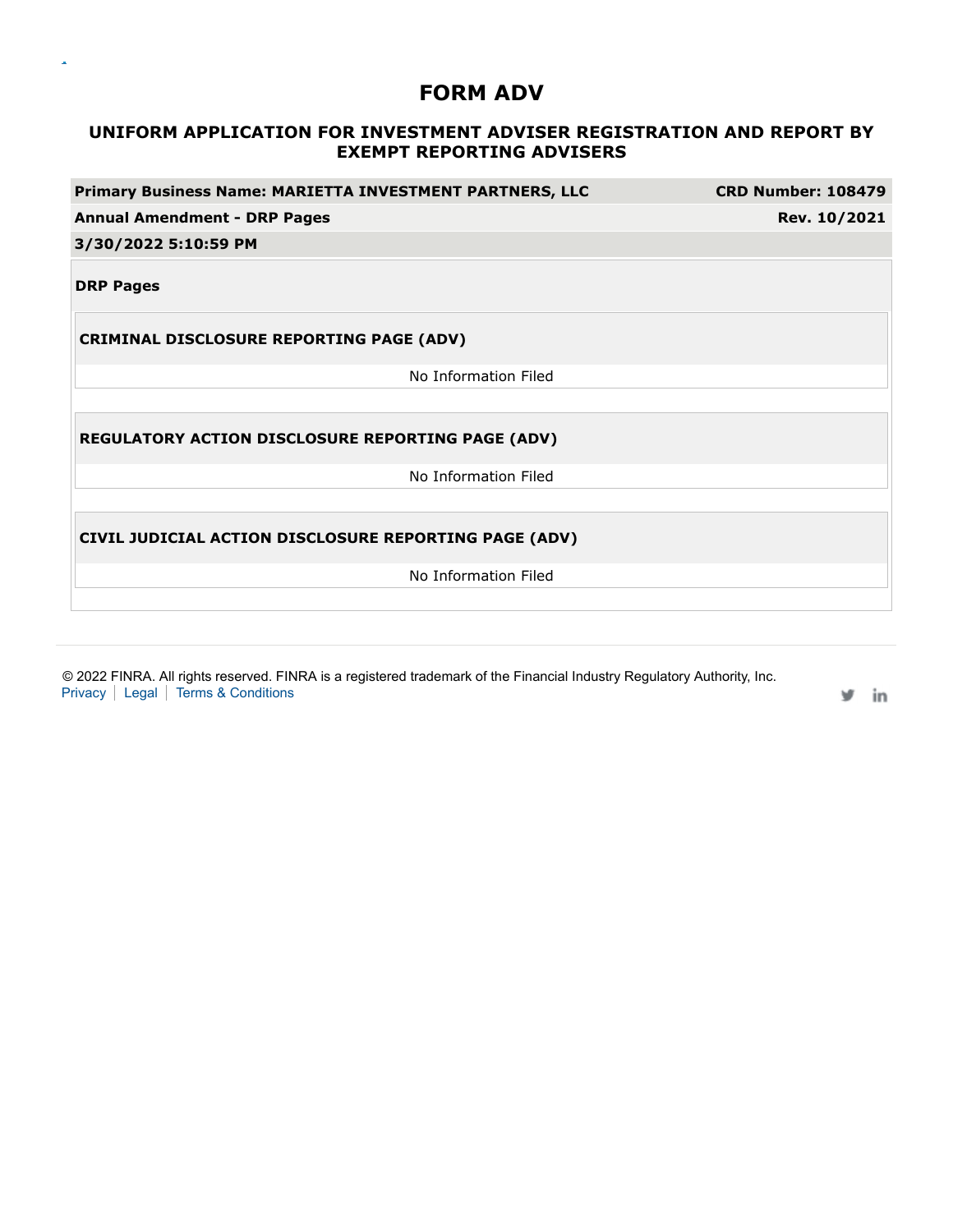# **UNIFORM APPLICATION FOR INVESTMENT ADVISER REGISTRATION AND REPORT BY EXEMPT REPORTING ADVISERS**

**Primary Business Name: MARIETTA INVESTMENT PARTNERS, LLC CRD Number: 108479 Annual Amendment - Part2 Rev. 10/2021**

# **3/30/2022 5:10:59 PM Exemption from brochure delivery requirements for SEC-registered advisers** SEC rules exempt SEC-registered advisers from delivering a firm brochure to some kinds of clients. If these exemptions excuse you from delivering a brochure to *all* of your advisory clients, you do not have to prepare a brochure. **Yes No** Are you exempt from delivering a brochure to all of your clients under these rules? െര *If no, complete the ADV Part 2 filing below.* Amend, retire or file new brochures: **Brochure ID Brochure Name Brochure Type(s)** 38708 2022 FORM ADV BROCHURE |Individuals, High net worth individuals, Pension plans/profit sharing plans, Foundations/charities, Other institutional, Financial Planning **Services**

© 2022 FINRA. All rights reserved. FINRA is a registered trademark of the Financial Industry Regulatory Authority, Inc. Privacy | Legal | Terms & Conditions

in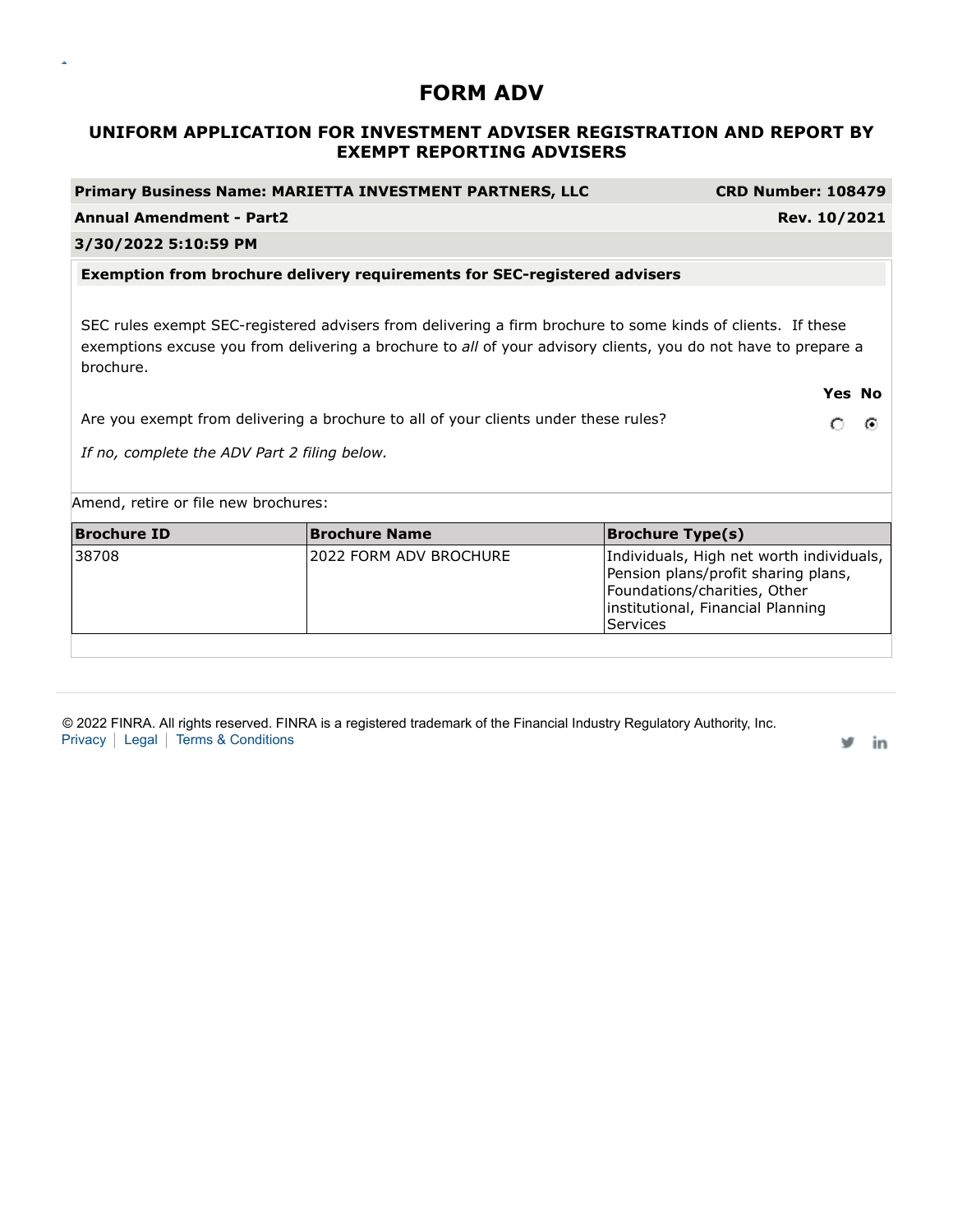$\bar{\mathbf{a}}$ 

# **UNIFORM APPLICATION FOR INVESTMENT ADVISER REGISTRATION AND REPORT BY EXEMPT REPORTING ADVISERS**

| <b>Primary Business Name: MARIETTA INVESTMENT PARTNERS, LLC</b> | <b>CRD Number: 108479</b> |
|-----------------------------------------------------------------|---------------------------|
| Annual Amendment - Part 3 - Form CRS (Relationship Summary)     | Rev. 10/2021              |
| 3/30/2022 5:10:59 PM                                            |                           |

| <b>CRS</b> | Type(s)                   | <b>Affiliate Info</b> | <b>Retire</b> |
|------------|---------------------------|-----------------------|---------------|
| 人          | <b>Investment Adviser</b> |                       |               |
| 人          | <b>Investment Adviser</b> |                       |               |
|            |                           |                       |               |

© 2022 FINRA. All rights reserved. FINRA is a registered trademark of the Financial Industry Regulatory Authority, Inc. Privacy | Legal | Terms & Conditions

in w